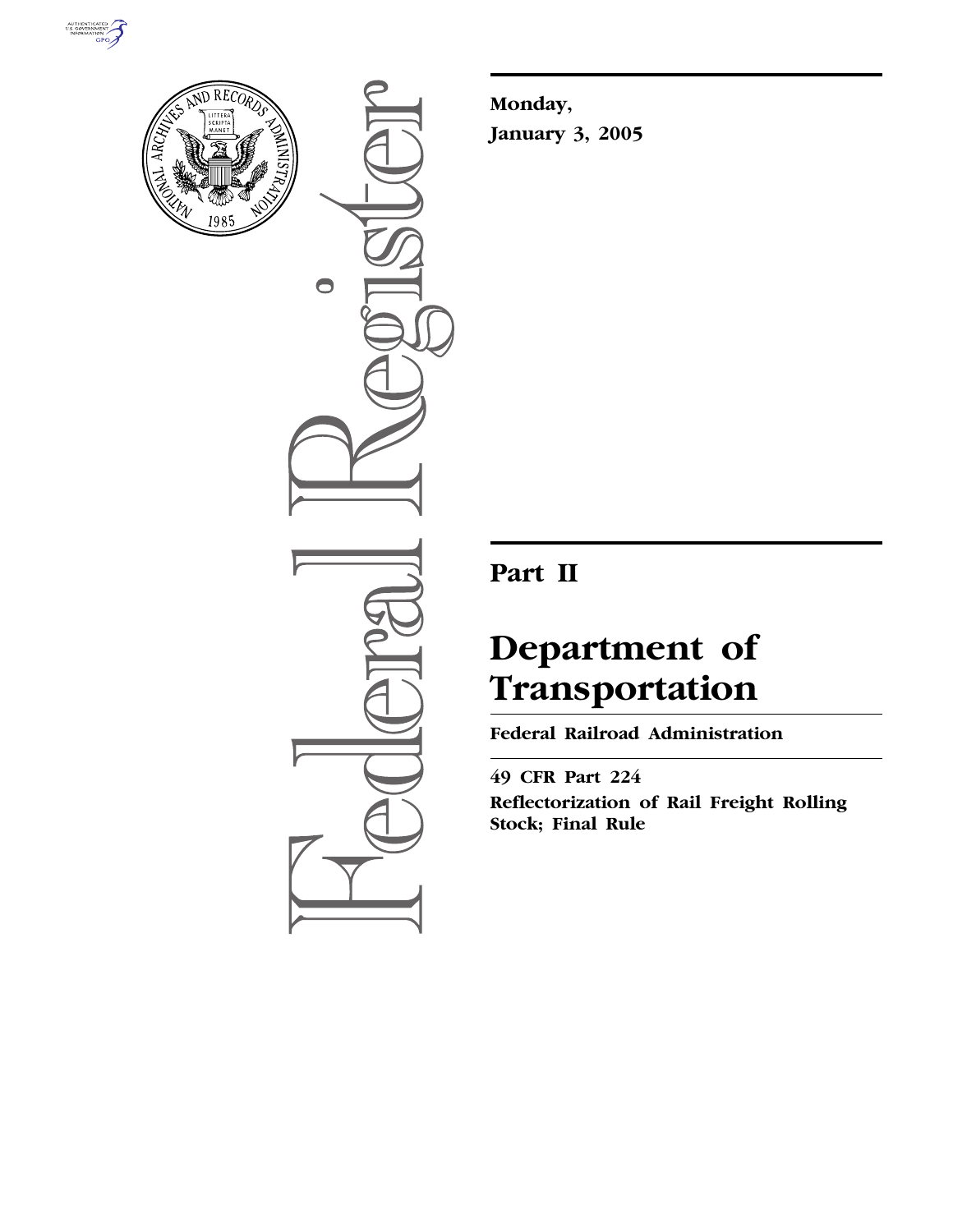## **DEPARTMENT OF TRANSPORTATION**

## **Federal Railroad Administration**

#### **49 CFR Part 224**

**[Docket No. FRA–1999–6689, Notice No. 4]** 

#### **RIN 2130–AB41**

## **Reflectorization of Rail Freight Rolling Stock**

**AGENCY:** Federal Railroad Administration (FRA), Department of Transportation (DOT). **ACTION:** Final rule.

**SUMMARY:** FRA is issuing this final rule to mandate the reflectorization of freight rolling stock (freight cars and locomotives) to enhance the visibility of trains in order to reduce the number and severity of accidents at highway-rail grade crossings in which train visibility is a contributing factor. This rule establishes a schedule for the application of retroreflective material and prescribes standards for the construction, performance, application, inspection, and maintenance of the material.

**DATES:** *Effective Date:* March 4, 2005. The incorporation by reference of a certain publication listed in the rule is approved by the Director of the Federal Register as of March 4, 2005.

**FOR FURTHER INFORMATION CONTACT:** Dr. Tom Blankenship, Mechanical Engineer, Office of Safety, FRA, 1120 Vermont Ave., NW., Mailstop 25, Washington, DC 20590 (telephone: 202–493–6446); Mary Plache, Industry Economist, Office of Safety, FRA, 1120 Vermont Ave., NW., Mailstop 25, Washington, DC 20590 (telephone: 202–493–6297); or Lucinda Henriksen, Trial Attorney, Office of Chief Counsel, FRA, 1120 Vermont Ave., NW., Mailstop 10, Washington, DC 20590 (telephone: 202– 493–6038).

#### **SUPPLEMENTARY INFORMATION:**

#### **Background**

On November 6, 2003, FRA published a notice of proposed rulemaking (NPRM) proposing to require retroreflective material on the sides of freight rolling stock (freight cars and locomotives) to enhance the visibility of trains. 68 FR 62942. The NPRM represented a partial solution to a safety problem that has long concerned FRA the need to reduce the incidence and severity of collisions between motor vehicles and trains at highway-rail grade crossings throughout the United States, especially during conditions of darkness or reduced visibility.

As noted in the NPRM, approximately 4,000 times each year, a train and a highway vehicle collide at a highwayrail grade crossing in the United States. Approximately 23% of all highway-rail grade crossing accidents involve motor vehicles running into trains occupying grade crossings (''RIT'' accidents). Many of these RIT accidents occur during nighttime conditions (dawn, dusk, and darkness) and involve a highway vehicle striking a train behind the first two units of the consist. This suggests that a contributing factor to many RIT accidents is the difficulty motorists have in seeing a train consist at a crossing in time to stop their vehicles before reaching the crossing, particularly during periods of limited visibility, such as dawn, dusk, darkness, or during adverse weather conditions.

As explained in the NPRM, the physical characteristics of trains, in combination with the characteristics of grade crossings (*e.g.*, grade crossing configuration, type of warning devices at a crossing, rural background environment with low level ambient light, or visually complex urban background environment, etc.), and the inherent limitations of human eyesight, often make it difficult for motorists to detect a train's presence on highway-rail grade crossings, particularly during periods of limited visibility. Freight trains lack conspicuity in different environmental settings. For example, trains are typically painted a dark color and are often covered with dirt and grime which are inherent in the railroad environment. With the exception of locomotives, trains are usually unlighted and are not equipped with reflective devices. Similarly, a large percentage of crossings are not lighted. Consequently, much of the light from an approaching motor vehicle's headlights is absorbed by the freight cars, instead of being reflected back toward the motorist. In addition, the large size of freight cars also makes them difficult to detect. For instance, even if a motorist is looking for a train, if the locomotive has already passed, it is difficult to detect the freight cars because the cars often encompass the motorist's entire field of view and have the tendency to ''blend'' into the background environment, especially at night. Also, because most drivers involved in grade crossing accidents are familiar with the crossings and with roadway features at the crossings, the drivers become habituated (or preconditioned) to the crossings. Based on previous driving experiences and conditioning, a driver may not expect a train to be occupying a crossing, and without a clear auditory

signal (because the locomotive has already cleared the crossing) or visual stimuli alerting the driver to a train traveling through the crossing, the driver may fail to perceive the train in time to stop. This condition is further exacerbated when a train is stopped on a crossing.

There is currently no requirement for lighting or reflective markings on freight rolling stock. However, as explained in the NPRM, reflectorization has become an indispensable tool for enhancing visibility in virtually all other modes of transportation, including air, highway, maritime, and pedestrian travel. For example, airplanes and motor vehicles are equipped with high brightness retroreflective material at key locations on the exterior surfaces to increase their conspicuity. Microprismatic corner cube retroreflectors (which have the ability to direct light rays back to the light source) are typically used on roadway signs that warn of construction or other hazardous conditions. Federal regulations require retroreflective materials on the sides and rear of large trucks to increase their conspicuity and to aid motorists in judging their proximity to these vehicles. Even regulations addressing bicycle safety have specific requirements on the use of reflective materials. Lifesaving marine equipment, such as life vests and rafts, require reflectorization; and to enhance the conspicuity of pedestrians, especially at night, retroreflective material has been incorporated into clothing and similar items.

The everyday use of reflectors indicates their acceptance to delineate potential hazards and obstructions in a vehicle's path of travel. Research specific to the railroad industry has demonstrated that reflective materials can increase the conspicuity of freight cars, thereby enhancing motorists' ability to detect the presence of trains in highway-rail grade crossings. Reflective material on rail equipment increases visibility inexpensively, and does not require a power source to produce light, but returns light produced from another source (*i.e.*, an approaching automobile's headlights). This greater visibility can help drivers avoid some accidents and reduce the severity of other accidents that are unavoidable. Accordingly, FRA, as the Federal agency responsible for ensuring that America's railroads are safe for the traveling public, and in direct response to a Congressional mandate, is issuing this final rule requiring the application of reflective material on the sides of certain rail cars and locomotives to enhance the visibility of trains in order to reduce the number and severity of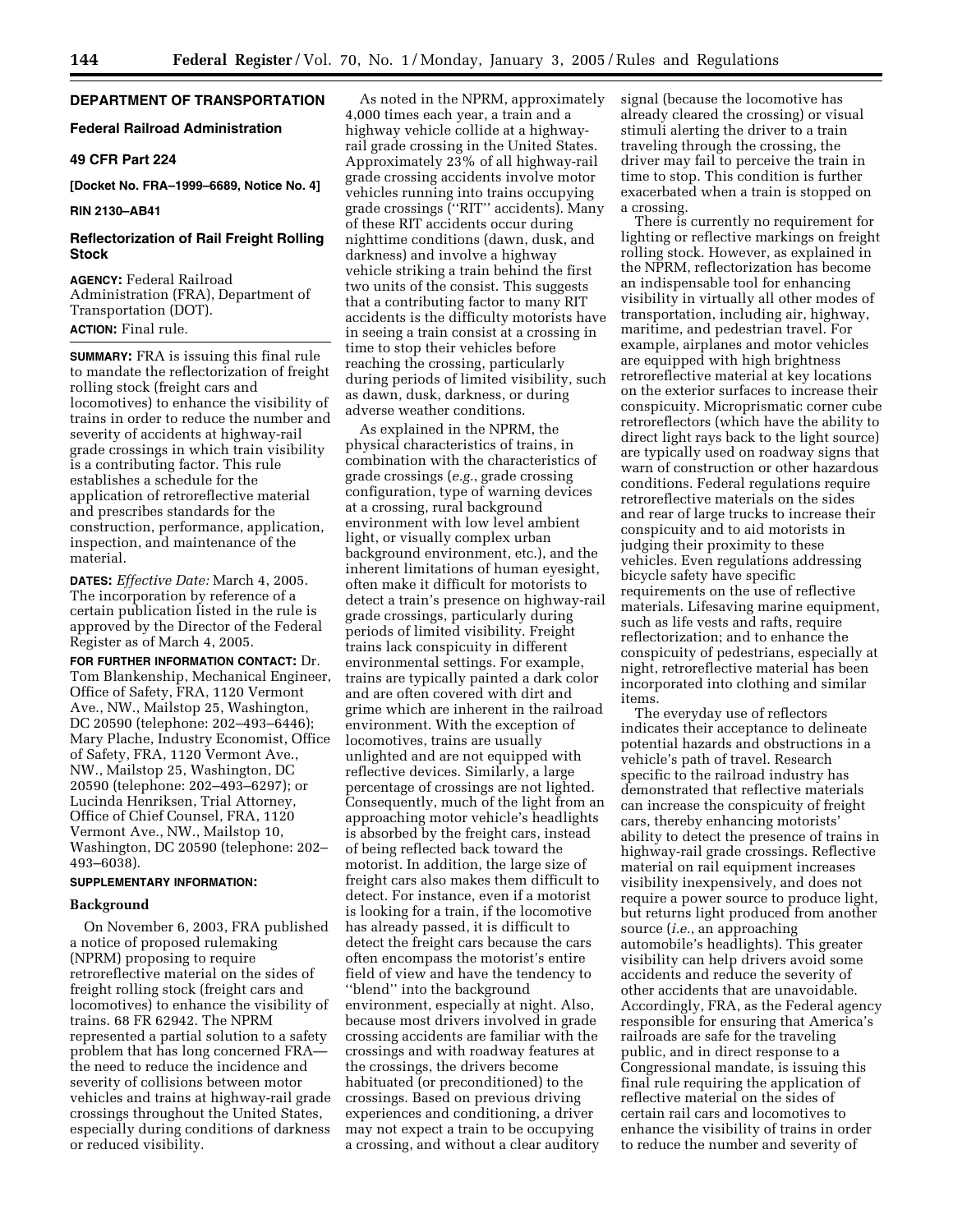accidents at highway-rail grade crossings where train visibility is a contributing factor.

## *A. Statutory Authority and Congressional Mandate*

FRA has broad statutory authority to regulate all areas of railroad safety. The Federal Railroad Safety Act of 1970 (Safety Act) (formerly 45 U.S.C. 421, 431 *et seq.*, now found primarily in chapter 201 of Title 49) grants the Secretary of Transportation (''Secretary'') rulemaking authority over all areas of railroad safety (49 U.S.C. 20103(a)) and confers all powers necessary to detect and penalize violations of any rail safety law. This authority was subsequently delegated to the FRA Administrator (49 CFR 1.49). (Until July 5, 1994, the Federal railroad safety statutes existed as separate acts found primarily in Title 45 of the United States Code. On that date, all of the acts were repealed, and their provisions were recodified into Title 49.)

The term ''railroad'' is defined in the Safety Act to include

all forms of non-highway ground transportation that runs on rails or electromagnetic guideways, \* \* \* other than rapid transit operations within an urban area that are not connected to the general railroad system of transportation.

49 U.S.C. 20102. This definition makes clear that FRA has jurisdiction over (1) rapid transit operations within an urban area that are connected to the general railroad system of transportation, and (2) all freight, intercity, passenger, and commuter rail passenger operations regardless of their connection to the general railroad system of transportation or their status as a common carrier engaged in interstate commerce. FRA has issued a policy statement describing how it determines whether particular rail passenger operations are subject to FRA's jurisdiction (65 FR 42529 (July 2,2000)); the policy statement can be found in Appendix A to 49 CFR parts 209 and 211.

Pursuant to its statutory authority, FRA promulgates and enforces a comprehensive regulatory program to address railroad track, signal systems, railroad communications, rolling stock, rear-end marking devices, safety glazing, railroad accident/incident reporting, locational requirements for dispatching of U.S. rail operations, safety integration plans governing railroad consolidations, merger and acquisitions of control, operating practices, passenger train emergency preparedness, alcohol and drug testing, locomotive engineer certification, and workplace safety.

In 1994 Congress passed the Federal Railroad Safety Authorization Act of

1994, Public Law 103–440 (''Act''). The Act added section 20148 to title 49 of the United States Code. Section 20148 required the Secretary, and by delegation, FRA, to conduct a review of the Department of Transportation's (''Department'') rules with respect to the visibility of railroad cars and mandated that if the review established that enhanced railroad car visibility would likely improve safety in a cost-effective manner, the Secretary initiate a rulemaking proceeding to ''prescribe regulations requiring enhanced visibility standards for newly manufactured and remanufactured railroad cars.'' Section 20148 specifically directed the Secretary to examine the use of reflectors. Section 20148 reads as follows:

(a) REVIEW OF RULES.—The Secretary of Transportation shall conduct a review of the Department of Transportation's rules with respect to railroad car visibility. As part of this review, the Secretary shall collect relevant data from operational experience by railroads having enhanced visibility measures in service.

(b) REGULATIONS.—If the review conducted under subsection (a) establishes that enhanced railroad car visibility would likely improve safety in a cost-effective manner, the Secretary shall initiate a rulemaking proceeding to prescribe regulations requiring enhanced visibility standards for newly manufactured and remanufactured railroad cars. In such proceeding the Secretary shall consider, at a minimum—

(1) visibility of railroad cars from the perspective of nonrailroad traffic;

(2) whether certain railroad car paint colors should be prohibited or required;

(3) the use of reflective materials; (4) the visibility of lettering on railroad cars;

(5) the effect of any enhanced visibility

measures on the health and safety of train crew members; and

(6) the cost/benefit ratio of any new regulations.

(c) EXCLUSIONS.—In prescribing regulations under subsection (b), the Secretary may exclude from any specific visibility requirement any category of trains or railroad operations if the Secretary determines that such an exclusion is in the public interest and is consistent with railroad safety.

## *B. History of Railroad Car Conspicuity Issue*

As explained in the NPRM, the term ''conspicuity,'' as applied to rail car visibility, refers to the characteristics of a rail car in its roadway setting to command the attention of approaching motorists and be recognizable to reasonably prudent motorists at sufficient distance to allow the motorists to reduce their vehicles' speed and take action to avoid collisions. As

also noted in the NPRM, the issue of rail car ''conspicuity'' is not a new concept. Research dating back to the early 1950's identified the potential viability of rail car conspicuity materials such as luminous sources (lights on rail cars), self-luminous sources (phosphorescent), and reflective sources. By the 1970's, researchers had generally concluded that although luminous and reflective sources both proved effective in enhancing the visibility of trains, reflectors provided conspicuity at a greater distance and field of vision. Although the general consensus of historical research was that reflective materials could increase the conspicuity of objects to which they are attached, previous generations of reflective materials did not reflect enough light to be effective in the railroad environment and lacked the durability to survive the harsh railroad operating environment.

FRA first evaluated the use of reflective material on rail rolling stock in the early 1980s and supported a study completed in 1982 on the potential use of reflectorization to reduce nighttime accidents at highwayrail intersections. The study concluded that although the use of reflective material enhanced the visibility of trains, the reflective material was not durable enough to withstand the harsh railroad environment. It was decided that rulemaking action was not warranted at that time.

Since 1982, however, improvements in the brightness, durability, and adhesive properties of reflective material have been achieved. Specifically, a new material microprismatic retroreflective material—was developed. Because of the technological advances in reflective materials and the creation of microprismatic retroreflective material, FRA renewed its research efforts in the early 1990s. By 1999, FRA's research had led to the conclusion that the durability and adhesive properties of the new microprismatic retroreflective material could provide adequate luminance intensity levels which could be sustained for up to 10 years with minimum maintenance. *See Safety of Highway-Railroad Grade Crossings: Freight Car Reflectorization*, DOT/FRA/ ORD–98/11, John A. Volpe National Transportation Systems Center (Jan. 1999) (1999 Volpe Report).1 A copy of the 1999 Volpe Report is in the docket

<sup>1</sup>A more detailed description of FRA's studies of freight car reflectorization can be found in the NPRM (*See* 68 FR 62946—62949) and, where relevant, the Section-by-Section analysis that follows in this preamble.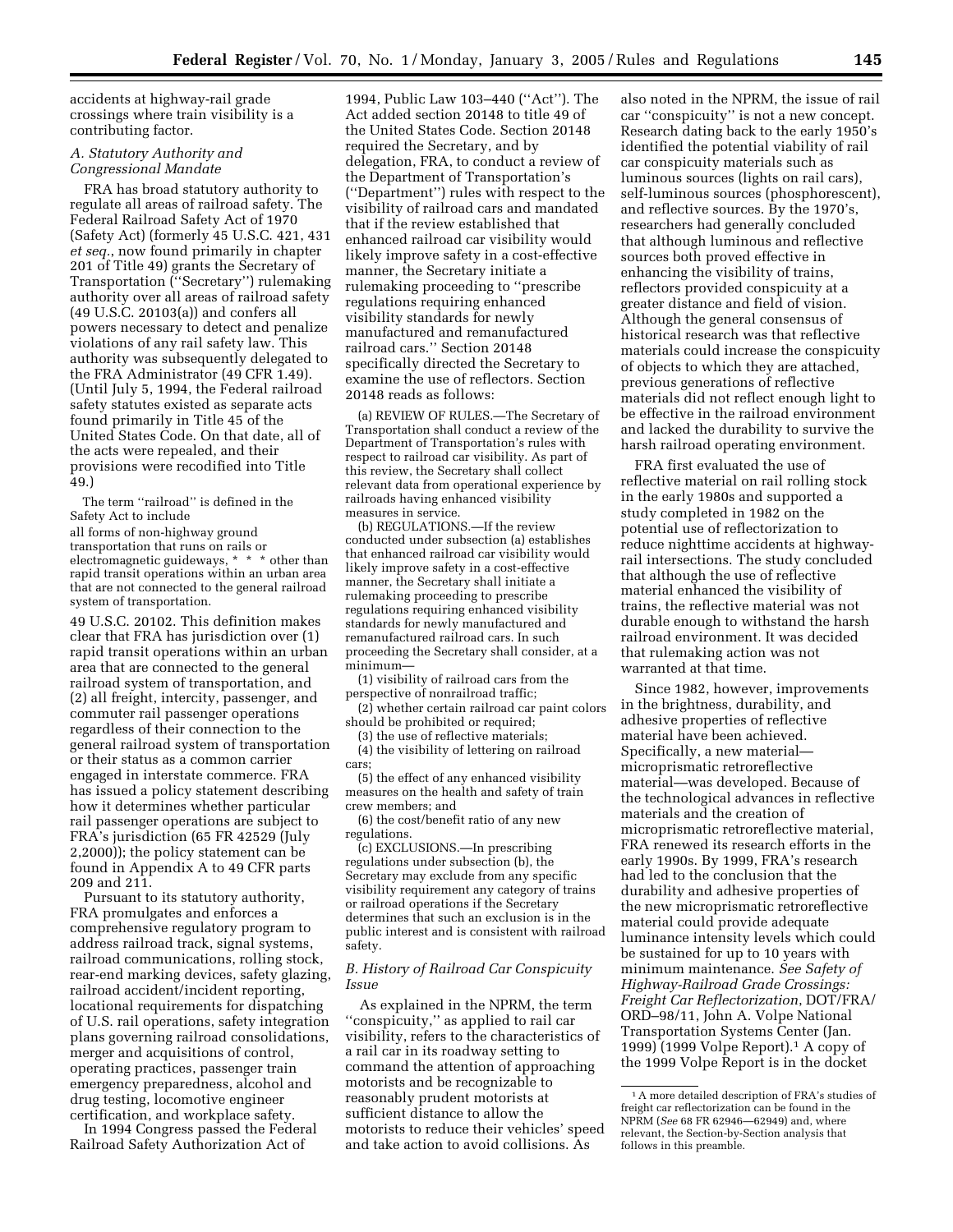of this proceeding (Document No. FRA– 1999–6689–17).

In order to provide an opportunity for all interested parties to share their views, concerns, and experiences with regard to rail car reflectorization, subsequent to the publication of the 1999 Volpe Report, in July 1999 FRA hosted a workshop on reflectorization of rail rolling stock. Representatives from the railroad industry, reflector manufacturing and supply companies, the National Transportation Safety Board and the National Highway Traffic Safety Administration (NHTSA), as well as other interested parties participated in the workshop. During the workshop, discussion focused on the potential effectiveness of rail car reflectorization under a variety of circumstances (*e.g.*, the potential effectiveness of reflectors during the nighttime versus the daytime, at passively protected crossings versus actively protected crossings), as well as more practical aspects of any rail car reflectorization program (*e.g.*, maintenance and cleaning requirements, when and where reflector installation would occur, and the costs involved in installing and maintaining the reflectors). A copy of the transcript of this workshop is included in the docket of this proceeding (Document No. FRA–1999–6689–7).

Recognizing that part of the review mandated by Congress included collecting relevant data from operational experience by railroads having enhanced visibility measures in service, on January 14, 2000, FRA established a public docket (Docket No. FRA–1999– 6689) to provide all interested parties with a central location to both send and review relevant information concerning railcar conspicuity and to the provide a venue to gather and disseminate information on the issues. The docket in this proceeding contains several submissions from FRA, as well as comments from members of the public, local and state governments, reflective material manufacturing and supply companies, members of the railroad industry, and the regulated community. Comments submitted in response to the NPRM will be discussed in more detail below.

Because FRA's research concluded that reflectorization could enhance rail car visibility, FRA conducted a preliminary cost-benefit analysis (''Preliminary Analysis'') to determine whether reflectorization would provide a cost effective method of reducing the number of collisions at highway-rail grade crossings and the casualties and property damages which result from those collisions. The Preliminary Analysis concluded that the benefits of

a uniform, nationwide freight car reflectorization program would far outweigh the costs of such a program. FRA published the results of its Preliminary Analysis in the **Federal Register** on October 26, 2001. *See* 66 FR 54326. A copy of the Preliminary Analysis is in the docket of this proceeding (Document No. FRA–1999– 6689–25).

Because of the rail industry's continued interest in the issue of rail car reflectorization, FRA met with members of the regulated community on March 24, 2003, to again listen to their comments and concerns regarding reflectorization. During this meeting, participants again raised important considerations regarding many practical aspects of a potential reflectorization program (*e.g.*, a feasible schedule for the application of reflectors to rail cars, what types of reflective material would be required, reflector cleaning and maintenance responsibilities, and when and where reflectors would be applied to cars).

After careful review and consideration of all the relevant research and data, and the comments submitted in this proceeding, FRA concluded that reflectorization of rail freight rolling stock is a feasible method of enhancing rail car visibility that would improve safety in a cost-effective manner. Accordingly, FRA issued an NPRM on November 6, 2003, proposing to require the use of reflective material on the sides of certain rail cars and locomotives.

Subsequent to issuance of the NPRM, FRA held a public hearing in Washington, DC on January 27, 2004. Approximately 30 individuals representing various organizations and businesses involved in the railroad and reflector manufacturing industry participated in the hearing and their comments will be discussed in more detail below.

#### *C. The Proposed Rule*

Generally, the proposed rule required that all freight cars and locomotives that operate over a public or private highway rail grade crossing in the United States in revenue or work train service be equipped with retroreflective sheeting on both sides. The proposed rule contemplated that conforming retroreflective sheeting would be applied to freight cars on a fleet basis so that each segment of the freight car fleet would be brought into compliance within ten years, and each segment of the locomotive fleet would be brought into compliance within five years. To ensure the most efficient and costeffective implementation of the rule,

FRA proposed to require that retroreflective sheeting be applied to new freight rolling stock at the time of construction, and to existing stock when such stock was being repainted, rebuilt, or undergoing other periodic maintenance.

The proposed rule contained specific color, construction, placement, and performance requirements for the required retroreflective sheeting and also set forth a schedule for the application, inspection, and maintenance of the sheeting. Specifically, the proposed rule provided that retroreflective sheeting must meet the color and performance requirements, except for the photometric performance requirements, of American Society of Testing and Measurements' (ASTM) Standard D 4956–01, *Standard Specification for Retroreflective Sheeting for Traffic Control*, for yellow sheeting. The proposed rule set forth the minimum photometric performance requirements (*i.e.*, the minimum ''specific intensity per unit area'' or ''SIA'') that FRA determined were necessary to ensure that the yellow retroreflective sheeting would be sufficiently bright enough to attract the attention of approaching motorists early enough in the approach path so that the drivers would have time to react to avoid collisions. FRA proposed to require yellow retroreflective material, in part, because the spectral measurement of the color (approximately 550 nm) is within the peak sensitivity range of the human visual system, and accordingly, it is one of the most easily detectable colors under varying ambient light and other environmental conditions (*e.g.*, darkness, fog, haze, etc.). The performance requirements of the proposed rule were based on the material as it is initially applied. In other words, FRA proposed to require specific color, type, size, and placement requirements in order to ensure that sufficient reflectivity would be retained over time, despite the harsh railroad operating environment.

Although, as proposed, the specific amount and placement of retroreflective sheeting the rule would require on various types of freight rolling stock depended on the size of the freight car or locomotive, as well as the car type, the proposed rule generally required a vertical pattern of retoreflective material in 4x36 inch (one square foot) and 4x18 inch (one-half a square foot) strips along the entire side of freight cars and locomotives, with strips of sheeting to be located as close to each end of the car as practicable and at equidistant intervals of not more than 10 feet. In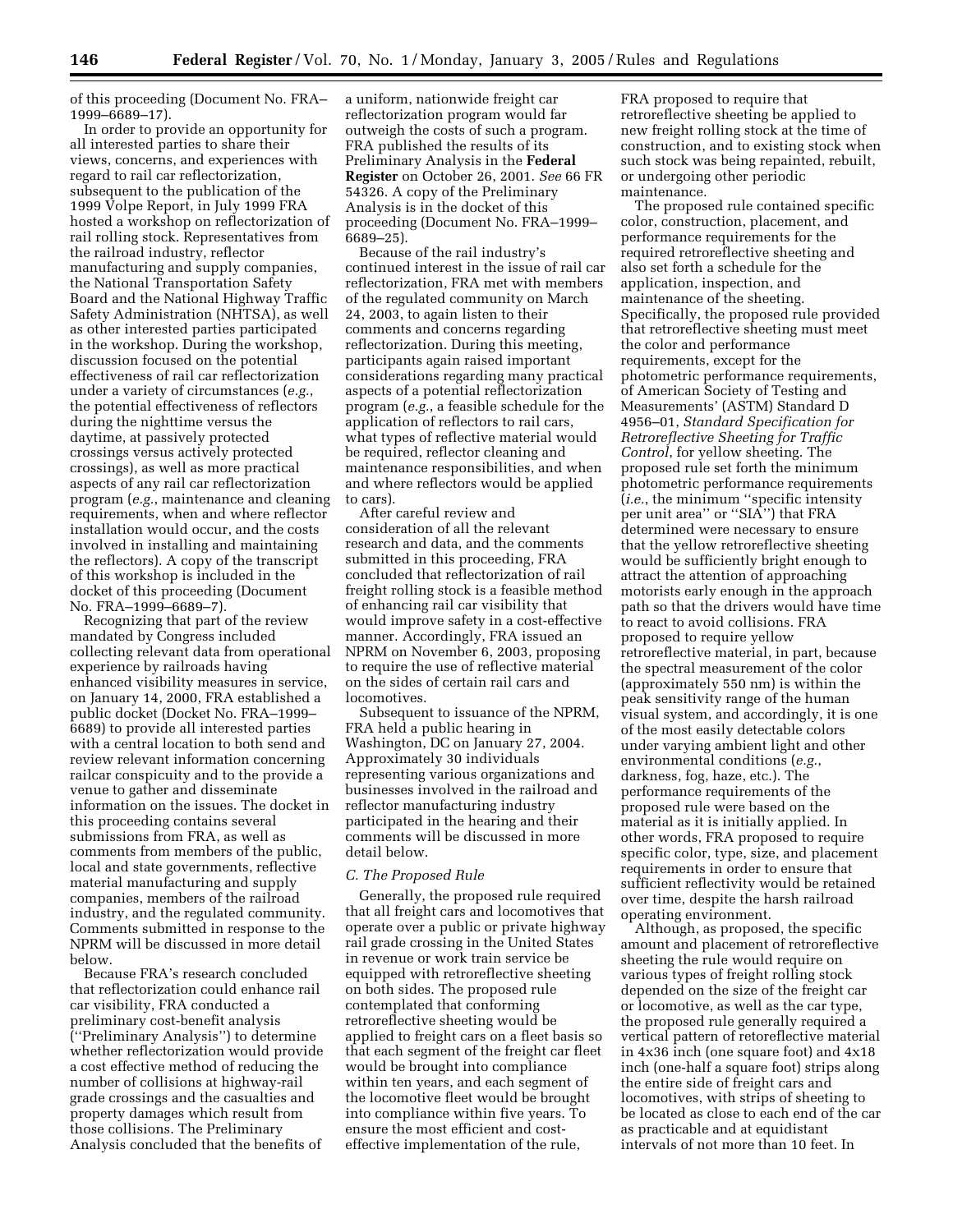other words, the proposed rule required four square feet of retroreflective material on each side of the typical 50 foot freight car, and for cars longer than 50 feet, one additional square foot of material for each additional ten feet in length. With certain exceptions, the proposed rule generally required that retroreflective sheeting be applied as close as practicable to 42 inches above the top of the rail to minimize the degradation of the material due to dirt and grime accumulation. FRA proposed to require the placement of at least one reflector every 10 feet, because roadway lanes in the United States are typically 10 to 12 feet wide; thus, applying retroreflective sheeting at least every ten feet along the sides of freight cars increased the likelihood of at least one reflector being in the sight path of an approaching motorist. The relatively large-sized reflectors of 4x18 inches and 4x36 inches (one-half square foot and one square foot, respectively) were proposed to minimize the degradation rate of individual strips of retroreflective sheeting.

Recognizing that the conspicuity issues surrounding locomotives differ from the issues surrounding freight cars, the proposed rule provided a more flexible approach to the reflectorization of locomotives, specifying only that a minimum amount of retroreflective material (corresponding to the amount of material required on similarly-sized freight cars) was to be equally distributed between both sides of locomotives in a pattern recognizable to motorists.

### *D. Discussion of Comments*

FRA received approximately 40 written comments in response to the NPRM, including comments from members of the railroad industry, trade organizations, local governments, reflective material manufacturing and supply companies, a manufacturer of a photo luminescent material, as well as members of the general public. Specifically, comments were received from the following organizations: The Association of American Railroads (AAR), the Railway Supply Institute, Inc. (RSI), the North America Freight Car Association (NAFCA), Canadian National Railway Company (CN), 3M, Avery Dennison, TTX Company (TTX), the American Petroleum Institute (API), Selecto-Flash, Inc., Canadian Pacific Railway Company (CP), Railway Technology Consulting Associates, the American Association of Private Railroad Car Owners, Inc. (AAPRCO), the American Trucking Association, Truckload Carriers Association, Availvs Corporation, and the National

Association of County Engineers. Several of these commenters also provided verbal testimony at the January 2004 hearing and a few additional organizations (the American Railway Car Institute (ARC) and Wheeler Decal Corporation) also participated in the hearing. The following discussion provides an overview of the written and verbal comments FRA received in response to the NPRM. More detailed discussions of specific comments and how FRA has chosen to address these comments in the final rule can be found in the relevant Section-by-Section analysis portion of this preamble.

The majority of comments submitted were in favor of reflectorization. Several individual members of the public voiced strong support for a nationwide reflectorization program. For example, one commenter submitted a February 2004 newspaper article which described an accident in which a man was killed when he drove directly into the side of a train occupying a grade crossing in his lane of travel. Apparently, the driver did not see the train at all, as witnesses at the scene reported that he did not even apply his vehicle's brakes before striking the train. Other commenters related stories of personal tragedy in which loved ones were killed as a result of accidents involving motor vehicles running into trains occupying grade crossings. One commenter wrote of her father who ran into the side of a grain train occupying a crossing. This commenter explained that other drivers who witnessed the crash reported that they did not see the train, and that if it was not for the loud crash of her father's car, they too would have run into the train. Another commenter wrote of her 16-year old son who, in late 2003, was killed early one evening when the car he was riding in ran into the side of a train occupying a grade crossing. FRA remains deeply sympathetic for the losses suffered by these commenters. As explained in the NPRM, the goal of this rulemaking is to reduce the number of such tragedies by reducing RIT accidents. In doing so, the law requires that Federal regulations be based on an analysis of all relevant evidence and data. Accordingly, this preamble focuses on the technical and economic aspects of rail car reflectorization. FRA, however, has paid careful attention to the advice of those whose tragic personal experiences have led them to support a nationwide rail car reflectorization program.

Other commenters expressing support for a nationwide freight car reflectorization program included local and state governments, as well as

organizations and businesses involved in the trucking industry. Most of these commenters pointed to the prevalence of unlighted, passively protected highway-rail grade crossings in rural communities and the particular vulnerability of these types of crossings to RIT accidents. These commenters also noted the success of reflectorization in the trucking industry, and some of them recommended a more aggressive implementation schedule than the 10 year period FRA proposed for the reflectorization of freight cars.

A few railroad industry participants expressed more reserved support for FRA's overall goal of increasing rail car visibility by requiring retroeflective markings on the sides of rail cars, but these commenters, including CP and TTX, raised important practical considerations related to the implementation of a nationwide rail car reflectorization program (*e.g.*, a feasible schedule for the application of reflectors to rail cars, reflector maintenance requirements, a viable standard pattern of application of retroreflective material to various car types, and the treatment of cars already equipped with reflective material pursuant to existing voluntary rail car reflectorization programs). Other members of the railroad industry, including AAR, NAFCA, and RSI, expressed their opposition to a Federal requirement to reflectorize freight rolling stock citing cost concerns and concerns similar to those expressed by CP and TTX regarding the practicalities of implementing such a program. In addition, AAR, as the organization that sets uniform interchange rules on behalf of the railroad industry, submitted a proposed industry standard for reflective markings. In its comments, AAR indicated that it developed this proposed industry standard in conjunction with private car owners and freight car builders. Although FRA appreciates the efforts of AAR and the other industry members who developed the proposed industry standard in response to the NPRM, because the proposed standard does not meet the minimum performance requirements FRA has determined are necessary for an effective freight rolling stock reflectorization program, FRA is unable to adopt the standard as currently written. However, FRA encourages AAR to continue to work with the industry to modify the proposed industry standard to comply with the requirements of this final rule.

A few railroad industry commenters also expressed concern regarding the inspection and maintenance requirements of proposed § 224.109. Specifically, commenters expressed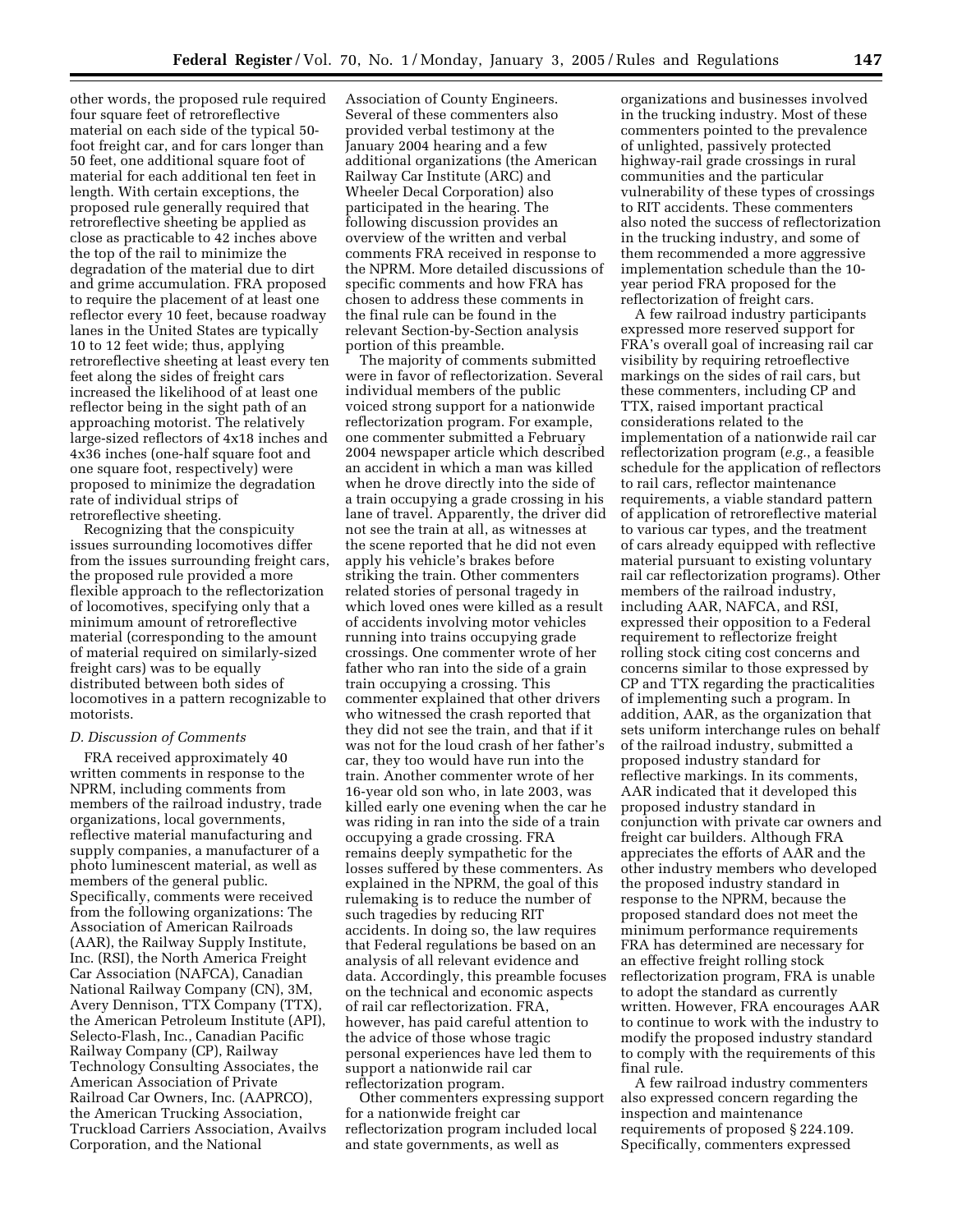concern regarding FRA's proposed 20 percent maintenance threshold, and the use of the undefined term ''damaged'' demonstrating when maintenance would be required. Additionally, commenters expressed concern regarding when and where maintenance of reflective material would take place under the proposed rule, and a few of these commenters questioned the efficacy and practicality of FRA's proposal to require the replacement of retroreflective material on rail cars every 10 years.

Although the majority of comments FRA received in response to the NPRM addressed issues related to the reflectorization of freight cars, a few railroad industry participants expressed concern regarding FRA's proposed requirements applicable to locomotives. For example, AAR suggested that given the conspicuity issues surrounding locomotives and the fact that most locomotives are already reflectorized with company names and logos, FRA should not specify a specific pattern of application of reflective material on locomotives. AAR also expressed concern regarding FRA's proposed schedule for the reflectorization of locomotives and, along with CN, suggested that the locomotive grandfathering provision of proposed § 224.107(b)(3) was too narrow.

AAR also expressed the view that FRA's proposed rule exceeded Congress's direction in 49 U.S.C. 20148. First, AAR asserted that Congress envisioned the issuance of a reflectorization requirement only if the requirement were cost-effective. FRA agrees with this assertion, and notes that, as detailed in the NPRM, the proposed rule was based on a Preliminary Analysis of costs and benefits that demonstrated that the benefits of a nationwide rail equipment reflectorization program would far outweigh the costs of such a program. *See* 66 FR 54326 or Document No. FRA– 1999–6689–25 in the docket of this proceeding. Taking into consideration comments received in response to the NPRM and the Preliminary Analysis, FRA has conducted a final Regulatory Analysis of this final rule and has again concluded that the benefits to be gained from implementation of the final rule far outweigh the costs of implementing the rule. A more detailed discussion of FRA's Regulatory Evaluation is found in the Regulatory Impact and Notices Section below.

AAR also asserted that Congress did not contemplate either a retrofit requirement (except in the case of rebuilt freight cars) or an ongoing maintenance requirement, and

accordingly the proposed rule exceeded Congress's direction to FRA. FRA notes, however, that section 20148 was enacted in 1994, in the midst of FRA's reflectorizaton research program, but before FRA had reached any conclusions as to the potential efficacy of a federal rail car reflectorization program. Congress's clear intent in enacting section 20148 was that after reviewing the issue of potential enhanced visibility standards for railroad cars (specifically the potential use of reflective materials), FRA follow through by, at a minimum, requiring application of reflectors to new and remanufactured equipment if that was found to be cost-effective. Further, prior to the enactment of section 20148, FRA had the authority and the responsibility to issue standards, as necessary, covering all areas of railroad safety (49 U.S.C. 20103); and nothing in the 1994 enactment narrowed that authority. Accordingly, FRA is proceeding in accordance with its preexisting authority to address public safety. FRA is confident that it is acting in a manner consistent with Congressional guidance.

FRA also notes that limiting this final rule to the narrow scope of the 1994 mandate would fall far short of the purpose underlying the policy concern on which the mandate was based. Because rail cars may remain in service for four or even five decades, while the most optimistic estimates of the product life of current retroreflective materials are less than two decades, to reflectorize only new rail equipment and to have not even minimal maintenance standards, would not achieve the enhanced visibility of rail cars Congress contemplated in section 20148. FRA has adopted a strategy that addresses the safety need underscored by Congress without unduly burdening the industry with the principal concerns that have been raised in the past with respect to a federal regulation requiring rail car reflectorization (*e.g.*, requirement for washing of reflectors, concerns over increased liability).

RSI, an international trade association of the rail supply industry, expressed the opinion that there are better alternatives to improving safety at highway-rail grade crossings than mandating the reflectorizing of freight rolling stock. In particular, RSI recommended that FRA work with the railroad industry, the Federal Highway Administration, and the States, through the Section 130 program,<sup>2</sup> to identify

high incident crossings, make improvements to those crossings, or work to close those crossings. RSI expressed the view that installation of grade crossing warning devices, additional street lighting at crossings, or adding stop signs at little used crossings (all crossing improvements that could be made with Section 130 funds) would provide increased levels of safety.3 Further, RSI asserted that equipping freight cars with reflectorized tape will not stop drivers from entering highwayrail grade crossings.

FRA agrees with RSI that the installation of warning devices, installation of additional illumination and warning signs at crossings, and even the closing of certain crossings, are highly effective grade crossing safety improvements. As explained in the NPRM, FRA recognizes the existence of numerous methods other than reflectorization for reducing the occurrences of RIT accidents (*e.g.*, the elimination of highway-rail grade crossings, installation and upgrading of crossing traffic control and warning devices, crossing illumination, audible train warning devices, crossbuck reflectorization). FRA believes that each of these methods, used alone and in combination, is a viable method for mitigating collision risk at highway-rail grade crossings. FRA notes, however, that local opposition to closing crossings and the associated expenses with constructing grade separations or other alternatives to crossings often render these methods impractical, if not impossible. In addition, the expenses associated with installing crossing warning devices or upgrading existing devices often render these solutions cost prohibitive. Accordingly, FRA continues to believe that the reflectorization of freight rolling stock is an additional, feasible, and costeffective tool for reducing and mitigating grade crossing accidents that provides unique safety benefits not obtainable with other grade crossing warning devices and safety measures. For example, traffic control devices, whether active (*e.g.*, flashing lights and gates at crossings) or passive (*e.g.*, signs and pavements markings), only provide a warning to the motorist that a train may be present. The signal delivered by reflective material on the sides of rail cars is clear and indicates to approaching motorists the actual presence and current movement of a train in or through a crossing.

<sup>2</sup> ''Section 130 program'' refers to the program authorized by 23 U.S.C. 130 which provides States with Federal funding to eliminate hazards at public highway-rail grade crossings.

<sup>3</sup> It is important to note, however, that Section 130 funds can only be spent on public grade crossing improvements. The funds are not available for private rail crossings. *See* 23 U.S.C. 130.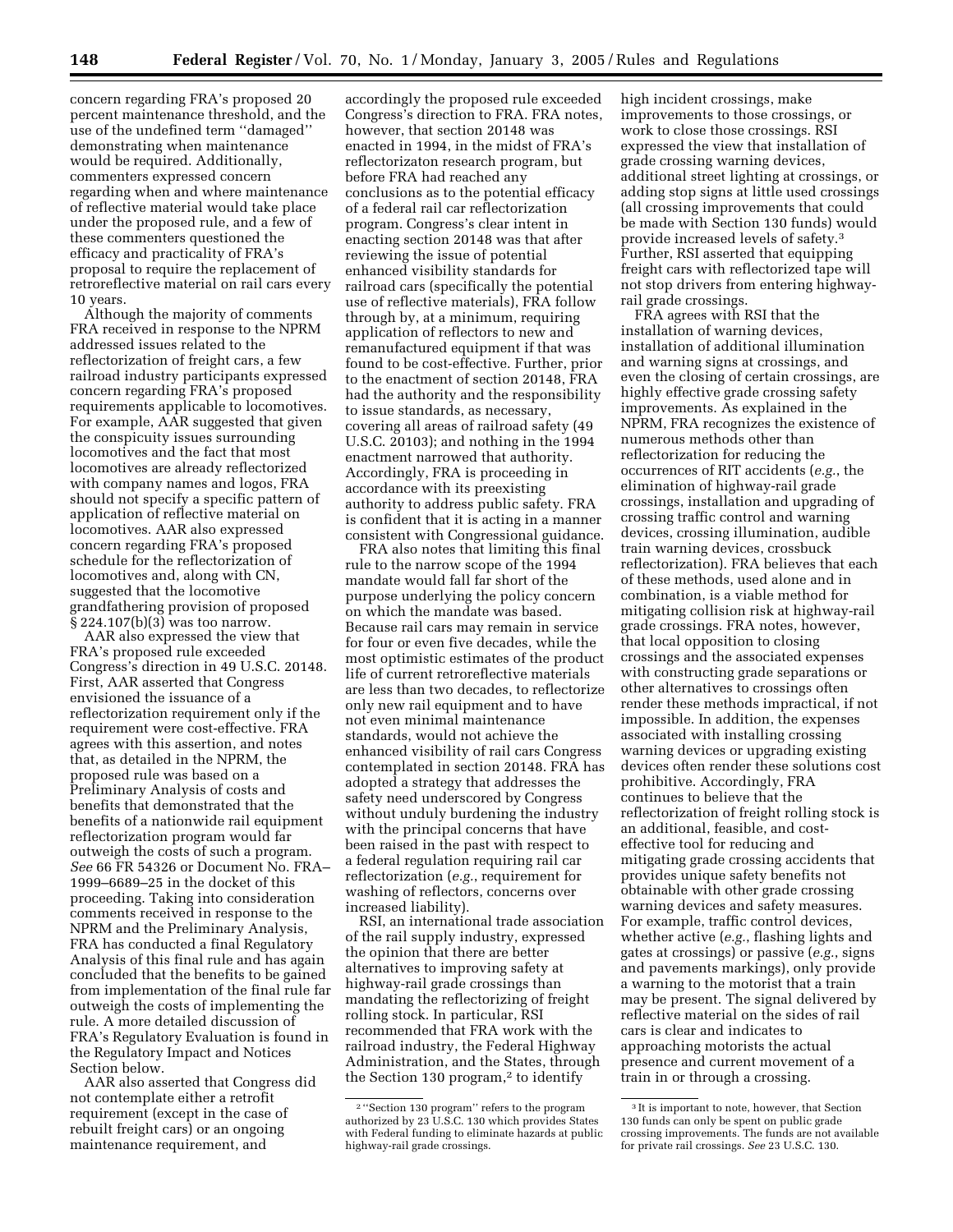FRA recognizes, as did one commenter in comments submitted to the docket prior to publication of the NPRM, that reflectorization is only a partial solution. This commenter recognized the limits of any program designed to enhance the visibility of trains, including reflectorization, and explained that ''[t]he most visible train is only as safe as the motor vehicle driver who encounters it.'' FRA strongly agrees with this statement and recognizes that reflectorization will provide only a partial solution to the safety issues surrounding highway-rail grade crossings. FRA recognizes, and feels it worthy of emphasis (as we did in the NPRM), that nothing in this final rule relieves motorists from the responsibility to be alert at highway-rail grade crossings and use due diligence in operating motor vehicles safely, even during times of limited visibility.

The remaining comments submitted by various members of the railroad industry reflected a near consensus on three general issues. First, commenters expressed the view that white, not yellow, was the best color choice for retroreflective material on the sides of rail cars. Second, commenters expressed the view that FRA's proposed vertical pattern of retroreflective sheeting on the sides of freight cars was impracticable, and that a more flexible approach was necessary. Third, commenters expressed the view that the installation of retroreflective material on rail cars pursuant to the rule should not be tied to the single car air brake test. These comments are discussed below in connection with the applicable provisions of the final rule.

#### **Section-by-Section Analysis**

#### *Section 224.1 Purpose and Scope*

This section contains a formal statement of the final rule's purpose and scope. As explained in the preamble to the NPRM, FRA intends that this rule cover all aspects of reflectorization of freight rolling stock, including but not limited to, the size, color, placement, and performance standards of the retroreflective material, as well as the schedule for the application, inspection, and maintenance of the material.

Paragraph (a) states that the final rule is intended to reduce highway-rail grade crossing accidents, deaths, injuries, and property damage resulting from those accidents by enhancing the conspicuity of rail freight rolling stock in order to increase its detectability by motor vehicle operators at night and under conditions of poor visibility. Paragraph (b) explains that the final rule establishes the duties of freight rolling

stock owners and railroads to apply retroreflective material to freight rolling stock, and to periodically inspect and maintain that material in order to achieve cost-effective mitigation of collision risk at highway-rail grade crossings. Paragraph (c) explains that the rule establishes a schedule for the application of retroreflective material to rail freight rolling stock and prescribes standards for the application, inspection, and maintenance of retroreflective material to rail freight rolling stock for the purpose of enhancing its detectability at highwayrail grade crossings.

Although FRA believes that this section as proposed in the NPRM made clear the agency's intent for the rule to encompass the entire subject matter of freight car reflectorization and that additional duties related to reflectorization of freight rolling stock (*e.g.*, cleaning of the material) could not be imposed on freight rolling stock owners, the AAR expressed concern in its comments that ''there could be confusion later as to whether railroads or private car owners are obliged to clean dirt and grime from freight cars.'' Accordingly, in this final rule, FRA has revised paragraph (b) of this section to specifically state that not only are freight rolling stock owners under no duty to ''install, maintain, or repair reflective material,'' except as required by the rule, but freight rolling stock owners are also under no duty to clean the material. For further discussion of dirt and grime on cars, please refer to the discussion of the term ''obscured'' in § 224.5.

As explained in the preamble to the NPRM, this final rule will not restrict freight rolling stock owners from applying retroreflective material to freight rolling stock on an accelerated schedule, nor will this rule restrict freight rolling stock owners from applying additional retroreflective material. As also explained in the NPRM, freight rolling stock owners, however, are under no duty to install, maintain, or repair reflective material except as specified in this rule.

#### *Section 224.3 Applicability*

This section, which has not changed from that proposed in the NPRM, establishes that this final rule applies, with certain exceptions, to all freight cars and locomotives that operate over a public or private highway-rail grade crossing and are used for revenue or work train service. This section specifically excludes certain operations and equipment from the rule. These include: (1) Freight railroads that operate only on track inside an

installation that is not part of the general railroad system of transportation, (2) rapid transit operations within an urban area that are not connected to the general system of transportation, and (3) locomotives or passenger cars used exclusively in passenger service.

As explained in the preamble to the NPRM, FRA recognizes that both public and private grade crossings may be found on plant railroads and freight railroads that are not part of the general railroad system of transportation. Because these operations typically involve low speed vehicular traffic and the rail operations themselves are typically low speed with a small number of rail cars permitting relatively short stopping distances, it is not clear that reflectorization would be helpful in these areas. These reasons, together with FRA's historical basis for not making its regulations applicable to plant and nongeneral-system freight railroads, have led FRA to exclude such plant and private railroads from this rule. FRA does, of course, retain the statutory right to assert jurisdiction in this area and will do so if circumstances warrant.

As proposed in the NPRM and adopted in this final rule, paragraph (c) provides that the rule will not apply to locomotives and passenger cars used ''exclusively'' in passenger service. FRA decided to exclude locomotives and passenger cars used exclusively in passenger service from this rule because the conspicuity issues attendant to passenger service are significantly different from those of freight service. For example, the highway-rail grade crossings through which passenger trains operate are typically better protected than crossings used exclusively in freight service, many passenger cars have bright stainless steel exteriors or are painted contrasting light colors and are maintained in a much cleaner condition than freight cars, and passenger cars typically have inside lights which are visible through side windows that run the entire length of the cars. Although this final rule does not require the application of reflective material to locomotives and passenger cars used exclusively in passenger service, FRA may do so in a future rulemaking if it proves a cost-effective method of mitigating collision risk at highway-rail grade crossings.

One commenter, AAPRCO, expressed concern regarding the word ''exclusively'' in paragraph (c). AAPRCO explained that its members are owners of privately owned passenger cars and vintage locomotives, which generally run on Amtrak in passenger service. AAPRCO further explained,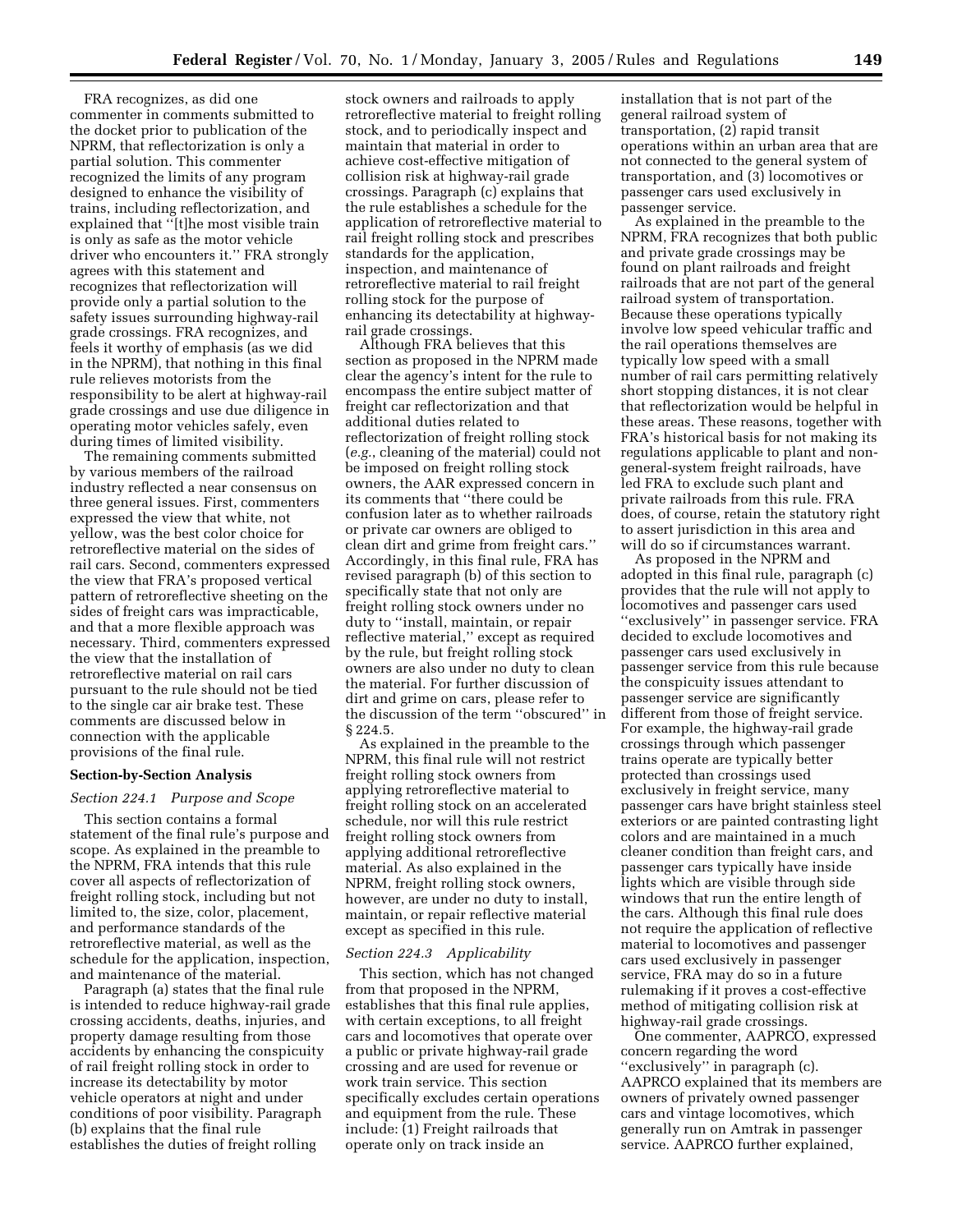however, that these cars are also occasionally moved in freight service; typically dead-head moves to a new location or to another carrier where the cars may again be used in passenger service, or a switching move from one passenger carrier to a storage location. AAPRCO expressed concern that the term ''exclusively'' in paragraph (c) of this section would cause the rule to apply to these cars and locomotives when they are occasionally moved in freight service. Further, AAPRCO explained that they do not believe ''that FRA intends for such moves to convert a passenger car or locomotive into freight rolling stock'' for purposes of the rule. AAPRCO is correct. FRA does not intend that these types of moves would convert the equipment into freight rolling stock subject to the rule. However, FRA believes § 224.3, as proposed, is clear in this regard. Section 224.3 states that, with certain exceptions, the rule applies to ''railroad freight cars and locomotives that operate over a \* \* \* grade crossing and are used for revenue or work train service.'' As proposed in the NPRM and adopted in this final rule, ''railroad freight car'' is defined consistent with 49 CFR 215.5, which provides that a railroad freight car is ''a car designed to carry freight, or railroad personnel, by rail,'' including, for example, box cars, gondola cars, or tank cars. The passenger cars described by AAPRCO would not fall within the rule's definition of ''railroad freight car'' and accordingly, would not be subject to the rule's requirements. Further, as proposed in the NPRM and adopted in this final rule, ''locomotive'' is generally defined consistent with 49 CFR 229.5, but specifically limited to locomotives used in the transportation of freight or the operation of a work train. Accordingly, unless an AAPRCO member's locomotive is pulling freight or providing power to a work train, their locomotives will not be subject to this rule.

#### *Section 224.5 Definitions*

This section defines various terms, which for purposes of this rulemaking, have very specific meanings. This final rule retains each of the definitions proposed in the NPRM, with minor revisions to three of the proposed definitions (''flat car,'' ''obscured,'' and ''work train''). In addition, FRA has added two definitions to those proposed in order to clarify requirements of this final rule. First, in response to several commenters' concerns regarding the term ''damaged'' in proposed section 224.109, FRA has added a definition of that term. Second, FRA has defined a

new term, ''unqualified retroreflective sheeting,'' which is used in § 224.107 of this final rule.

First, the definition of ''flat car'' has been modified to make it clear that spine cars, articulated, and multi-unit intermodal cars are included within this definition.

Second, the definition of ''freight rolling stock owner'' has been modified slightly to make it clear that the term is intended to refer to not only lessors of freight rolling stock, but to lessees of freight rolling stock as well. As explained in the NPRM, FRA recognizes that the majority of domestically-owned freight cars are privately owned. Because private freight car owners often contract with others to maintain their cars and may not even see their cars on a regular basis, this definition contemplates that anyone who controls the maintenance or use of freight cars by contractual agreements or otherwise, will also be responsible for compliance with this part in conjunction with the actual owners of the cars.

Third, the definition of the term ''obscured'' has been modified slightly for clarity in response to a commenter's express concern. ''Obscured'' was defined in the NPRM to mean ''concealed or hidden (*i.e.*, covered up, as where a layer of paint or dense chemical residue blocks incoming light).'' Specifically excluded from the proposed definition were ordinary accumulations of dirt, grime, or ice resulting from the normal railroad operating environment. One commenter, NAFCA, pointed out an incongruity between FRA's proposed definition of the term ''obscured'' in the text of the proposed rule and FRA's explanation of the term in the preamble. Specifically, in the preamble to the NPRM, FRA explained that the term ''obscured'' was intended to refer to situations where ''retroreflective material is covered with paint (*e.g.*, graffiti), a dense chemical residue (*e.g.*, product spilled from a tank car), or any other foreign substance, other than dirt or grime, which effectively blocks *all* incoming light.'' 68 FR 62952 (emphasis added). In its comments, NAFCA expressed the view that ''[t]he test for replacement should be as objective as possible, and ultimately should turn on whether the strip is in a condition that 'effectively blocks all incoming light', a test used by FRA to explain the purpose of the definition of 'obscured'.'' FRA agrees with this comment and accordingly, in this final rule, we have revised the definition of ''obscured'' to reflect that in order for material to be ''obscured'' under this rule, it has to be concealed

or hidden to the point where all incoming light is blocked.

As explained in the NPRM, the definition of ''obscured'' was intended to reflect FRA's understanding that the harsh railroad operating environment inevitably results in dirt accumulating on the sides of freight rolling stock. The standards for retroreflective material set forth in this final rule take into account this ordinary accumulation. For example, FRA understands that the sides of coal cars will accumulate coal dust and other dirt over time due to the nature of normal railroad operations. An accumulation of coal dust or other dirt, even if it significantly darkens and dirties the retroreflective material, will not cause the material to be ''obscured'' for purposes of this rule. The standards proposed in this rule account for the effects of accumulations of dirt and grime inherent in the railroad operating environment, the aging of the reflective material, and other adverse effects of the operating environment (*e.g.*, harsh weather conditions). FRA believes that reflective material meeting the requirements of this rule when initially applied will still provide adequate reflectivity throughout the manufacturers' stated useful life despite inevitable accumulations of dirt.

Fourth, the definition of ''work train'' has been revised to make it clear that the term, for purposes of this rule, refers to non-revenue generating trains used in the maintenance and upkeep of the railroad.

In its comments to the NPRM, AAR noted that the term ''damaged'' was not defined and, therefore, it was unclear what FRA meant by the term in proposed § 224.109. NAFCA similarly noted that the term ''damaged'' in the proposed rule was undefined and, thus, ''highly subjective.'' Accordingly, both NAFCA and AAR suggested that FRA delete the term ''damaged'' from the inspection standards of § 224.109. FRA agrees that the undefined term ''damaged'' in the proposed rule needed clarification. Accordingly, in this final rule, FRA has included a definition for the term ''damaged.'' Section 224.104 defines ''damaged'' to mean ''scratched, broken, chipped, peeled, or delaminated.'' This definition is intended to be consistent with the term ''obscured,'' but recognizes the physical reality that retroreflective sheeting could be damaged to the extent that it is no longer effective, but still not be ''obscured'' as defined in this rule.

FRA has added one additional new term: ''unqualified retroreflective sheeting.'' In this final rule ''unqualified retroreflective sheeting'' is defined as ''engineering grade sheeting, super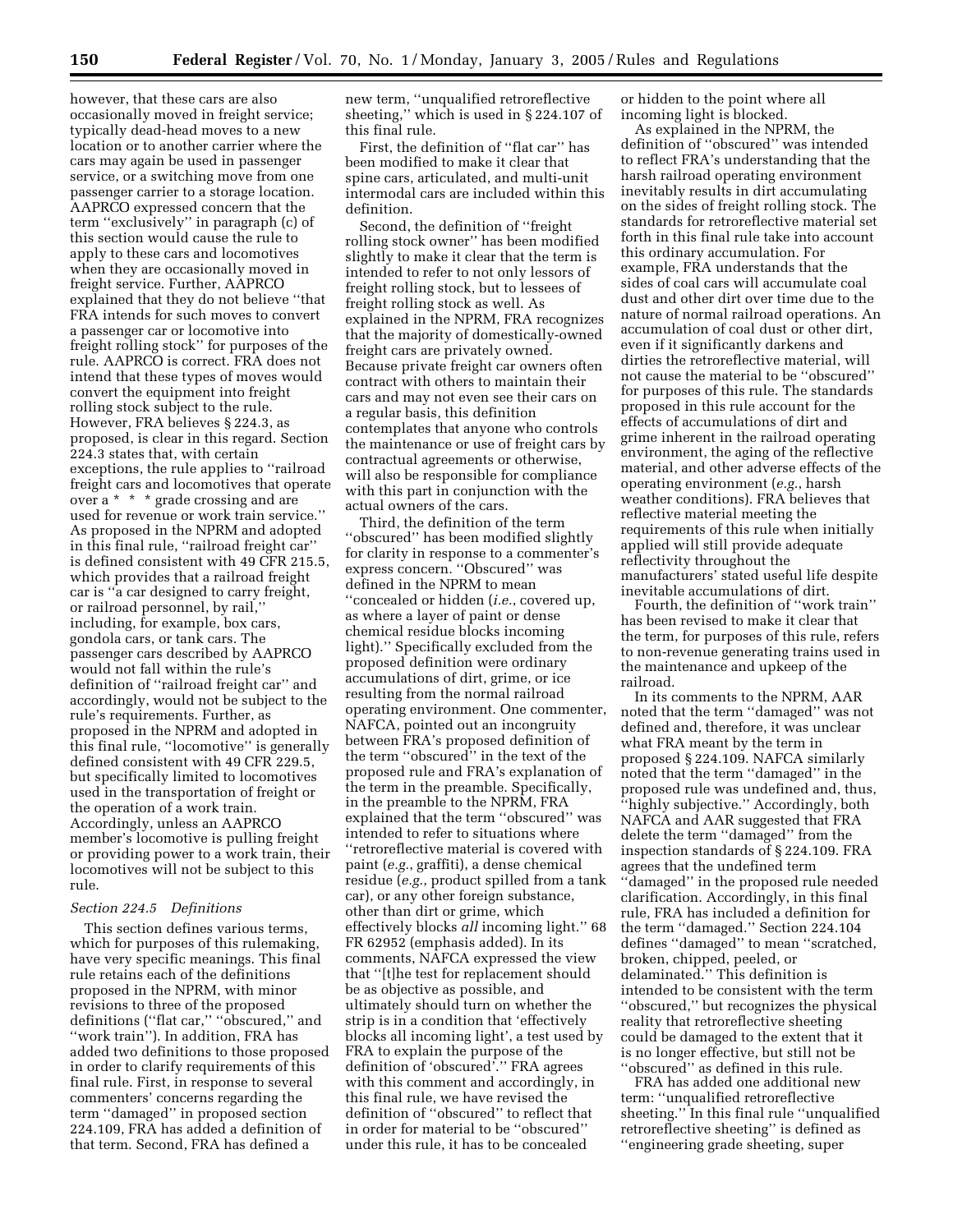engineering grade sheeting (enclosed lens), or high intensity type sheeting (ASTM Type I, II, III, or IV Sheeting) as described in ASTM International Standard D 4956–01a, *Standard Specification for Retroreflective Sheeting for Traffic Control.* A more detailed discussion of this new term can be found in the analysis of § 224.107 below.

As defined in the NPRM, ''freight rolling stock'' means any locomotive subject to 49 CFR part 229 used to haul or switch freight cars in revenue or work train service and any railroad freight car subject to 49 CFR part 215, including a car stenciled MW pursuant to § 215.305. FRA specifically requested comments as to what other types of rail equipment (other than locomotives subject to 49 CFR part 229) are used to haul freight cars and the feasibility of reflectorizing such equipment. FRA also specifically requested comments as to the utility and feasibility of equipping specialized maintenance of way equipment with reflective material. Although FRA received no comments in response to the first question regarding other types of rail equipment used to haul freight cars, the AAR responded to FRA's second question regarding the utility of equipping specialized maintenance of way equipment with reflective material. AAR responded by saying that specialized maintenance of way vehicles should not be subject to any reflectorization rule. Specifically, AAR noted that none of the approximately 700 collisions in the accident pool identified in FRA's Regulatory Evaluation involved specialized maintenance of way equipment and that trains with maintenance of way cars typically consist of only a few units. Thus, AAR reasoned that FRA's stated safety justification for proposing to require reflective material on freight rolling stock (*i.e.*, reducing the number and severity of grade crossing accidents where motor vehicles run into trains after the first two units of the consist) was inapplicable to specialized maintenance of way vehicles. FRA agrees with AAR's rationale in this regard, and accordingly we have retained the definition of freight rolling stock as proposed.

In order to ensure that the requirements of this part would be practicable for each type of freight car to which they would apply, FRA proposed definitions in the NPRM for 'railroad freight car," "flat car," and ''tank car'' and then proposed specific patterns of reflector markings for each type of car based on the typical physical configuration of each car type. FRA specifically requested comments on the

use of these definitions (*i.e.*, whether the proposed definitions were adequate to identify car types for purposes of the rule or whether commenters had other definitions that they would prefer). Because FRA received no comments in response to this request, FRA has adopted the definitions substantially as proposed.

### *Section 224.7 Waivers*

This section, which has not changed from that proposed in the NPRM, explains the process for requesting a waiver from a provision of this rule. Requests for such waivers may be filed by any party affected by the final rule. In reviewing such requests, FRA conducts investigations to determine if a deviation from the general regulatory criteria is in the public interest and is consistent with railroad safety. The rules governing the FRA waiver process are found in 49 CFR part 211.

## *Section 224.9 Responsibility for compliance*

This section, which has not changed from that proposed in the NPRM, contains the general compliance requirements. Paragraph (a) states that freight rolling stock owners (as defined in § 224.5), railroads, and (with respect to certification of material) manufacturers of retroreflective material, are primarily responsible for compliance with the rule. The responsibility of manufacturers is discussed in more detail in the analysis of § 224.103(a) below.

Paragraph (a) also clarifies FRA's position that the requirements contained in the rule are applicable to any ''person'' (as defined in the rule) that performs any function or task required by the proposed rule. Although various sections of the rule address the duties of freight rolling stock owners, railroads, and manufacturers of retroreflective material, FRA intends that any person who performs any action on behalf of any of these parties or any person who performs any action covered by the rule is required to perform that action in the same manner as required of the freight rolling stock owner, railroad, or manufacturer, or be subject to FRA enforcement action. For example, employees or agents of freight rolling stock owners, or railroad contractors who perform duties covered by this final rule would be required to perform those duties in the same manner as required of a freight rolling stock owner or railroad. Likewise, employees or agents of manufacturers of retroreflective sheeting being manufactured pursuant to this part would be required to perform those

duties in the same manner as the manufacturer.

Paragraph (b) states that any person performing any function or task required by this part will be deemed to have consented to FRA inspection of the person's facilities and records to the extent necessary to ensure that the function or task is being performed in accordance with the requirements of this part. This provision is intended to put freight rolling stock owners, railroads, manufacturers, and contractors, performing functions or tasks required by this part, on notice that they are consenting to FRA's inspection for rail safety purposes of that portion of their facilities and records relevant to the function or task required by this part. Pursuant to 49 U.S.C. 20107, FRA has the statutory authority to inspect any facilities and relevant records pertaining to the performance of functions or tasks required under this part, and this provision is merely intended to make that authority clear to all persons performing such tasks or functions.

#### *Section 224.11 Penalties*

This section identifies the penalties that FRA may impose upon any person who violates any requirement of this part. These penalties are authorized by 49 U.S.C. 21301, 21302, and 21304. The penalty provision parallels penalty provisions included in numerous other safety regulations issued by FRA and has been adopted in this final rule substantially as proposed. As explained in the NPRM, essentially, any person who violates any requirement of this part or causes the violation of any such requirement will be subject to a civil penalty. As also explained in the NPRM, civil penalties may be assessed against individuals only for willful violations and each day a violation continues will constitute a separate offense. As proposed in the NPRM, the minimum civil penalty was \$500 per violation, and the maximum civil penalty for a grossly negligent violation or a pattern of repeated violations that creates an imminent hazard of death or injury to persons, or causes death or injury, was \$22,000. Since the date of publication of the NPRM, however, to comply with the Federal Civil Penalties Inflation Adjustment Act of 1990 (Pub. L. 101– 410) (28 U.S.C. 2461, note) and the Debt Collection Improvement Act of 1996 (Pub. L. 103–134, 110 Stat. 1321–373), FRA has adjusted the minimum and maximum civil penalties applicable to each of the agency's regulations to \$550 and \$27,000, respectively. 69 FR 30591 (May 28, 2004). Accordingly, this final rule incorporates these revised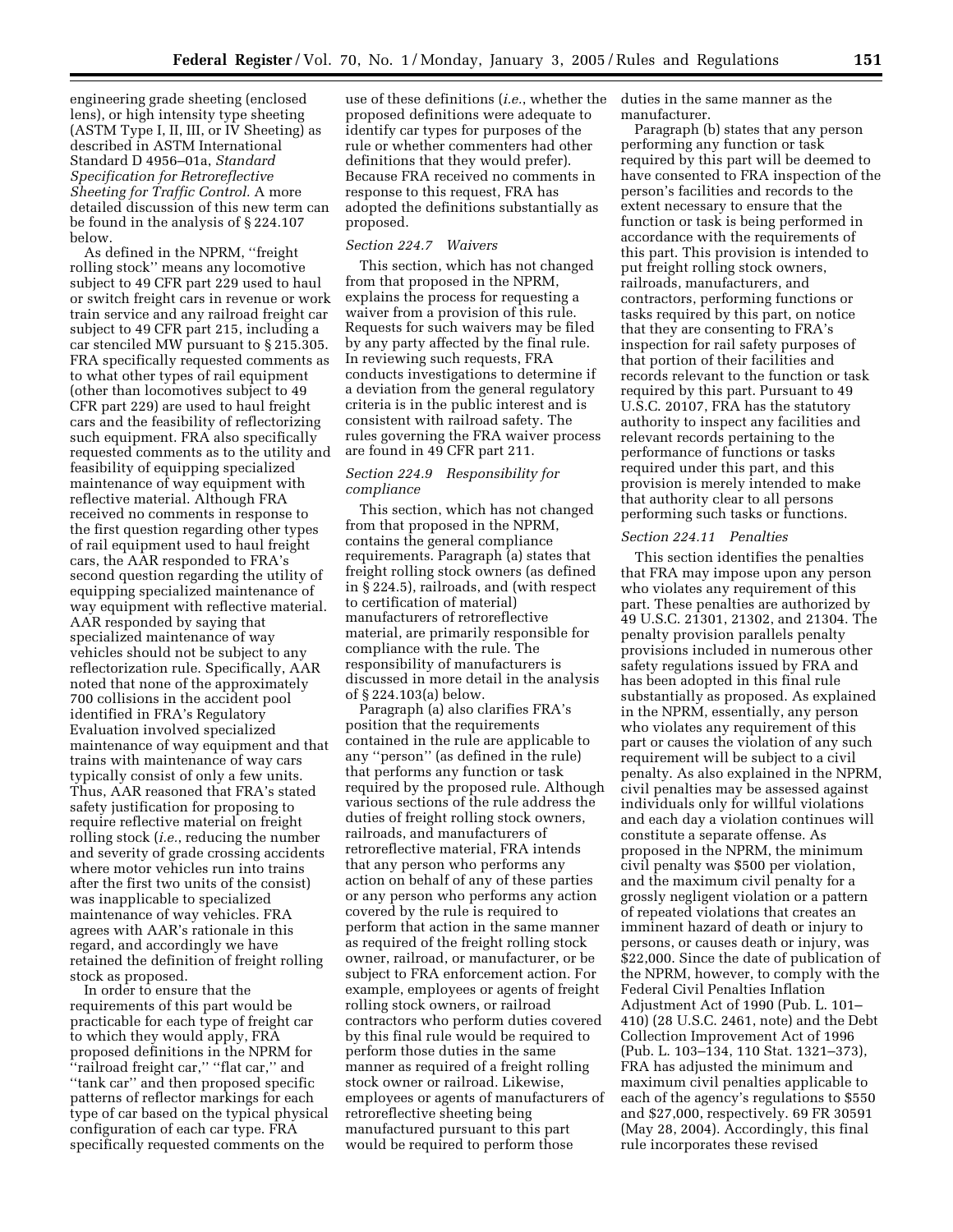minimum and maximum penalty amounts. Furthermore, a person may be subject to criminal penalties under 49 U.S.C. 21311 for knowingly and willfully falsifying reports required by these regulations.4 FRA believes that the inclusion of penalty provisions for failure to comply with the regulations is important in ensuring that compliance is achieved. This final rule includes a schedule of civil penalties as Appendix A to this part. Because the penalty schedule is a statement of agency policy, notice and comment was not required prior to its issuance. *See* 5 U.S.C. 553(b)(3)(A).

#### *Section 224.13 Preemptive Effect*

This section, which has not changed from that proposed in the NPRM, informs the public as to FRA's intention regarding the preemptive effect of the final rule. While the presence or absence of such a section does not conclusively establish the preemptive effect of a final rule, it informs the public concerning the statutory provisions which govern the preemptive effect of the rule and FRA's intentions concerning preemption.

This section points out that the preemptive effect of this rule is governed by 49 U.S.C. 20106 (''section 20106''). Section 20106 provides that all regulations prescribed by the Secretary relating to railroad safety preempt any State law, regulation, or order covering the same subject matter, except a provision necessary to eliminate or reduce an essentially local safety hazard that is not incompatible with a Federal law, regulation, or order, and that does not unreasonably burden interstate commerce. With the exception of a provision directed at an essentially local safety hazard that is not inconsistent with a Federal law, regulation, or order, and that does not unreasonably burden interstate commerce, section 20106 will preempt any State or local law or regulatory agency rule covering the same subject matter as this final rule.

The Supreme Court has consistently interpreted section 20106 to confer on the Secretary the power to preempt not only State statutes, but State common law as well. *See CSX Transp.* v. *Easterwood,* 507 U.S. 658, 664 (1993) (''[L]egal duties imposed on railroads by the common law fall within the scope of [the] broad phrases'' of section 20106.). *See also Norfolk Southern Ry.* 

*Co.* v. *Shanklin,* 529 U.S. 344 (2000). The Court has further held that Federal regulations under the Federal Railroad Safety Act will preempt common law where the regulations "substantially subsume'' the subject matter of the relevant State law. *Easterwood,* 507 U.S. at 664.

As is evident in the language of § 224.1 as proposed and as incorporated in this final rule, FRA intends this final rule to cover the subject matter of standards for the use of retroreflective materials on freight rolling stock and the specific duties of freight rolling stock owners in this regard. FRA intends this part to preempt any State law, rule, or regulation, or common law theory of liability that might attempt to impose a duty on freight rolling stock owners pertaining to the reflectorization of freight rolling stock that is not specifically set forth in this part. For example, FRA intends to preempt any State law or common law theory of liability which might attempt to impose a duty on freight rolling stock owners to apply additional retroreflective material other than that specified in this part, to apply retroreflective material on a different schedule than that specified in this part, or to inspect or maintain retroreflective material on a more frequent basis than that specified in this part. Inference of any duties not specifically set forth in this part may cause the costs of the rule to outweigh the safety benefits of the rule in direct conflict with the Congressional mandate of 49 U.S.C. 20148 (requiring that FRA initiate a rulemaking proceeding prescribing regulations requiring enhanced visibility standards for railroad cars if such regulations would likely improve safety in a cost-effective manner).

In response to the NPRM, RSI specifically requested that FRA expressly state in the preamble to the final rule that FRA could not envision any set of circumstances where an additional State requirement could be justified under the local hazard exception contained in section 20106. Although FRA cannot envision any set of circumstances where an additional State requirement could be justified under the local hazard exception, FRA cannot anticipate every possible factual scenario that could exist. Also, it is important to note that although FRA can express its intention regarding preemption, the courts will make the final determination of preemption.

## *Section 224.15 Special Approval Procedures*

This section contains the procedures to be followed when seeking to obtain

FRA approval of alternative standards under § 224.103(e). Although FRA received no written comments in direct response to proposed § 224.15, at the January 2004 hearing one commenter, an association of industry participants (particularly car builders), expressed the view that the proposed rule's ''special approval procedures'' were too ''cumbersome and lengthy.'' This commenter further stated that ''[a] negative determination could prevent a car design from being built. If we can't apply the markers the way the rule requires, we may not be able to build the car.'' (Hearing transcript, pp. 65–66). This commenter, however, appears to have misconstrued the intent of § 224.15. As explained in the preamble to the NPRM, FRA anticipates continued technological improvements and product advances in the field of reflective and luminescent materials. Accordingly, FRA intends this section to provide a relatively quick approval process to allow the incorporation of new technology into the standards of this part, thereby making the technology available to all car owners and railroads while maintaining the same level of safety originally contemplated. FRA does not intend that this section provide a procedure for the approval of alternative reflectorization patterns. Although FRA believes that the reflectorization patterns set forth in this final rule are flexible enough to ensure that reflectors can be applied to almost any freight car or locomotive type, should it be necessary for a freight rolling stock owner to apply retroreflective material in a pattern that does not conform with the requirements of this final rule, pursuant to § 224.7 of this final rule, the owner may file for a waiver from the requirements of § 224.106. The waiver process is discussed in more detail in the analysis of § 224.7 above.

Another commenter specifically requested that the proposed rule be modified to be ''technologically neutral'' and be a performance standard that does not discriminate based on the specific technology employed. This commenter, Availvs Corporation, a manufacturer of photo luminescent material, asserted that its ''state-of-the-art photo luminescent material \* \* \* works as well as, or better than, any retroreflective material'' in enhancing the visibility of rail equipment. Availvs noted that the company has previously demonstrated its product to FRA and that in 2003 the product was ''satisfactorily tested'' by the American Society for Testing and Materials. Because FRA does not currently have

<sup>4</sup>FRA notes that the criminal penalty provision was inadvertently omitted from § 224.11 of the proposed rule. However, FRA has corrected this error and has incorporated the criminal penalty provision into this final rule, consistent with its statutory authority and the penalty provisions of FRA's other existing safety regulations.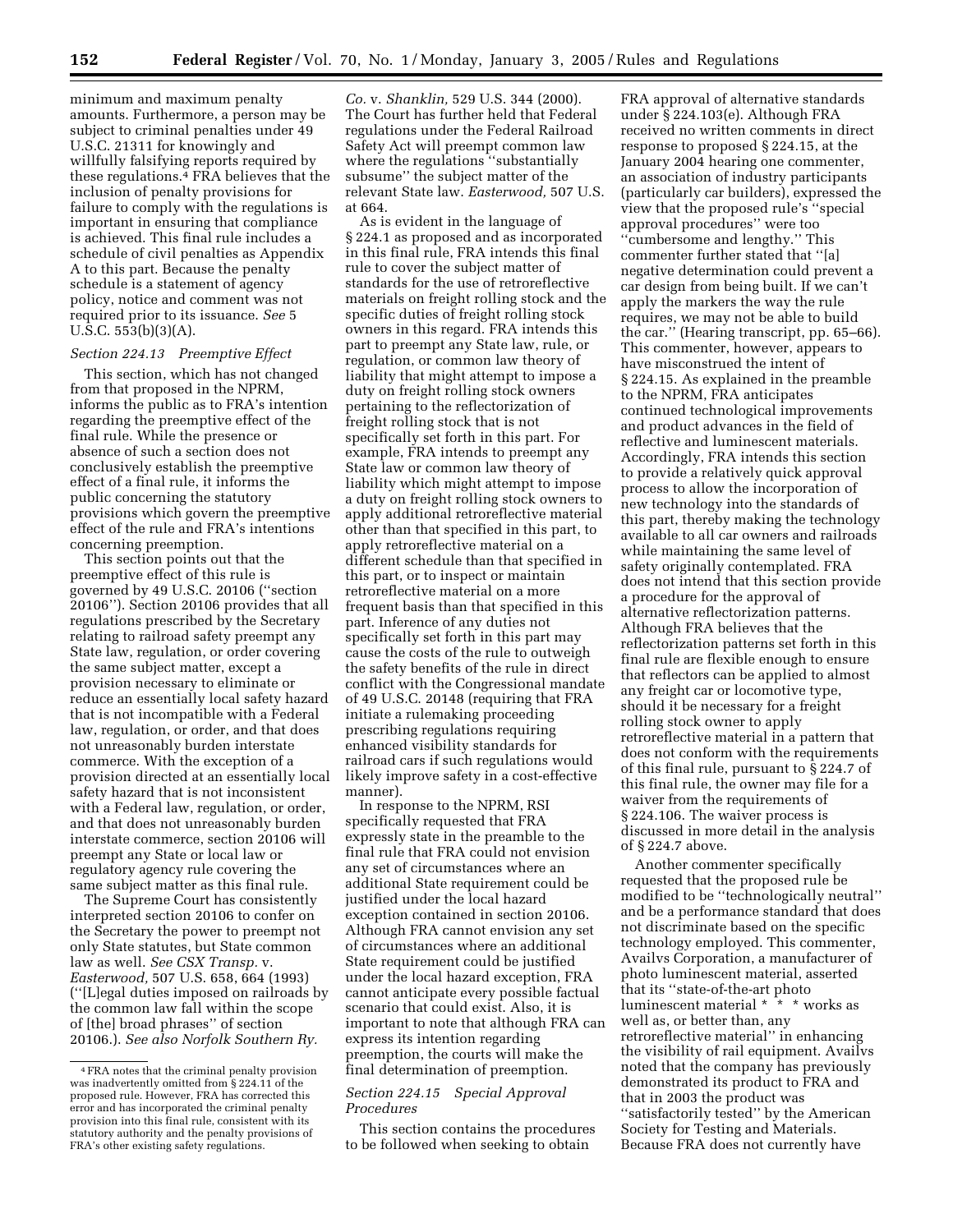enough data to determine whether Availvs's product would meet the same performance standards contemplated in this final rule, FRA cannot revise the proposed rule to provide for the use of material other than the specified retroreflective material. However, FRA encourages Availvs to take advantage of the special approval process of § 224.15 to provide FRA the opportunity to determine whether Availvs's product would provide at least an equivalent level of safety as the retroreflective material mandated in this final rule.

FRA believes the procedures set forth in § 224.15 will speed the process for taking advantage of new technologies over that which is currently available through the waiver process. However, in order to provide an opportunity for all interested parties to provide input for use by FRA in its decision making process, as required by the Administrative Procedure Act, 5 U.S.C. 553 *et seq.* (APA), FRA believes that any special approval provision must, at a minimum, provide proper notice to the public of any significant change or action being considered by the agency with regard to the existing regulations.

Paragraph (b) sets forth the substantive and procedural requirements for petitions for special approval of alternative standards; paragraphs (c) and (d) provide opportunity for notice and public comment on any petition for special approval of an alternative standard received by FRA; and paragraph (e) describes the process FRA will follow in acting on any such petitions.

## **Subpart B—Application, Inspection, and Maintenance of Retroreflective Material**

## *Section 224.101 General Requirements*

This section contains the general requirement that all rail freight rolling stock subject to this part be equipped with retroreflective sheeting conforming to the requirements of this rule and the sheeting be applied, inspected, and maintained in accordance with subpart B or in accordance with an alternative standard approved under § 224.15. As explained in the preamble to the NPRM, this general requirement reflects FRA's understanding that motorists need to be given as much visual information as possible to correctly decide whether a hazard (*e.g.*, a train) exists in a vehicle's path. Specifically, devices intended to make a train conspicuous should: (1) Tell the motorist that something is there, (2) tell the motorist that what he or she sees is a train, (3) tell the motorist whether the train is on or about to cross a road in the vehicle's path, (4) aid the

motorist in estimating the distance he or she is from the train, and (5) aid the motorist in estimating the speed and direction of the train's motion. FRA believes that the retroreflective sheeting required in this subpart B, applied and inspected in conformance with this part, effectively achieves these objectives.

## *Section 224.103 Characteristics of Retroreflective Sheeting*

This section sets forth the construction, color, and performance standards for the retroreflective sheeting required by § 224.101. As was proposed in the NPRM, paragraph (a) of this section in the final rule states that retroreflective sheeting must be constructed of a smooth, flat, transparent exterior film with microprismatic elements embedded or suspended beneath the film so as to form a non-exposed retroreflective optical system.

As proposed in the NPRM, paragraph (a) of this section also required that air encapsulated sheeting be sealed around all edges. This proposed requirement was based on FRA's understanding that air encapsulated sheeting that is not sealed on all edges allows water to seep between the layers of the product and over time, due to the normal railroad operating environment, this water will freeze and expand, causing layers of the sheeting to peel. One commenter, Avery Dennison, a manufacturer of retroreflective sheeting already in common use in the railroad industry, expressed agreement with FRA's proposal to require edge sealing of air encapsulated sheeting. Specifically, Avery Dennison explained that ''the typical welds used to enclose individual cells are very thin, and inadequate for the demands placed on exposed edges.'' Other commenters, however, including 3M, another manufacturer of reflective materials already commonly used on railroad equipment, and the AAR, expressed the view that edge sealing should not be required on ''enclosed lens sheeting.'' 5 3M explained that ''[r]etroflective sheeting that incorporates air between laminations contains internal seals that \* \* \* prevent the penetration of water'' and that ''[o]nly the small portions of

individual cells that are cut open along the edge of a piece of sheeting could be affected by water penetration.'' Further, 3M explained that the open, exposed edge of the sheeting does not affect the durability or performance of the sheeting as a whole and that air encapsulated sheeting (*i.e.,* sheeting with exposed cut edges) is routinely used on traffic signs and vehicles without edge sealing and is warranted for up to 12 years. Although 3M acknowledged that historically, many years ago, edge sealing was sometimes used, 3M indicated that given the current construction and durability of retroreflective material, it is no longer necessary, and accordingly, the company no longer manufactures, markets, or recommends edge sealing.

In light of 3M's comments and absent conclusive evidence establishing that edge sealing is necessary to maintain the integrity of air encapsulated retroreflective sheeting, in this final rule FRA is not mandating that air encapsulated retroreflective sheeting be edge sealed. As explained in detail in the NPRM, the construction, color, and performance standards set forth in this rule are designed to ensure that retroreflective material applied pursuant to this rule is durable enough to withstand the harsh railroad operating environment and maintain sufficient levels of reflectivity throughout the useful life of the material. FRA notes, however, that it is the responsibility of the retroreflective material manufacturer and the customer to determine the suitability of particular materials for use on rail car sides. FRA recognizes that many freight rolling stock owners already have extensive experience using various types of reflective materials on the sides of their equipment in specific service environments. FRA recognizes that these owners understand the harsh conditions associated with railroad operations that may affect the performance of the retroreflective material, particularly the power washing of equipment or the extensive exposure of the equipment to various harsh chemicals. Accordingly, freight rolling stock owners electing to apply air encapsulated sheeting conforming to the requirements of this rule may wish to consider specifying that the material be edge sealed in order to limit maintenance costs.

As originally proposed, paragraphs (b) and (c) of this section generally required that the retroreflective sheeting meet the color and performance requirements, except for the photometric requirements, of the American Society of Testing and Measurements' (ASTM) Standard D 4956–01, *Standard* 

<sup>5</sup>FRA notes that 3M refers specifically to ''enclosed lens sheeting'' in its comments. FRA understands that the term ''enclosed lens sheeting'' typically refers to ''glass bead'' type sheeting and FRA notes that no glass bead type sheeting currently being manufactured is capable of meeting the photometric performance requirements of FRA's proposed specification. However, from the remainder of 3M's comments specifically referring to ''[r]etroreflective sheeting that incorporates air between laminations,'' FRA assumes that 3M is referring to air encapsulated sheeting.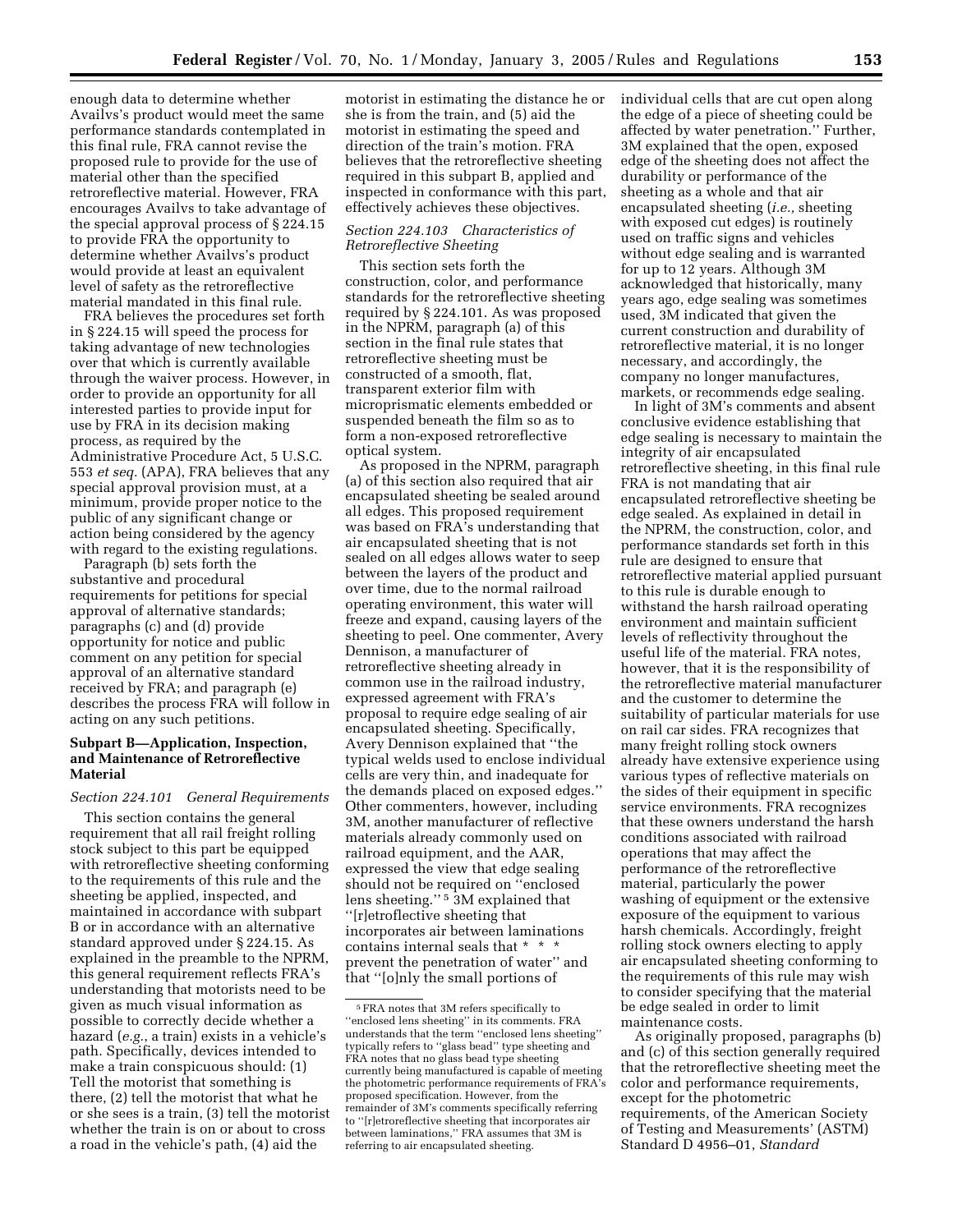*Specification for Retroreflective Sheeting for Traffic Control.*6 Although FRA has retained these general requirements in this final rule, the agency has revised both paragraphs (b) and (c) in response to comments received and to ensure clarity.

In paragraph (b) of this section, the NPRM proposed to require that retroreflective sheeting applied pursuant to this rule be yellow as specified by the chromaticity coordinates of ASTM standard D 4956– 01. As detailed in the NPRM, FRA proposed to require yellow retroreflective material because the spectral measurement of the color (approximately 550 nm) is within the peak sensitivity range of the human visual system and accordingly, it is one of the most easily detectable colors under varying ambient light and other environmental conditions (*e.g.*, darkness, fog, haze, etc.). In addition, the color yellow minimizes the risk of motorist confusion with the colors of other roadway hazards (*e.g.*, red and white reflectors on trucks) and is not a color prevalent in most background environments.

FRA received a number of comments suggesting that white, not yellow, was the best color choice for retroreflective material on the sides of rail cars. Generally, commenters expressed the view that white is ''brighter'' and more reflective than yellow and therefore would be the most effective in increasing the conspicuity of rail cars. For example, AAR reasoned that ''[i]t would seem that reflectivity should be the criterion since the goal is to alert the motorist that there is something ahead and the most reflective material [white material] would have the greatest chance of achieving that objective.'' Another commenter, Mr. James R. Nimz, County Engineer for Seneca County, Ohio, commented that white will always appear the brightest of all color groups; accordingly, to maximize the effectiveness of the retroreflective sheeting, Mr. Nimz recommended the use of white material. Selecto-Flash, Inc., another manufacturer of reflective

sheeting already in use in the railroad environment commented that many railroads with existing voluntary reflectorization programs have long been using white material, and the AAR indicated that yellow retroreflective material is more expensive than white material. Specifically, AAR indicated that 3M informed one of their members that yellow material would cost 27% more than white. Accordingly, AAR expressed the view that it did not make sense to require car owners to spend more money for less reflectivity. FRA agrees with AAR that freight rolling stock owners should not be required to pay more money for yellow material than white material, but based on information provided to FRA from various retroreflective material manufacturers, FRA understands that the costs to the end-users of both white and yellow retroreflective material are exactly the same.

Contrary to the views expressed by these previous commenters, however, prior to FRA's publication of the NPRM, 3M submitted comments to the docket recommending, in part, the use of a high-contrast colored corner cube retroreflective material with a spectral measurement within the peak sensitivity of the human visual system (*e.g.*, yellow/green). In these comments, 3M explained that the high-contrast color would aid nighttime visibility.

As discussed in detail in the NPRM, retroreflective material is rated in terms of the reflected light per unit area as contrasted with the light striking it (''specific intensity per unit area'' or ''SIA''). Although FRA acknowledges that the SIA of white retroreflective material is greater than that of the yellow material contemplated in the NPRM, research has consistently shown that an object's perceived brightness is modified by color information. Generally, research addressing the effects of the color of retroreflective material on the brightness of the material has proven that chromatic markings (red, orange, yellow, green, blue) will appear brighter than photometrically matched achromatic (white) markings in similar environmental conditions. This effect is known as the Helmholtz-Kohlrausch effect. Josef Schumann *et al.*, The University of Michigan Transportation Research Institute, *Brightness of Colored Retroreflective Materials,* Rpt. No. UMTRI–96–33 (Nov. 1996) (citing a 1955 study by A. Chapanis and R.M. Halsey). A copy of this 1996 study is in the docket of this proceeding (Document No. FRA–1999–6689–112). The Helmholtz-Kohlrausch effect increases as excitation purity (*i.e.,* color

saturation) increases. The Helmholtz-Kohlrausch effect usually results in a Ushaped function of dominant wavelength, with the minimum brightness around the dominant wavelength for yellow. *Id.*

Although research relating to the Helmholtz-Kohlrausch effect dates back to at least 1955, in the late 1990's several researchers specifically investigated whether the color of retroreflective material affected the materials' ability to enhance conspicuity. For example, in 1996 two separate research teams performed field experiments to evaluate the effect of color on the perception of retroreflective materials. One study evaluated the effect of color on the perceived ''conspicuity'' of retroreflective materials, and another study evaluated the effect of color on the perceived ''brightness'' of retroreflective material. *See* James R. Sayer *et al.,* The University of Michigan Transportation Research Institute, *Effects of Retroreflective Marking Color on Pedestrian Detection Distance,* Rpt. No. UMTRI–98–8 (Mar. 1998) (citing The University of Michigan's 1996 study by Schumann *et al.* and W.H. Venable and W.N. Hale's 1996 study titled *Color and nighttime pedestrian safety markings*). A copy of this 1998 study is in the docket of this proceeding (Document No. FRA–1999– 6689–113). Both the studies cited in the 1998 study concluded that standard photometric measurements by themselves do not accurately predict the perception of colored retroreflective targets, particularly at nighttime, and that chromatic retroreflective stimuli were perceived to be brighter than photometrically matched achromatic stimuli.

As detailed in the 1996 University of Michigan study, W.H. Venable and W. N. Hale, in their 1996 study performed a field experiment based on night conspicuity judgments of chromatic versus achromatic markings and calculated a color correction factor  $(F_c)$ as the ratio of the luminance of an achromatic marking (La) to the luminance of any equally conspicuous chromatic marking  $(L_c)$   $(F_c = L_a/L_c)$ . Their results followed a U-shaped function expected from the Helmholtz-Kohlrausch effect, with higher conspicuity values (*i.e.*, higher color correction factors  $(F_c)$  for red and blue, and the lowest value for yellow. Venable and Hale then mathematically derived  $F_c$  values for each color using two different methods: (1) Calculating  $F_c$ as the color difference from black in uniform color space, and (2) calculating  $F_c$  as recommended in ASTM International's Standard E–1501,

<sup>6</sup>ASTM has recently revised this standard and assigned it a new designation of D 4956–01a. Although the designation of the standard has changed, no substantive changes were made that would affect the performance of the material as contemplated by this rule. Accordingly, this final rule incorporates the latest version of the standard (D 4956–01a). Also, FRA notes that ASTM's full name was changed from ''American Society of Testing and Measurements'' to ''ASTM International'' in 2001. FRA, however, erroneously referred to ASTM International by its historical name, ''American Society of Testing and Measurements'' in the proposed rule. Accordingly, § 224.103 of this final rule reflects ASTM's correct name, ASTM International.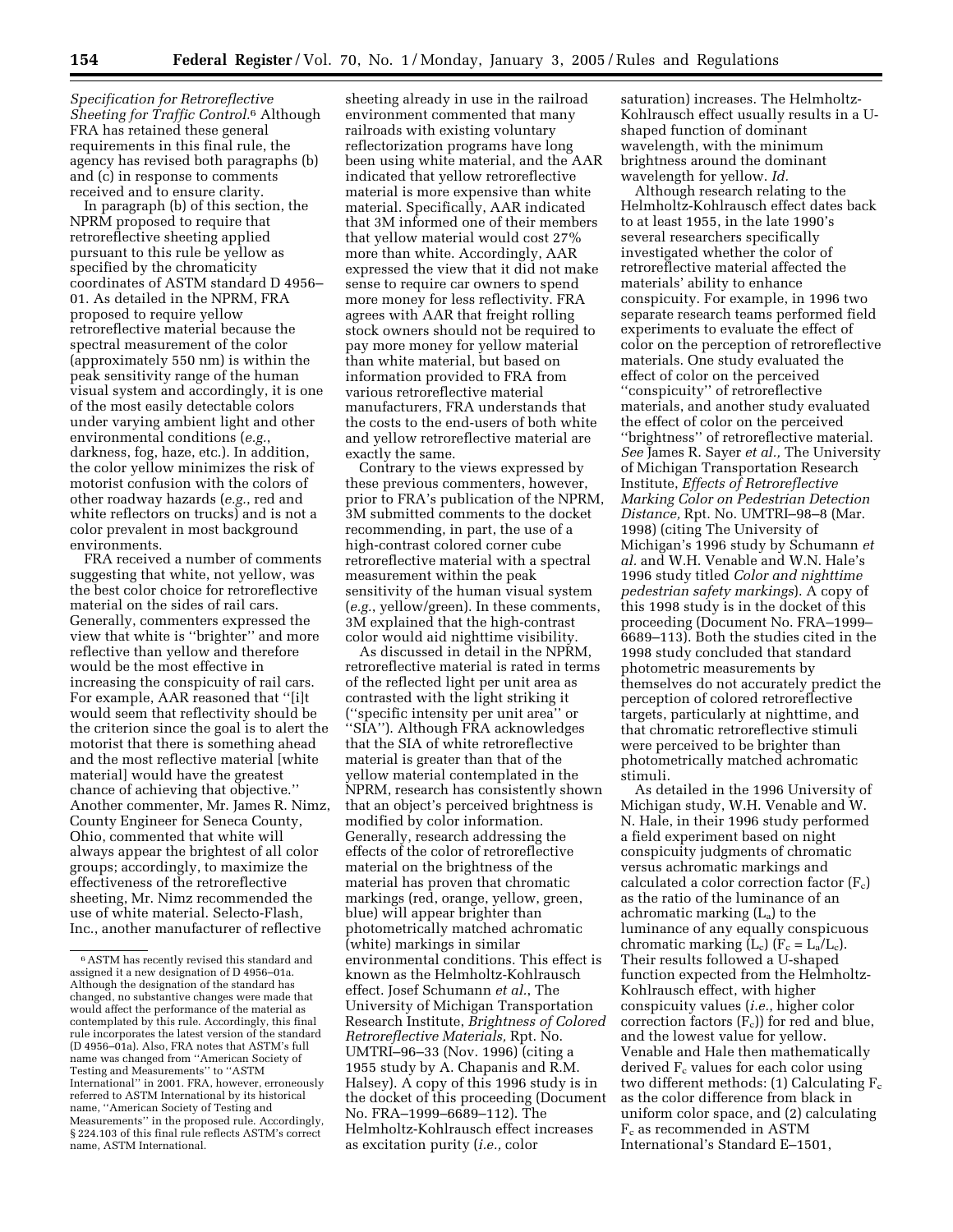*Standard Specification for Nighttime Photometric Performance of Retroreflective Pedestrian Markings for Visibility Enhancement* (ASTM E– 1501).7 The two approaches resulted in almost identical  $\overline{F_c}$  values (R<sup>2</sup>=.99) for the different colors and the comparison of the Venable and Hale's calculated  $F_c$ values using the recommendation from ASTM E–1501 demonstrated a relatively good fit  $(R<sup>2</sup>=.62)$ . For a more detailed discussion of Venable and Hale's 1996 research, see document number FRA– 1999–6689–113 in the docket of this proceeding.

The University of Michigan's 1996 study analyzing the effect of color on perceived ''brightness'' of retroreflective materials (as opposed to the Venable and Hale study which focused on the effect of color on the perceived ''conspicuity'' (*i.e.,* detectability) of retroreflective materials) yielded results similar to Venable and Hale's study. Specifically, using five chromatic stimuli and one achromatic stimulus, two levels of retroreflective power, two levels of area, and two levels of ambient illumination, Schumann employed magnitude estimation to gather subjective assessments of perceived brightness for colored retroreflective material. Similar to Venable and Hale's methodology, Schumann mathematically derived  $F_c$  values for each color tested and then compared these mathematically derived  $F_c$  values with  $F_c$  values calculated as recommended in ASTM E–1501. As did Venable and Hale, Schumann reported a very high correlation between the calculated and experimentally obtained color correction factors  $(R^2=0.94)$ . Further, Schumann used the experimental color correction factors identified in Venable and Hale's 1996 study and arrived at similar results.

In 1998 researchers at the University of Michigan Transportation Research Institute conducted a nighttime field study to assess the effects of color on the detection of retroreflective markings. *See* Document No. FRA–1999–6689–113 in the docket of this proceeding. This field study again demonstrated that the color of retroreflective markings does affect the distance at which the markings can be detected. Specifically, the three chromatic retroreflective markings examined (red, yellow, and green) were detected at significantly farther distances, 7% to 10% farther

than the achromatic (white) retroreflective markings and the study concluded that for white markings to be detected at the same distance as chromatic markings (*e.g.*, red, yellow, or green markings), white markings would need to have a 26% to 44% higher SIA value than the yellow markings (or the white markings would need to be significantly larger than the yellow markings). In other words, the nighttime detection of colored retroreflectors cannot be predicted from photometric measurements alone; chromaticity must also be considered. Sayer *et al.* (Document No. FRA–1999–6689–113 in the docket of this proceeding.)

As detailed in the preamble to the NPRM, FRA's own research regarding the effectiveness of freight car reflectorization yielded similar results. Specifically, FRA's research consistently found that retroreflective patterns of yellow markings were the most effective in enhancing the visibility of freight cars. *See Evaluation of Retroreflective Markings to Increase Rail Car Conspicuity,* Project Memorandum, DOT–VNTSC–RR897– PM–98–22, John A. Volpe National Transportation Systems Center (Oct. 1998) (1998 Volpe Report). Accordingly, FRA continues to believe that yellow retroreflective sheeting is the best color choice for retroreflective material on the sides of freight rolling stock. Nonetheless, FRA recognizes that white retroreflective material can perform satisfactorily. *See* 1998 and 1999 Volpe Reports.

Accordingly, recognizing that many railroads and car owners have already begun voluntary reflectorization programs using white material and that white retroreflective material has been determined to be effective in increasing the visibility of rail cars, FRA has revised paragraph (b) in this section of the final rule to allow the use of either white or yellow retroreflective material.<sup>8</sup>

In the NPRM, FRA specifically noted that its own research determined that fluorescent yellow retroreflective material had the highest SIA value of all materials tested and that fluorescent yellow material could be detected from a farther distance than any other material tested. However, based on our understanding that the duration of

fluorescent pigments is substantially less than the typical ten-year reflector product guarantee, the agency proposed not to require the application of retroreflective material with fluorescent properties. In its comments, however, 3M, pointed out that its fluorescent yellow sheeting typically used on traffic signs is warranted for a full ten years. Further, 3M explained that the duration of fluorescent pigments is affected by the direction of the fluorescent material's exposure (presumably due to ultraviolet rays from the sun) and reasoned that because rail cars do not always face the same direction, the expected life of fluorescent yellow pigments would exceed the expected durability of the markings. Accordingly, 3M recommended that FRA require the use of fluorescent retroreflective material. Avery Dennison, on the other hand, commented that because fluorescent objects absorb ultraviolet light from the sun and then re-emit longer wavelength light, fluorescent colors are most effective in increasing daytime conspicuity. However, Avery Dennison noted that since the sun does not emit ultraviolet light at night, fluorescence stops. Accordingly, Avery Dennison reasoned that because the stated purpose of the rulemaking is to increase nighttime conspicuity, fluorescent colors would add no value to the application. Further, Avery Dennison explained that fluorescent colors are specified by their exceptionally high daytime luminance factors (Y%) and that such a specification would eliminate the use of metalized prismatic materials. Further, Avery Dennison commented that if metalized prismatic materials were eliminated from suitability under this rule, this would only allow two current conspicuity tape manufacturers to supply the market. FRA agrees with Avery Dennison on this point, and accordingly, this final rule does not require fluorescent retroreflective material. However, as noted in the preamble to the NPRM, if a fluorescent retroreflective material meets all of the requirements of this part, its use is acceptable.

Although in its comments to the NPRM, Avery Dennison expressed general agreement with FRA's proposal to require yellow retroreflective material, Avery Dennison noted one ambiguity in the proposed color requirement. Specifically, Avery Dennison pointed out that ASTM standard D 4956–01 contains three yellow color standards, all referencing the same chromaticity coordinates, but with three different daytime luminance

<sup>7</sup>Recognizing that a chromatic retroreflector may appear brighter than an achromatic retroreflector with the same luminance, ASTM E–1501 provides a widely-accepted methodology for calculating color correction factors which effectively account for the perceived difference in brightness between chromatic and achromatic retroreflective markings.

<sup>8</sup>FRA notes, however, that because chromatic markings (*e.g.,* yellow markings) generally appear brighter and more detectable than similarly-sized achromatic markings (*i.e.,* white markings), if white material is applied to rail cars under this rule, it is necessary to apply a greater quantity of the material to achieve the same effectiveness as a smaller quantity of yellow material. This ''color correction factor'' is discussed in more detail in the discussion of § 224.105 below.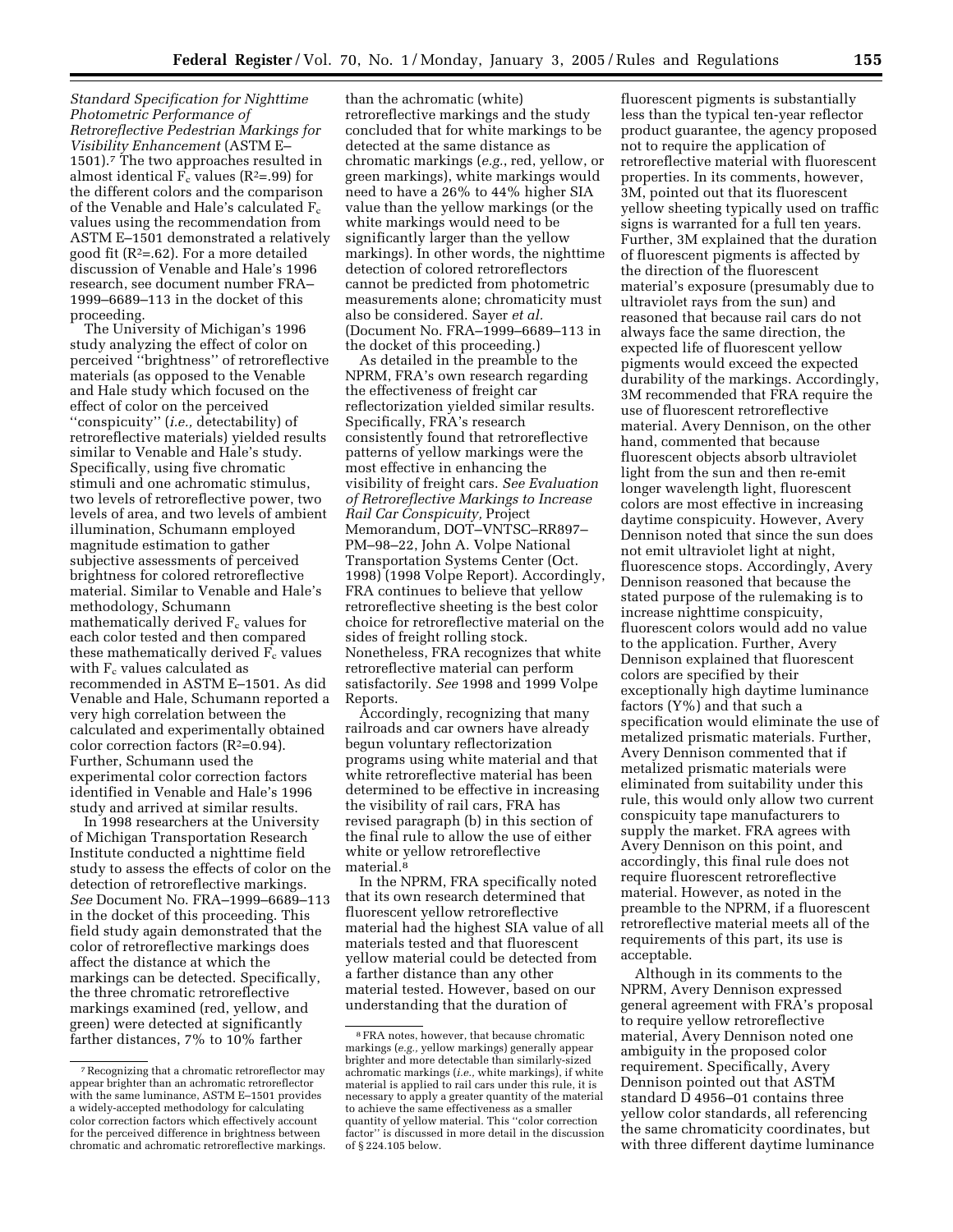factors (*i.e.,* Tables 5, 9, and 11 of the ASTM standard). Avery Dennison explained that based on the chromaticity coordinates specified in the ASTM standard, if FRA does not specify a minimum daytime luminance factor, retroreflective sheeting that appeared brown could meet the stated color requirement. Accordingly, Avery Dennison recommended that FRA adopt a minimum daytime luminance factor (Y%) of 12 for yellow sheeting. Although FRA now recognizes this ambiguity in the color requirement of the proposed rule, in this final rule FRA has modified the performance requirements contained in paragraph (c) to specify that retroreflective sheeting applied pursuant to this rule must meet the performance requirements (except for the minimum photometric performance requirements) of Type V Sheeting as defined in ASTM standard D 4956–01a. One of the performance requirements of Type V Sheeting is meeting an assigned daytime luminance factor. Specifically, Table 11 of the ASTM standard sets forth the required Y% for Type V Sheeting; the Y% for yellow Type V sheeting is 12, and the Y% for white Type V sheeting is 15. Accordingly, although FRA agrees with Avery Dennison's comment regarding the necessity of including a daytime luminance factor to ensure that only appropriately high-contrast colored sheeting meets the performance requirements of the rule, FRA has achieved this by specifying that sheeting must meet the requirements for Type V Sheeting as defined in ASTM standard D 4956–01a.

Paragraph (c), as it did in the NPRM, contains the performance standards for retroreflective sheeting applied under this part. This paragraph, however, has been modified slightly, consistent with FRA's decision to allow the use of either yellow or white retroreflective material and to clarify the performance requirements. As discussed above and explained in detail in the NPRM, this paragraph was intended to require that retroreflective sheeting applied in accordance with the rule meet all the performance requirements, except for the minimum photometric performance requirements, of ASTM standard 4956– 01. The ASTM standard has been chosen as the basis for the FRA specification because FRA understands it to be the specification that manufacturers of retroreflective sheeting are following in their current manufacturing process. NHTSA's rule requiring reflectorization of large truck trailers (49 CFR 571.108) is also based

on this ASTM standard (version D 4956–01).

As proposed, however, these performance requirements contained a certain amount of unintended ambiguity. Specifically, ASTM standard D 4956–01a identifies nine ''Types'' of retroreflective sheeting. As explicitly stated in the ASTM standard, ''Type designation is provided as a means for differentiating functional performance.'' ''Types'' are determined by conformance to the standard's retroreflectance, color, and durability requirements. Each ''Type'' designated by ASTM must conform to certain minimum performance standards. That is, each ''Type'' must meet certain performance standards (*i.e.,* retroreflective photometric performance, flexibility, adhesion, impact resistance, accelerated weathering, shrinkage, resistance to fungus, and specular gloss performance standards). Because no ''Type'' was specified in the performance requirements of paragraph (c) of proposed § 224.103, it was impossible for the retroreflective material manufacturing industry to determine which performance standards specified in the ASTM standard FRA intended to apply.

In this final rule, FRA has clarified these performance requirements by stating that retroreflective sheeting must conform to all the performance requirements, except the minimum photometric performance requirements, for Type V Sheeting as defined in ASTM standard D 4956–01a. Type V Sheeting, defined in the ASTM standard as ''super high-intensity retroreflective sheeting,'' is typically used for delineators. For example, Federal regulations requiring retroreflective material on the sides and rear of large trucks require retroreflective sheeting meeting the performance requirements of Type V Sheeting. Although FRA did not specify "Type  $\breve{V}$ " sheeting in the proposed rule, FRA believes doing so now is consistent with the proposed rule because, given the photometric performance requirements contained in the NPRM, the other ASTM-defined ''Types'' of sheeting that could meet the proposed performance requirements would not be appropriate for the intended function of delineators on rail car sides.

As explained in the NPRM, because FRA is requiring that retroreflective sheeting meet the requirements of ASTM D 4956–01a for Type V Sheeting only as initially applied and is not requiring specific minimum reflectivity for vehicles in service, FRA believes that highly durable sheeting meeting the performance tests of the ASTM standard is required. It is less costly to install

durable material than it would be to install less durable material but be required to regularly test its performance relative to a performance standard.

Table 1 of the final rule, as it did in the proposed rule, sets forth the specific minimum photometric performance requirements for retroreflective sheeting under this part. In addition, because the final rule permits the use of either yellow or white material (as opposed to the proposed rule which contemplated the use of only white material), FRA has inserted the minimum photometric performance requirements (*i.e.*, minimum SIA) in Table 1 specific to white material.<sup>9</sup> Specifically, Table 1 sets forth the minimum photometric performance requirements (*i.e.*, minimum required SIA) for both yellow and white retroreflective material at observation angles of 0.2° and 0.5° and light entrance angles of  $-4^{\circ}$  and 30° based on typical grade crossing configurations and the standards set forth in ASTM D 4956–01a. These minimum photometric performance requirements for white material, like the requirements applicable to yellow material proposed in the NPRM, were developed to ensure that the retroreflective material would perform above the minimum detection threshold of 45 cd/fc/ft2 identified in the 1999 Volpe Report as necessary to enable most motorists to detect a train in time to avoid a collision. As explained in the NPRM, FRA recognizes that in the real world railroad operating environment, the effective SIA of retroreflective materials depends on various factors (*e.g.*, grade crossing configurations and angles, ambient light conditions, vehicle headlight type and lens cleanliness, weather, and the presence and working condition of illumination and other warning devices). FRA also recognizes that the effectiveness of the retroreflective material may be reduced because of dirt and grime which inevitably accumulate on rail cars. Accordingly, as in the proposed rule, the minimum photometric performance requirements of this final rule take into account these varying factors. Specifically, as explained in the NPRM, in determining these minimum

<sup>9</sup> In the NPRM, FRA specifically requested comments regarding these minimum photometric performance requirements for white material. 68 FR 62955. Because FRA received no substantive comments regarding these requirements, FRA has adopted them substantially as proposed in this final rule. FRA has, however, corrected one inadvertent error in the requirements as previously published. In the NPRM, FRA erroneously referred to an observation angle of 0.53 for white material. FRA has corrected this error to maintain consistency with ASTM standard D 4956–01a in this final rule.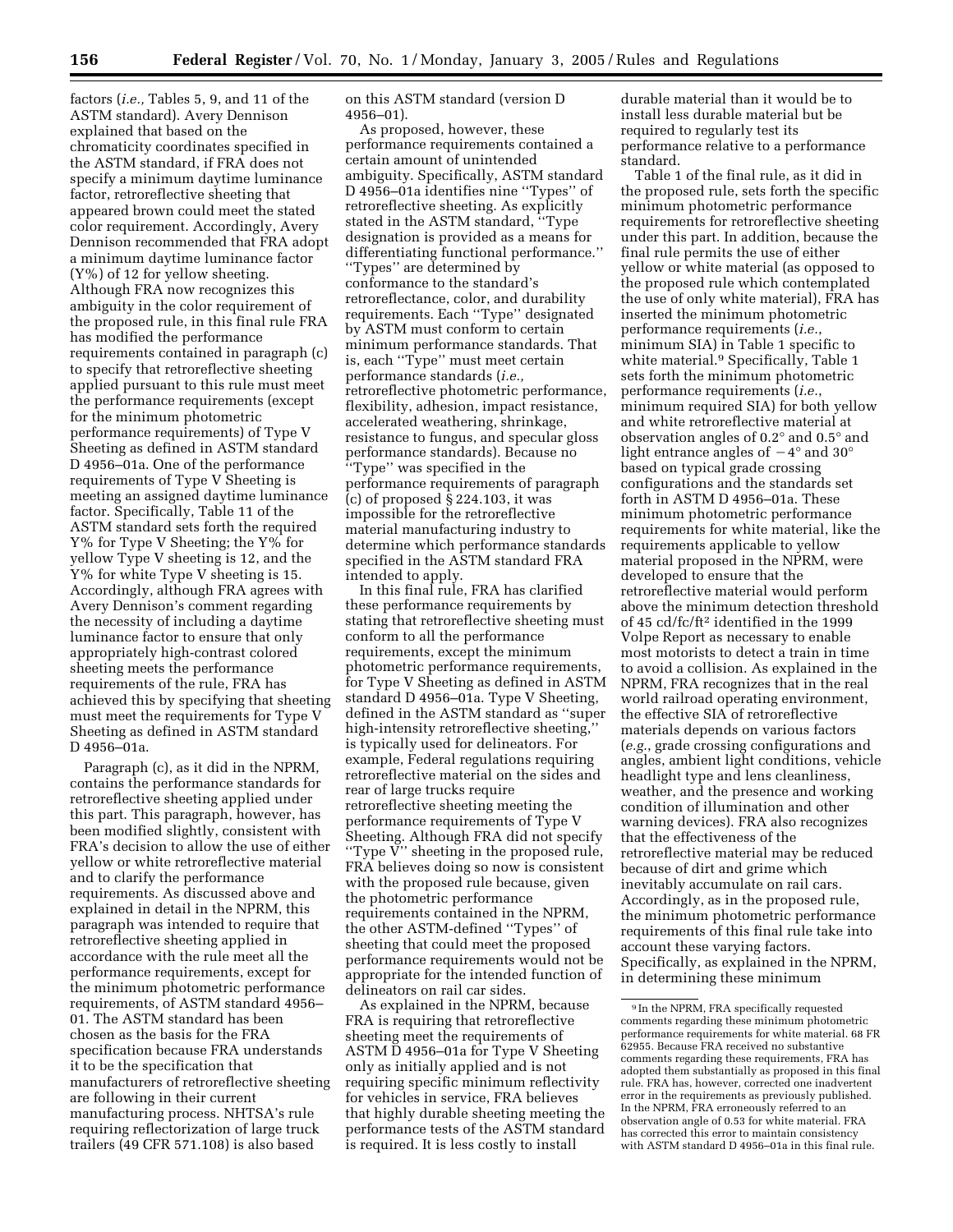photometric performance requirements, FRA extrapolated test data detailed in the 1999 Volpe Report out ten years, the manufacturer's stated useful life of the material. This extrapolation demonstrated that the forecasted SIA levels remained well above the minimum detection level established in the 1999 Volpe Report. In addition, although the primary degradation in the SIA of the material occurs during the first two years as a result of ultra-violet light exposure, after which the material maintains a relatively consistent intensity throughout its useful life, FRA forecasted SIA degradation of the material due to dirt and grime accumulation exponentially. Accordingly, FRA's analysis substantially overestimates the degradation rate of the material, and even with this overestimation, the expected SIA values for 10 years remain well above the minimum detection level identified in the 1999 Volpe Report.

In response to the minimum photometric performance requirements of the proposed rule, 3M recommended that the 30° entrance angle be increased to 40° and the minimum photometric performance requirements be revised accordingly. Specifically, 3M questioned whether the 4% of crossings FRA identified with crossing angles of less than 30° assume that drivers view trains while they are on the road that crosses the track (*e.g.*, driving on a road perpendicular to the tracks). 3M pointed out that drivers are often on a roadway parallel to railroad tracks and, given the narrow entrance angularity of the proposed photometric requirements, 3M expressed the view that drivers often would not have enough time after turning off a parallel roadway to react to conspicuity markings on railcars passing on the track. Avery Dennison, on the other hand, commented that if a driver were traveling on a roadway parallel to the tracks, the driver would have to make a 90° turn, requiring braking, in order to cross the tracks. Accordingly, Avery Dennison concluded that the proposed entrance angle requirements were sufficient.

As explained in the NPRM, FRA's Grade Crossing Inventory demonstrates that approximately 80% of all crossings have crossing angles between 60° and 90°, almost 17% have crossing angles between 30° and 59°, and only 4% have crossing angles less than 30°. Accordingly, the requirements of Table 1 ensure that the retroreflectors will perform above the minimum detection threshold for the average motor vehicle at approximately 96% of all crossings.

Paragraph (d) of this section retains the certification requirement proposed

in the NPRM. Specifically, manufacturers of retroreflective sheeting are responsible for compliance with the construction, color, and performance requirements of the retroreflective sheeting used to comply with this rule. Accordingly, as it did in the NPRM, this paragraph requires that manufacturers who are providing retroreflective sheeting to the railroad industry certify their products' compliance with § 224.103. Specifically, paragraph (d) requires that the characters ''FRA–224'' be permanently stamped, etched, molded, or printed, in characters at least 3 mm high, with each set of characters spaced no more than four inches apart, on each piece of retroreflective sheeting manufactured. FRA received only two comments regarding the proposed certification requirement, both from manufacturers of retroreflective sheeting. First, 3M suggested that the integrity of the self-certification system proposed needed improvement and urged FRA to require manufacturers to demonstrate compliance with the ISO 9000 Quality Systems Standard or a technically equivalent standard. Avery Dennison, on the other hand, expressed the view that the certification requirement, as proposed in the NPRM, was adequate. In support of its position, Avery Dennison noted that the proposed self-certification requirement of an indelible ''FRA–224'' mark is identical to the self-certification requirement in the Federal Motor Vehicle Safety Standards requiring retroreflective sheeting on large trucks and trailers (49 CFR 571.108). FRA notes that the manufacturer self-certification system proposed was modeled after the system utilized in the trucking industry. Also, FRA notes that the same retroreflective material manufacturers who supply material to the trucking industry will be the suppliers pursuant to this rule. Accordingly, FRA believes that the system of self-certification, as proposed, is sufficient.

Paragraph (e) of this section, which has not changed from that proposed in the NPRM, recognizes that although the rule generally requires application of retroreflective sheeting meeting the specific construction, color, and performance requirements of § 224.103(a) through (c), freight rolling stock owners may, under § 224.15, request FRA approval to use alternative standards. As discussed in the analysis of § 224.15 above, any alternative standard utilized must result in an equivalent level of safety as the sheeting described in § 224.103(a) through (c) applied in accordance with this rule.

### *Section 224.105 Sheeting Pattern, Dimensions and Quantity*

As proposed in the NPRM, § 224.105 made the amount and placement of retroreflective sheeting required under this part dependent on the size of the car or locomotive, as well as the car type. Proposed § 224.105 also set forth specific patterns for the application of retroreflective material to various types of freight cars, as well as locomotives. This section of the final rule, however, no longer sets forth specific placement patterns for freight cars and locomotives. Instead, this section now describes the general standards for the pattern of retroreflective material application for rail cars, dimensions of individual pieces of retroreflective sheeting, and the minimum quantity of retroreflective sheeting required on each side of a freight car or locomotive. A new section, § 224.106, sets forth the more specific patterns, applicable to both freight cars and locomotives, that FRA is requiring in this final rule. Accordingly, discussion of the specific patterns of application required for freight cars and locomotives will be discussed in the analysis of new § 224.106, and the discussion in this section will focus on the general requirements of § 224.105 as adopted in this final rule.

As contemplated by the proposed rule, this section of the final rule specifies that, with certain exceptions, individual reflectors applied pursuant to this part must be 4 inches wide and 18 or 36 inches long (one-half a square foot or one square foot, respectively). FRA has retained this general requirement for relatively large-sized reflectors in order to minimize the degradation rate of individual strips of retroreflective sheeting. Section 224.105 of this final rule also provides that retroreflective sheeting must be applied along the length of freight car and locomotive sides and that the amount of retroreflective material required to be applied is, in part, dependent on the length of the car or locomotive. Table 2 of this section mandates a minimum square footage of sheeting on each car side, based on the car size and the sheeting color. If a car owner or railroad chooses to apply yellow retroreflective material, the amount of material required is consistent with the minimum amounts proposed to be required on ''cars of special construction" in  $\S 224.105(a)(4)$  of the proposed rule. As discussed in the NPRM, although the optimum configuration of retroreflectors identified in the 1999 Volpe Report required slightly less retroreflective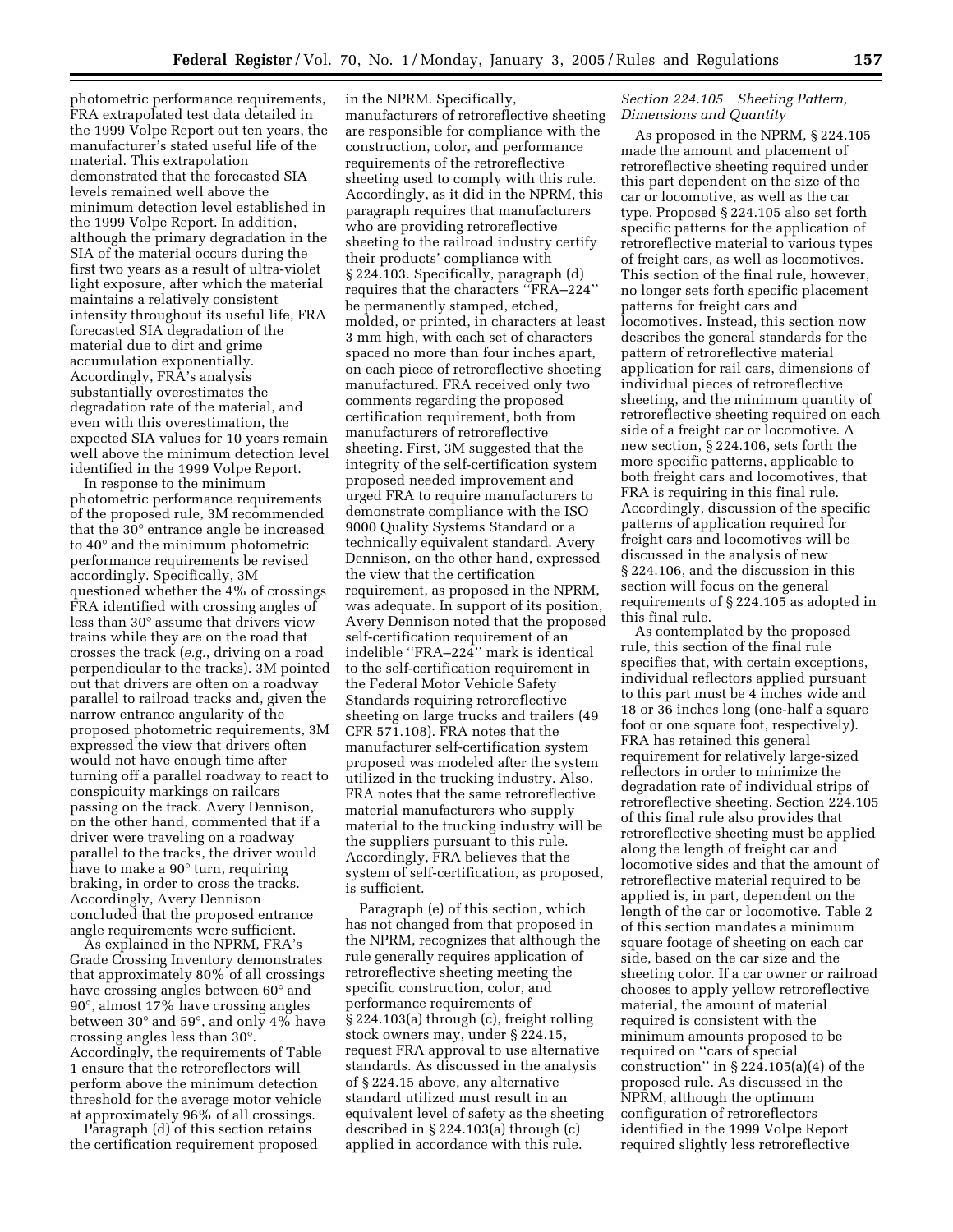material, this configuration assumed that the material would be periodically washed. Volpe found that periodic washing of the retroreflectors could recover the intensity of the prismatic material to nearly original levels. However, because of practical concerns expressed by many members of the railroad industry (*e.g.*, increased labor costs, environmental wastewater, and water usage issues), FRA is not requiring the periodic cleaning of the retroreflective sheeting. Instead, in order to compensate for the lack of cleaning, FRA is requiring approximately 30% more material (about 1 square foot on each side of most typically-sized freight rolling stock), thereby lowering the level of luminance needed.

As noted in the discussion of § 224.103 above, if a car owner or railroad chooses to apply white retroreflective material for purposes of meeting the enhanced visibility standards of this final rule, the owner must apply a greater quantity of the material in order to achieve the same effectiveness as the smaller quantity of yellow material required by this rule. As also noted above in the discussion of the color requirement of § 224.103, although white material has a higher SIA than yellow material, and presumably would be brighter and more reflective than yellow material, because an object's perceived brightness is modified by color information, yellow is actually more detectable, particularly at night and during other conditions of limited visibility. *See* Schumann *et al.* and Sayer *et al.* (Document Nos. FRA–1999– 6689–112 and –113 in the docket of this proceeding).

As noted in the discussion of § 224.103 above, recognizing that a chromatic retroreflector may appear brighter than an achromatic retroreflector with the same luminance, ASTM E 1501 provides a widelyaccepted methodology for calculating color correction factors which effectively account for the perceived differences in brightness and conspicuity between chromatic and achromatic retroreflective markings. Based on the chromaticity coordinates of their specific product colors and the methodology of ASTM E 1501,10 manufacturers of retroreflective sheeting calculate color correction factors specific to their product colors. As a result, manufacturer-specific tables of color correction factors for retroreflective traffic control products that compensate for color have existed

in the reflective material manufacturing industry for decades. Based on the color correction factors reported by a sampling of retroreflective material manufacturers already routinely supplying retroreflective material to the railroad industry and the methodology of ASTM E 1501, FRA determined that approximately 24% more white retroreflective material meeting the minimum photometric performance requirements of § 224.103 is necessary to achieve the same level of retroreflection as the amount of yellow material FRA determined to be necessary.

## *Section 224.106 Location of Retroreflective Sheeting*

As noted in the discussion of § 224.105 above, similar to proposed § 224.105, § 224.106 of this final rule sets forth specific patterns for the application of retroreflective material to various types of freight cars, as well as locomotives. The proposed rule (in § 224.105) generally required a vertical pattern of retroreflective sheeting on the sides of freight cars, with strips of sheeting to be located as close to each end of the car as practicable and at equidistant intervals of not more than 10 feet. FRA proposed to require that retroreflective sheeting be applied at least every 10 feet along the sides of freight cars because roadway lanes in the United States are typically 10 to 12 feet wide and accordingly, having at least one reflector every 10 feet increases the likelihood of a reflector being in the sight path of an approaching motorist. Recognizing that the conspicuity issues surrounding locomotives differ from the issues surrounding freight cars, § 224.105 of the proposed rule provided a more flexible approach to the reflectorization of locomotives, specifying only that a minimum amount of retroreflective material was to be equally distributed between both sides of locomotives in a pattern recognizable to motorists.

#### Railroad Freight Cars

As proposed in the NPRM, paragraph (a) of § 224.105 set forth a specific pattern of application for railroad freight cars generally (*e.g.*, box cars, gondola cars, and other similarly configured cars), tank cars, flat cars, and ''cars of special construction.'' Specifically, as proposed, paragraph (a) explained that the amount of retroreflective sheeting required to be applied to freight cars under this part is dependent on the length of the car, measured from endsill to endsill, exclusive of the draft gear. Paragraph (a)(1) proposed to require that on freight cars other than tank cars, flat

cars, and ''cars of special construction,'' retroreflective sheeting be applied vertically in 4x36 inch and 4x18 inch strips along the car sides, with the bottom edge of each strip as close as practicable to 42 inches above the top of the rail. Further, paragraph (a)(1) proposed to require that either a minimum of one 4x36 inch (one square foot) strip of retroreflective material or two 4x18 inch strips, directly above the other, be applied vertically as close to each end of the car as practicable and that a minimum of one 4x18 inch strip be applied vertically at equal intervals of 10 feet or less between the car ends.

Paragraphs (a)(2) and (3) of proposed § 224.105 followed the same basic pattern as paragraph (a)(1), but attempted to account for the configurational differences between various types of freight cars. Proposed paragraph (a)(2) addressed tank cars, while paragraph (a)(3) addressed flat cars. Paragraph (a)(2) proposed to require that on tank cars, retroreflective sheeting be applied vertically along the car sides and centered on the horizontal centerline of the tank, or as near as practicable. Further, proposed paragraph (a)(2) provided that if it was not practicable to safely apply the sheeting centered on the horizontal centerline of the tank, the sheeting could be applied vertically with its top edge no lower than 70 inches above the top of the rail. Similar to the pattern proposed in paragraph (a)(1), paragraph (a)(2) proposed to require a minimum of one 4x36 inch (one square foot) strip of retroreflective material or two 4x18 inch strips, directly above each other, be applied vertically as close to each end of the tank as practicable and that a minimum of one 4x18 inch strip be applied vertically at equal intervals of 10 feet or less between each end of the tank. The intent of this proposed configuration of reflective material on tank cars was that the retroreflective sheeting would be centered, as practicable, on the outermost curved areas of the tank, thereby reflecting the most light.

Recognizing the limited surface area of the sides of a typical flat car, paragraph (a)(3) of proposed § 224.105 required a minimum of two 4x18 inch strips, one next to the other, be applied vertically as close to each end of the car as practicable, with the bottom edge of each strip no lower than 30 inches above the top of the rail, as practicable. Consistent with the application pattern for other freight cars, paragraph (a)(3) further proposed to require that a minimum of one 4x18 inch strip be applied to the sides of flat cars vertically at equal intervals of ten feet or less, with

<sup>10</sup>*See* §§ 6.4 and 6.5 of ASTM E 1501 addressing Chromaticity Coordinates and Color Factor for Adjustment Calculations  $(F_c)$ .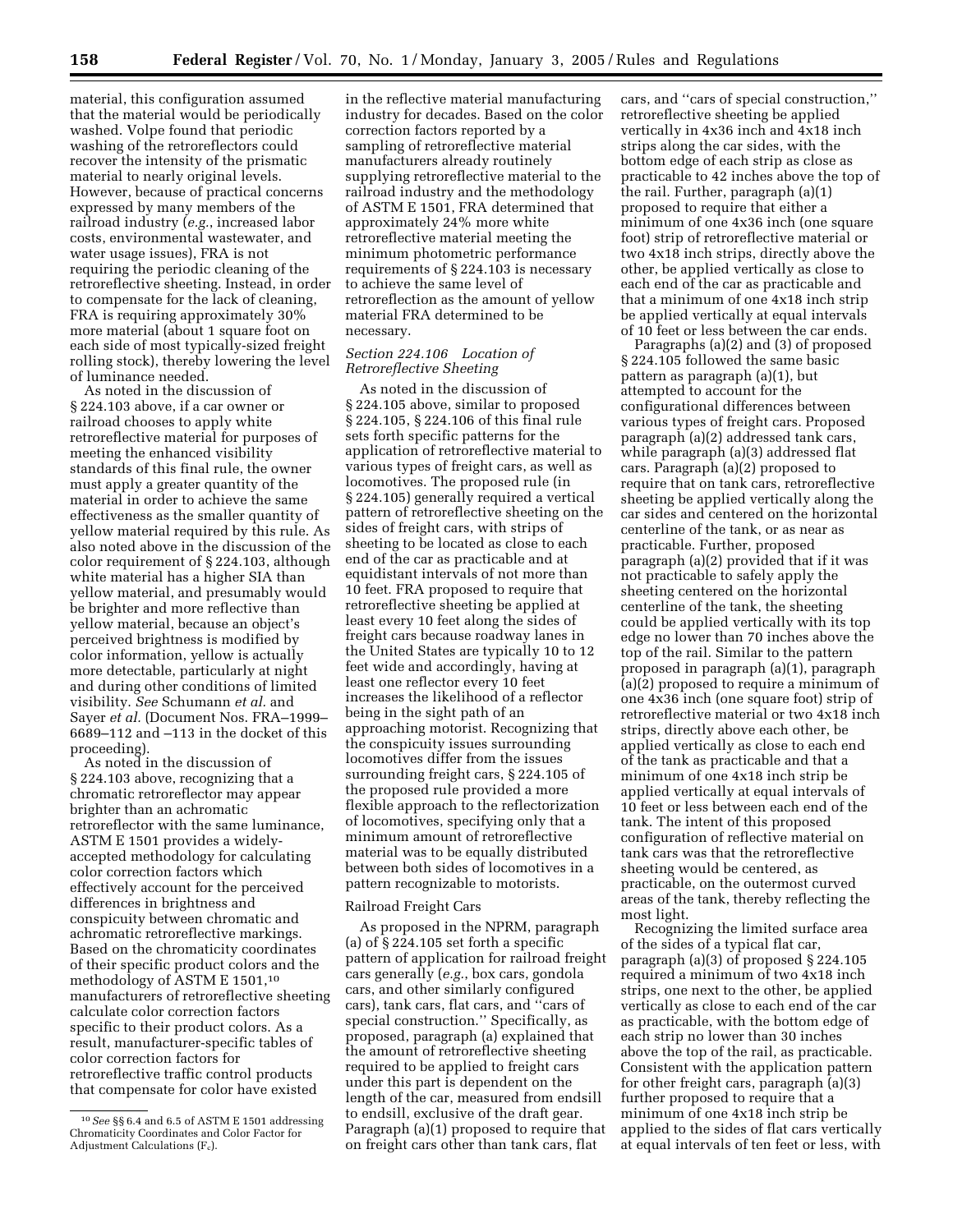the bottom edges of each strip no lower than 42 inches above the top of the rail, as practicable. Because the surface area of the sides of a typical flat car is between 4 and 18 inches in height, paragraph (a)(3) provided that if vertical application of 4x18 inch strips was not feasible, sheeting could be applied vertically in three 4x6 inch strips placed horizontally along the side sill of the cars.

Paragraph (a)(4) of proposed § 224.105 recognized that not all freight cars would fit the standard configurations contemplated in paragraphs (a)(1) through (a)(3) and proposed a more flexible pattern for these ''cars of special construction.'' FRA estimated that the patterns proposed for typical freight cars, tank cars, and flat cars would be impractical to apply to approximately 1% of the fleet due to their unique physical configurations. Specifically, based on the length of a ''car of special construction,'' this paragraph proposed to require a specific amount of retroreflective material be applied to these cars in a pattern conforming ''as close as practicable'' to the standard patterns proposed in paragraphs (a)(1) through (a)(3).

The intent of the specific patterns specified in proposed § 224.105(a) was to maximize the effectiveness of the retroreflective material, allow retroreflectorization of a variety of freight car types with the same generally recognizable pattern, and also to minimize the degradation rate of the material. Specifically, as detailed in the NPRM, FRA proposed to require a vertical pattern of retroreflective material for several reasons. First, FRA's own research indicated that either a pattern that outlined the shape of the rail equipment, or a vertically-oriented pattern that spaced retroreflective material uniformly over a large area of the equipment's side was most effective in increasing the visibility of the equipment. Second, a verticallyoriented pattern contrasts with the horizontally-oriented pattern of the retroreflective material required for truck trailers, thereby reducing the likelihood that motorists will confuse a train in a grade crossing with a truck trailer. Third, because not all approaches to grade crossings are level (''humped crossings''), to the extent that a motor vehicle's headlights are aimed away from the retroreflective material, less light will reach the retroreflective material if it is applied horizontally; therefore, less light will be returned to the driver, and a train in a crossing will be more difficult to detect. Accordingly, FRA reasoned that orienting the retroreflective material vertically

increases the likelihood that the maximum available light from vehicle headlights will enter the retroreflective material and be returned to the motorist when the road is not level.

A few commenters, including the AAR and CN, expressed the view that FRA's rationale underlying the proposed vertical pattern is flawed because the ability of motorists to distinguish between trucks and rail rolling stock is not a real concern. For example, CN noted that grade crossing signage and other crossing warning devices indicate the closeness of a railroad crossing to a driver. These cues, along with the ''presence of any sort of object ahead,'' CN reasoned, ''should be enough for a prudent driver to take the necessary precautions.'' FRA notes, however, that the prevalence of unlighted, passively-protected crossings throughout the United States often makes grade crossing signage and similar warning devices difficult for motorists to detect, especially during conditions of limited visibility.

AAR asserted that the fact that there is considerable traffic on the rails that must have reflectorized material meeting highway specifications further undermines FRA's conclusion that it is important for motorists to be able to distinguish between trucks and trains in their path of travel. Further, AAR asserted that regardless of whether a motorist perceives a truck or a train ahead in his or her path of travel, the motorist must react the same way—*i.e.,* the motorist must determine whether there is any trailing traffic. Accordingly, AAR expressed the view that if a motorist mistakes railroad rolling stock for a truck, or vice versa, the mistake should be of no consequence.

In these comments, however, AAR does not consider the fact that any trailing traffic following a truck would more than likely be another reflectorized highway vehicle, or at least, a highway vehicle equipped with headlights and taillights; thus, any traffic trailing a truck would be easily detected by an approaching motorist. If a motorist perceives a truck in his or her path, but no traffic trailing the truck, he or she may only need to slow the vehicle to avoid a collision, since trucks are generally shorter than trains, normally move through intersections faster than trains, and usually do not have any hard-to-detect trailing traffic. However, given the prevalence of nonreflectorized rail cars, and the 10-year implementation period for reflectorization of rail freight rolling stock contemplated by the proposed rule and adopted in this final rule, it is highly likely that any traffic trailing a

reflectorized rail car would be a nonreflectorized rail car. Thus, if a motorist perceives a reflectorized rail car in his or her lane of travel, the motorist must react differently than if he or she perceives a truck with no trailing traffic, not only because trains are generally longer than trucks and pass through intersections slower than trucks, but also because of the likelihood of hardto-detect trailing traffic. Accordingly, FRA continues to believe it important that any rail car reflectorization pattern minimize, to the extent possible, the potential for motorist confusion between trains and trucks. However, even disregarding the issue of potential motorist confusion between reflectorized rail cars and reflectorized trucks, because research has shown that a vertically-oriented pattern spacing retroreflective material over the length of rail car sides is one of the most easily detectable patterns of retroreflective material and because a verticallyoriented pattern ensures that the maximum available light from vehicle headlights will enter the retroreflective material and be returned to an approaching motorist, FRA continues to believe that a vertical reflectorization pattern is the most effective in increasing the visibility of freight cars.

FRA recognizes, however, that AAR and several commenting railroads, many of which already have successful voluntary freight car reflectorization programs in place, noted significant practical difficulties with the vertical pattern FRA proposed. In particular, FRA received a multitude of comments asserting that the proposed vertical ''striping'' pattern was impracticable for the majority of freight cars that would be subject to the rule and that the proposed rule did not provide enough flexibility as to where retroreflectors could be applied pursuant to the rule. For example, CP, which has had a voluntary reflectorization program in place for several years, commented that although it had no objection to FRA's proposed square footage requirements, any reflectorization standard ''should provide sufficient latitude for application to various car types, particularly when applying [reflective material] to existing cars where existing stencil requirements have to be taken into account.'' More specifically, comments submitted by various members of the railroad industry consistently expressed the view that FRA's proposed pattern of vertical striping posed three major problems. First, commenters asserted that given the physical configurations of many freight cars, it would be physically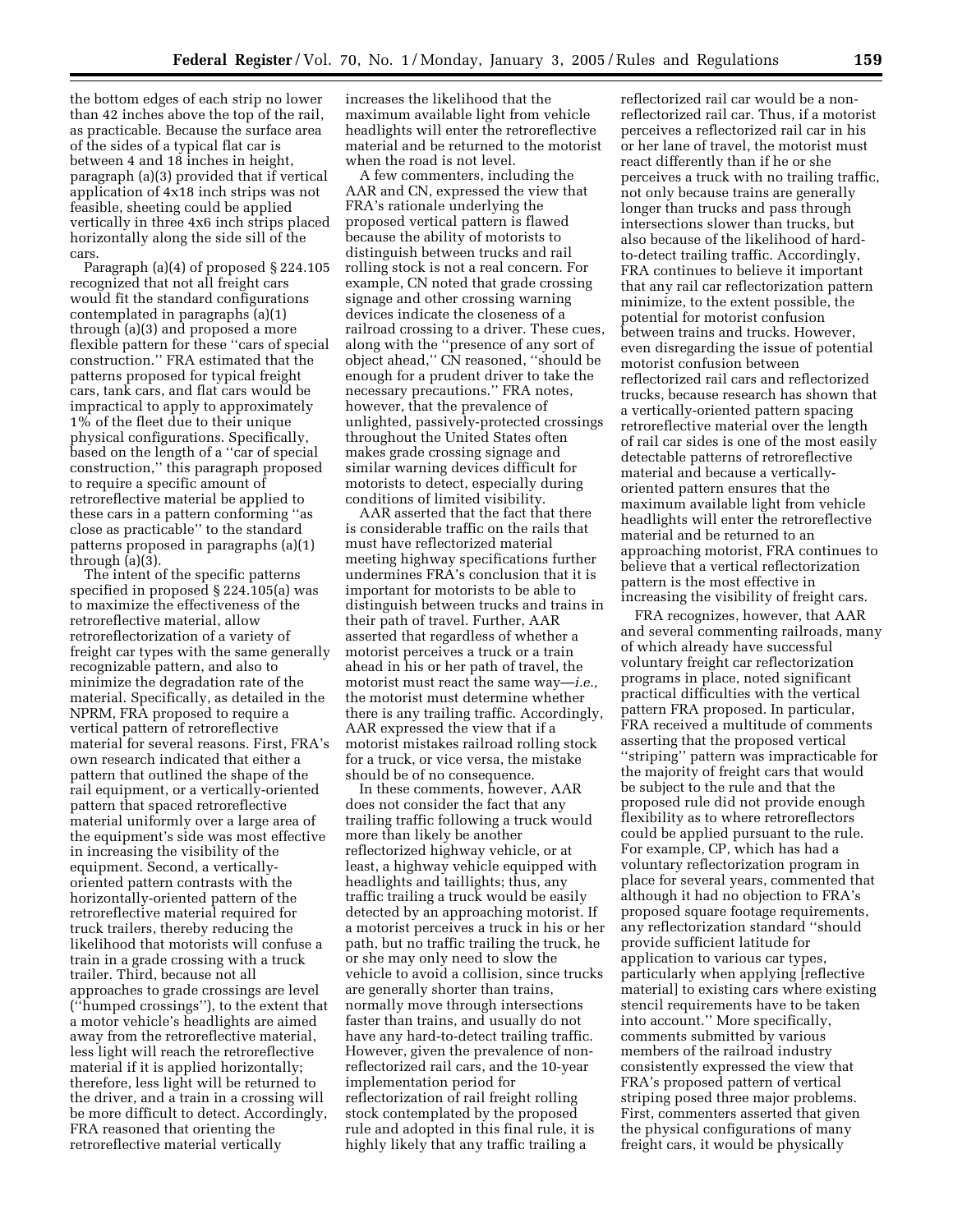impossible to apply material in the proposed pattern on the majority of freight cars that would be subject to the rule. Second, these commenters asserted that FRA's proposed pattern would interfere with reporting marks and other stencils on freight cars, as well as bolts, rivets and other discontinuous surfaces on the face of freight cars. Third, these commenters asserted that on many cars, safety appliances would obscure or otherwise interfere with the proposed striping pattern.

At the January hearing, TTX, an owner of one of the nation's largest fleets of railcars, stated that in most cases, and particularly with regard to flat cars, it would be ''physically impossible'' to comply with FRA's proposed reflectorization pattern. Specifically, TTX noted that none of its ''conventional'' flatcar fleet has sides high enough to accommodate reflectors at 42 inches from the top of the rail; that none of its conventional flatcars could accommodate vertical reflectors at the ends; and that because of existing car markings, fasteners, and other appurtenances, few of its conventional flatcars could accommodate evenly spaced reflectors. Further, TTX noted that the same problems are even more pronounced with some of its specialized pieces of equipment (*e.g.,* centerbeam cars, bulkhead flatcars, and heavy duty flatcars) which have ''extremely narrow sills and almost no space at the ends.'' In its comments, TTX asserted that FRA should not issue a rule requiring the reflectorization of flat cars that nearly all flat cars could not meet. TTX asserted that ''[i]f there is a rule designed specifically for flatcars, it should recognize the universal low height of the cars, the fact that they have very little surface area for affixing the reflectors, and the fact that they have little vertical space at the ends.''

In response to TTX's particular concerns regarding the proposed pattern of retroreflective sheeting on flat cars, FRA notes several points worthy of clarification. First, in paragraph (a)(3) of proposed § 224.105, FRA specifically recognized the limited surface height of the sides of typical flat cars and provided that if vertical application of retroreflective sheeting was not feasible on a particular car, sheeting could be applied in 4x6 inch strips placed horizontally along the side sills. In addition, proposed paragraph (a)(3) of this section required that retroreflective sheeting be applied no lower than 30 or 42 inches above the top of the rail, ''as practicable.'' In other words, FRA intended to provide the flexibility necessary to accommodate flat cars with narrow side sills.

TTX did recognize FRA's attempt to account for the physical configurations of ''odd-shaped'' cars by providing for ''cars of special construction'' (*i.e.,* not typically-shaped freight cars, tank cars, or flat cars) in proposed paragraph (a)(4) of this section. However, TTX expressed the view that the proposed requirement that the retroreflective pattern on these ''cars of special construction'' conform as close as practicable to the standard patterns proposed for typical freight cars presented additional problems in that it would require an owner's maintenance and repair personnel to exercise their judgment in the field as to what reflector configuration would conform ''as close as practicable'' to FRA's stated standards. TTX expressed concern that, given the wide variety of existing car types and physical configurations, along with the varying car markings, stencils, and appurtenances on each different car type, it would be impossible to ensure that every physical variation of these ''cars of special construction'' was equipped with retroreflectors in a standardized way, conforming as close as practicable to FRA's stated standards. Finally, TTX expressed concern that many cars have insufficient unoccupied side surface area to meet even FRA's minimum square footage requirements for retroreflective sheeting, much less the specific location requirements.

At the January hearing, a representative of ARC (an organization of suppliers, particularly rail car builders) expressed concerns similar to TTX's, but regarding boxcars. Specifically, ARC expressed the view that even on a typical boxcar, given the stenciling required by AAR Standard S910–98, there is little room for placing vertical reflectors without interfering with the car's stenciling. Other commenters noted that the corner posts of railcars are typically less than four inches wide; thus, it would be impossible to apply four-inch wide retroreflective markings at the extreme ends of many railcars. API, along with ARC, echoed TTX's concern regarding the proposed rule's requirement for evenly spaced reflectors. Specifically, API explained that if no more than 10 feet is allowed between strips of reflective sheeting, the reflective markings will interfere with car stencils. RSI noted that placement of retroreflective sheeting, as proposed, may require the restenciling of many cars, adding significantly to the cost of application. AAR expressed similar comments and provided drawings showing how FRA's proposed vertical application pattern would purportedly interfere with existing car stenciling.

AAR also asserted that on many cars, safety appliances would interfere with the proposed vertical striping pattern and that in many cases, the proposed vertical striping pattern would require that a retroreflective strip be placed under a safety appliance (such as a handhold, grab iron, or ladder), which would interfere with the visibility of the reflectorized material. In addition, AAR asserted that maintenance of safety appliances in close proximity to reflectorized material could cause damage to the reflectorized material and that FRA's proposed vertical striping pattern did not account for potential damage caused by employees inadvertently kicking and scraping reflectorized material as they get on and off a safety appliance.

Commenters suggested a far more flexible approach in the application of retroreflective material to the sides of rail cars. For example, at the January hearing, TTX suggested that car owners simply be required to equip their cars with a certain amount of retroreflective sheeting in a generally uniform way, taking into account the particular existing structure of the car. RSI recommended that FRA allow vertical, horizontal, or a combination of both patterns; CP, CN, and AAR recommended a horizontal pattern on most car types; and API recommended a spacing of 8–12 feet between reflectors. Many commenters also endorsed AAR's proposed industry standard and suggested that FRA incorporate the standard in any final rule on reflectorization.

Although, based on its extensive research efforts, FRA continues to believe that a vertically-oriented reflective pattern, uniformly spread along the length of car sides, is the most effective in increasing the visibility of rail cars, FRA recognizes the practical concerns expressed by commenters and that in many cases, a vertical pattern of retroreflective material along the sides of freight cars is not feasible. FRA also recognizes that research has also shown that generally, a reflectorized freight car is significantly more detectable than an unreflectorized car, whether the reflective material is applied horizontally or vertically, or whether the reflective material is yellow or white. *See* 1998 and 1999 Volpe Reports. In addition, in the proposed rule, FRA did not intend that freight cars would have to be restenciled in order for retroreflective material to be applied. FRA also based the proposed rule on the belief that the pattern proposed for typical freight cars, tank cars, and flat cars would be practical to apply to approximately 99% of the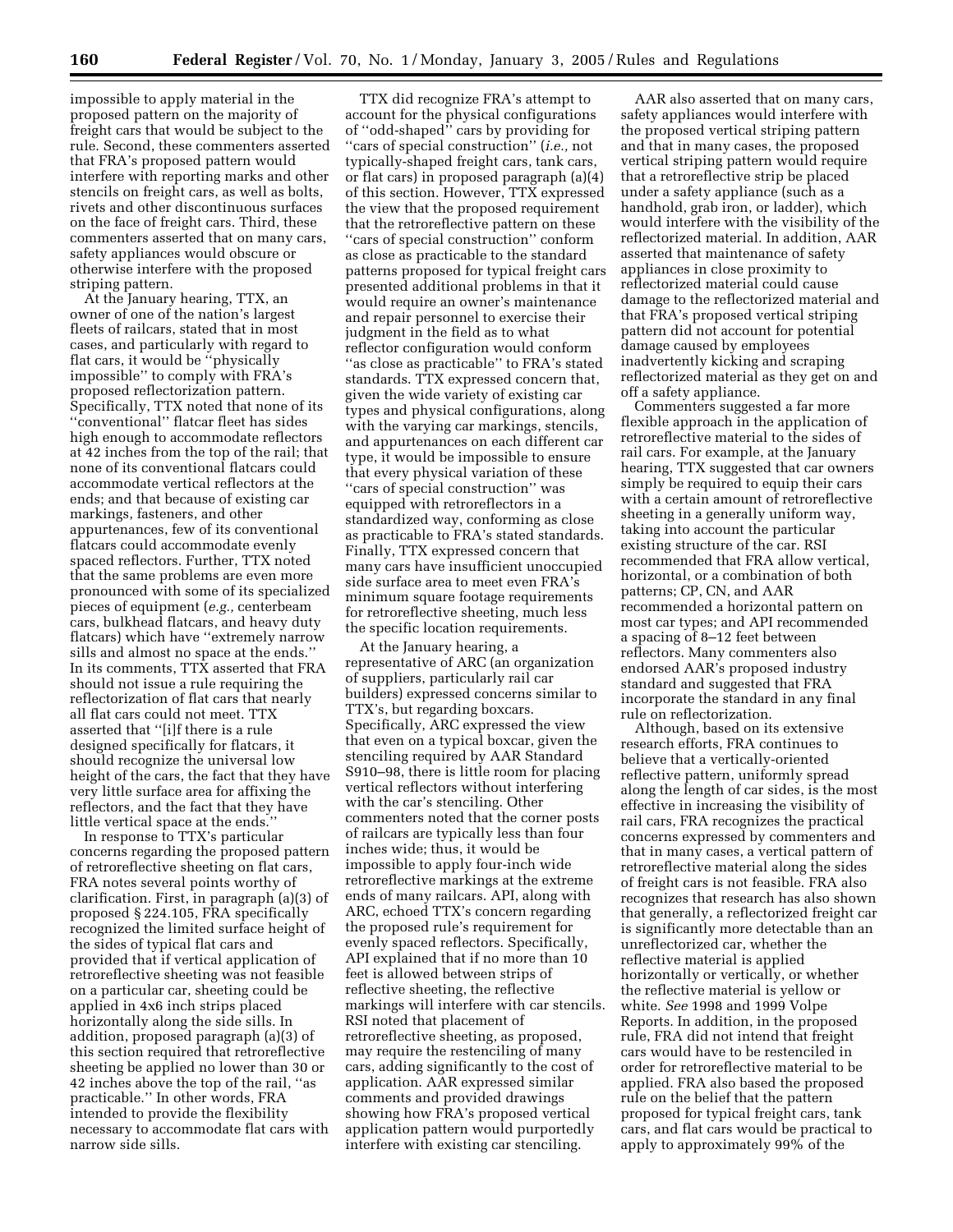freight car fleet. Comments received in response to the NPRM, however, indicate that this belief is inaccurate. Accordingly, in this final rule, FRA has revised the required retroreflective material placement patterns applicable to freight cars to alleviate the practical concerns noted by several commenters. Section 224.106 of this final rule also specifically invites the industry to revise the industry standard proposed by AAR to meet the performance requirements of this final rule. Absent the industry's development and FRA's acceptance of an industry standard for the reflectorization of freight cars and locomotives, § 224.106 of this final rule sets forth specific patterns for the application of retroreflective material to various types of freight cars, as well as locomotives.

Generally, in this final rule FRA has revised three basic aspects of the patterns contemplated in proposed § 224.105. First, FRA has revised the required patterns to provide for flexibility in applying the sheeting around existing and required stenciling and markings, around appurtenances which may obscure the visibility of the sheeting, and around discontinuous surfaces that may prevent the sheeting from adhering to car sides. Second, FRA has revised the required patterns, where appropriate, to provide for either vertical or horizontal placement of retroreflective sheeting. Third, FRA has eliminated the need for equidistant spacing of no more than 10 feet between strips of retroreflective sheeting.

Specifically, paragraph (a) of § 224.106 of this final rule provides that retroreflective sheeting must be located clear of appurtenances and devices such as ladders and other safety appliances or attachments that may obscure its visibility. Paragraph (a) also provides that retroreflective sheeting need not be applied over existing or required car stencils or markings, nor must the sheeting be applied to discontinuous surfaces such as bolts, rivets, door hinges, or other irregularly shaped areas that may prevent the sheeting from adhering to the car sides. To accommodate cars with limited unoccupied surface space suitable for attaching reflectors, paragraph (a) specifically provides that 4x18 inch and 4x36 inch strips of sheeting may be separated into either two 4x9 inch strips, or four 4x9 inch strips, and applied on either side of the interfering appurtenances, discontinuous surfaces, or car markings or stencils. In other words, for example, if there is not sufficient room to apply a 4x18 inch reflector on the side of a car without covering existing stenciling, a car owner

may apply two 4x9 inch strips of sheeting, one on either side of the stenciling, as practicable.

Similar to paragraph (a) of proposed § 224.105, paragraph (a) of § 224.106 of this final rule sets forth the specific pattern of application for railroad freight cars generally (*e.g.*, box cars, gondola cars, and other similarly configured cars), tank cars, flat cars, and ''cars of special construction.'' As applied to freight cars, other than flat cars and tank cars, paragraph (a)(1) provides for either a vertical or horizontal pattern of retroreflective material along the length of the car sides, with the bottom edge of the sheeting as close as practicable to 42 inches from the top of the rail. Although FRA recognizes that the physical configuration of some freight cars will not allow for the placement of retroreflective sheeting at, or very near to, 42 inches from the top of the rail, in order to minimize the degradation of the material and maximize the material's effectiveness, paragraph (a)(1) provides that retroreflective sheeting shall not be applied below the side sill or above 72 inches from the top of the rail. Paragraphs (a)(1)(i) and (ii) also mandate that at least one 4x36 inch strip of retroreflective sheeting, or its equivalent (one square foot), be applied to car sides as close as practicable to each end of the car, and at least one 4x18 inch strip, or its equivalent (one-half a square foot), must be placed at least every 12 feet.

Paragraph (a)(2) addresses tank cars and remains substantially the same as originally proposed. Specifically, paragraph (a)(2) requires that on tank cars, retroreflective sheeting shall be applied vertically along the car sides and centered on the horizontal centerline of the tank, or as near as practicable. If it is not practicable to safely apply the sheeting centered on the horizontal centerline of the tank, the sheet may be applied vertically with its top edge no lower than the horizontal centerline of the tank. Similar to the pattern proposed in (a)(1), paragraph (a)(2) requires a minimum of one 4x36 inch (one square foot) strip of retroreflective material or two 4x18 inch strips, directly above each other, be applied vertically as close to each end of the tank as practicable, and at least one 4x18 inch strip (one-half a square foot) must be placed at least every 12 feet between the two end strips.

As explained in the NPRM, the intent of this configuration is that the retroreflective sheeting will be centered, as practicable, on the outermost curved area of the tank, thereby reflecting the most light. The placement pattern has been revised from that originally proposed for tank cars, however, in

accordance with NAFCA's suggestion to avoid applying the sheeting in the ''drip path'' of the tank. Specifically, NAFCA explained that ''[i]t is inevitable that materials loaded into tank cars will experience some spillage onto the sides of the car during the loading process'' and that ''accumulated residue from spillage on the exterior of the cars may make it difficult for [retroreflective sheeting] to adhere'' and the sheeting would quickly become obscured by loading spillage. Accordingly, FRA has revised the required pattern of retroreflective sheeting to be applied to freight cars to specifically state that sheeting shall not be applied in the spillage area directly beneath the manway used to load and unload the tank.

Paragraph (a)(3) addresses flat cars (defined to include spine cars, articulated and multi-unit articulated cars) and provides for a horizontal pattern of retroreflective material along the length of flat cars' side sills, with the bottom edge of the sheeting no lower than the bottom of the side sill and the top edge of the sheeting no higher than the top of the car deck or floor. Similar to paragraphs (a)(1) and (2) of this section, paragraph (a)(3) requires that at least one square foot of retroreflective sheeting be applied as close to each end of the car, as practicable, and at least one-half a square foot of sheeting be applied at least every 12 feet between the two end strips. Recognizing the limited surface area of the sides of a typical flat car, paragraph (a)(3) provides that the one square foot of material at each car end may be applied in two 4x18 inch strips, one above the other, or if the side sill is less than eight inches wide, the two 4x18 inch strips may be applied one next to the other. Paragraph (a)(3) has been revised from that originally proposed for flat cars, in response to AAR's and TTX's comments specific to auto rack cars. In its comments, AAR explained that a typical auto rack car is nothing more than a conventional flatcar to which a separate rack has been attached. Further, TTX explained that although it owns almost 50,000 flat cars to which racks are attached, the company owns only a few of the actual racks; railroads own the majority of racks. Accordingly, TTX noted that if FRA wants the reflectors to be attached to the rack structure (which is higher than the flat car structure and closer to FRA's preferred height above top of rail of 42 inches), FRA ''would have to order the rack owner to be responsible.'' FRA recognizes TTX's concern in this regard, and the agency has accordingly revised paragraph (a)(3)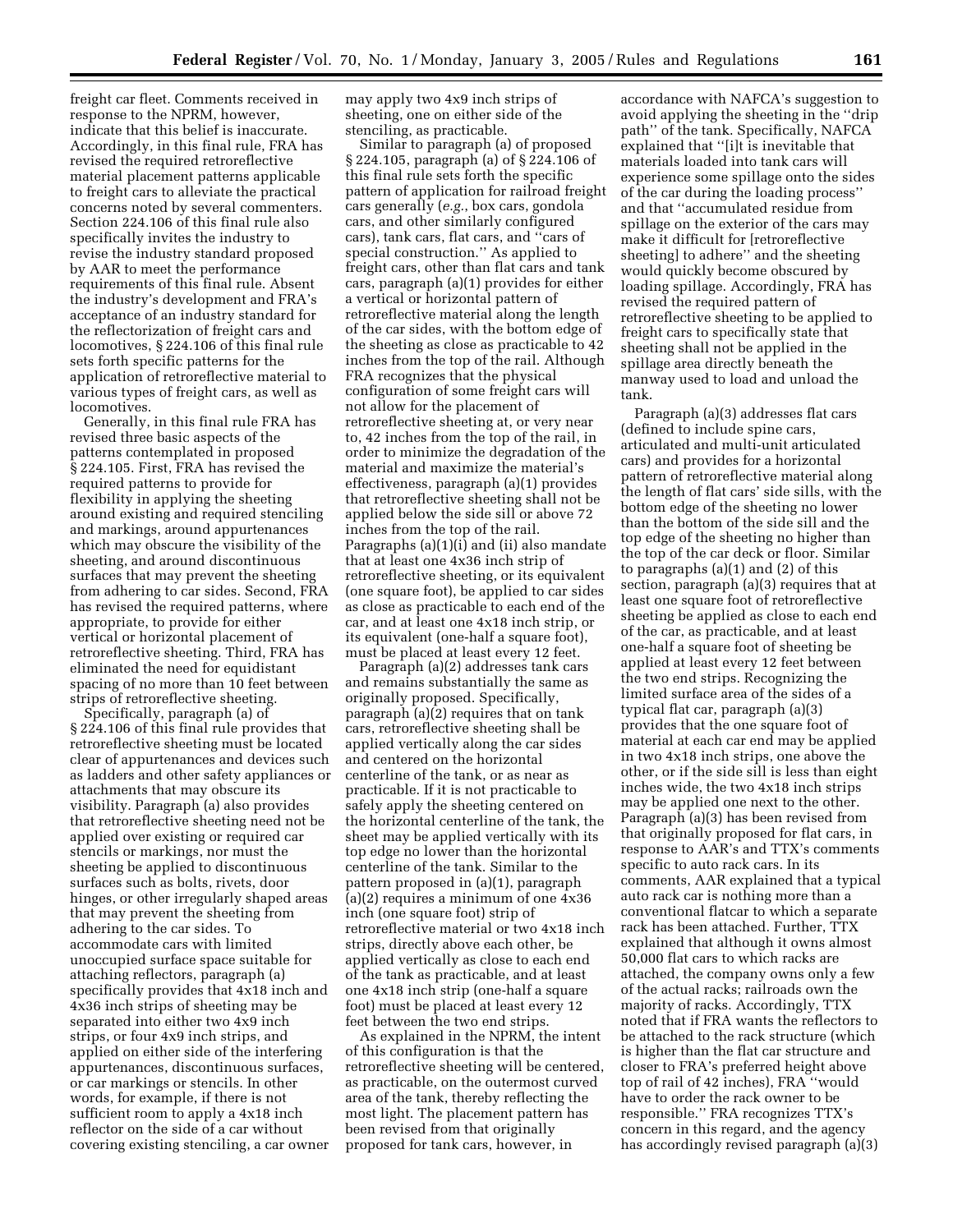of this section to provide that if a car has a separate rack structure, retroreflective sheeting may be applied to the flat car portion only in accordance with the requirements of this section. FRA notes, however, that if a flat car and rack attachment are owned by the same freight rolling stock owner, to minimize the likely degradation of the retroreflective material on the car (and therefore the likely maintenance costs), it may be advisable to apply retroreflective material as close to 42 inches above the top of the rail as practicable.

Paragraph (a)(4), which is substantially unchanged from the proposed rule, addresses ''cars of special construction.'' Specifically, this paragraph requires that based on the length of a ''car of special construction,'' the car be equipped with the minimum amount of retroreflective sheeting as specified in § 224.105, applied in a pattern conforming as close as practicable to the standard patterns specified in paragraphs (a)(1) through (a)(3). Both AAR and TTX expressed concern that some rail cars, regardless of their physical shape, may not have sufficient unoccupied surface area to accommodate the minimum reflector area required under this rule. Accordingly, both AAR and TTX recommended that these ''cars of special construction'' that cannot accommodate the minimum square footage of sheeting required by the rule be equipped with at least three reflectors on each car side, each no less than 4x18 inches. FRA, however, does not believe that creating a blanket rule allowing certain freight cars to be equipped with three strips of retroreflective sheeting amounting to one and a half square feet of material is an effective way of increasing the conspicuity of freight cars. FRA notes, however, that if a freight car has insufficient unoccupied surface area to accommodate the minimum reflector area required under this rule, pursuant to § 224.7 of this final rule, the owner of the freight car may file for a waiver from the minimum requirements of § 224.105. The waiver process is discussed in more detail in the analysis of § 224.7 above.

#### Locomotives

As proposed in the NPRM, paragraph (b) of § 224.105 addressed the reflectorization pattern of locomotives. As explained in the NPRM, FRA recognizes that the conspicuity issues surrounding locomotives differ from the issues surrounding freight cars. For example, the physical configuration of locomotives is obviously quite different from the configuration of most freight

cars; locomotives are often painted brighter colors than freight cars; locomotives owned by major railroads and used in road service are cleaned on a more frequent basis; and company logos are often displayed on the sides of locomotives in reflective materials. In addition, locomotives are equipped with light sources on the front and ''ditch'' lights on the sides. However, in modern railroad operations, locomotives are often embedded in train consists providing ''distributed power'' to the consists. In these instances, however, locomotives are typically operated without their front or side lights illuminated, and accordingly present the same conspicuity issues attendant to freight cars. Consequently, based on the rationale that some pattern of retroreflective material recognizable to motorists is necessary to facilitate motorists' recognition of locomotives in grade crossings, in paragraph (b) of proposed § 224.105, FRA proposed to allow any pattern of reflectorization on locomotives that divided the amount of retroreflective sheeting equally between both sides of a locomotive, provided a certain minimum amount of sheeting was applied to each locomotive side, and provided that the sheeting was applied in a ''pattern recognizable to motorists.'' Paragraph (b)(3) of proposed § 224.105 further provided that application of material horizontally along the sill or side walkway of a locomotive would be considered a ''pattern recognizable to motorists.''

In response to this proposal, AAR commented that the requirement that retroreflective material be applied to locomotives in a ''pattern recognizable to motorists'' was ''too vague to be meaningful.'' Further, citing the fact that railroads already typically reflectorize their locomotives with names and symbols, AAR noted that requiring retroreflective sheeting to be uniformly applied along locomotive sides ''would mean that reflective material would have to be used in addition to the names and symbols depicted on the locomotives, rather than as part of the names and symbols.'' Accordingly, AAR recommended that both of these proposed criteria be deleted and that FRA merely require that a minimum amount of retroreflective sheeting be equally distributed between the sides of locomotives.

Paragraph (b) of proposed § 224.103 reflected FRA's understanding that an effective pattern of locomotive reflectorization requires that the approximate length of the locomotive be defined by the reflective material. As detailed in the NPRM, research has consistently demonstrated that

reflective material distribution patterns that either outline the shape of rail equipment, or that space the material over a large area of the equipment sides, are the most effective in increasing rail equipment visibility thereby enabling a motorist to distinguish a piece of rail equipment in his or her path from other potential obstacles. In addition, FRA notes that the reflectorized logos and symbols commonly found on locomotives are often applied so high on the locomotive sides that light from the headlights of approaching motor vehicles will, in most instances, not even reach the material; thus, the reflectorized logos and symbols will be ineffective in aiding approaching motorists to detect the presence of the locomotive. Accordingly, FRA continues to believe that for reflective material to effectively increase the visibility of locomotives to approaching motorists, it is necessary to spread the reflective material along the length of the locomotive sides, at a reasonable height. Thus, in this final rule, although FRA has removed the proposed language requiring the pattern of retroreflective material application on locomotive sides be a ''pattern recognizable to motorists,'' FRA has retained the general requirement that retroreflective material be spread along the length of locomotive sides, and FRA has further required that the material be applied as close as practicable to 42 inches above the top of the rail. FRA notes that most locomotives already reflectorized in the course of voluntary reflectorization programs are equipped with not only reflectorized logos and symbols, but also with reflective material applied along the length of the locomotive sides at platform height, exactly the pattern contemplated by this final rule.

#### *Section 224.107 Implementation Schedule*

As proposed in the NPRM, this section required that all freight cars subject to this part be equipped with retroreflective sheeting conforming to this part within ten years of the effective date of the final rule, and similarly, that all locomotives subject to this part be equipped within five years. Generally, FRA proposed that retroreflective sheeting be applied to new freight rolling stock at the time of construction and to existing stock when such stock was being repainted, rebuilt, or undergoing other periodic maintenance. As an alternative to this schedule, FRA proposed a more flexible approach of allowing freight car owners to designate, in individualized implementation plans, a schedule for the reflectorization of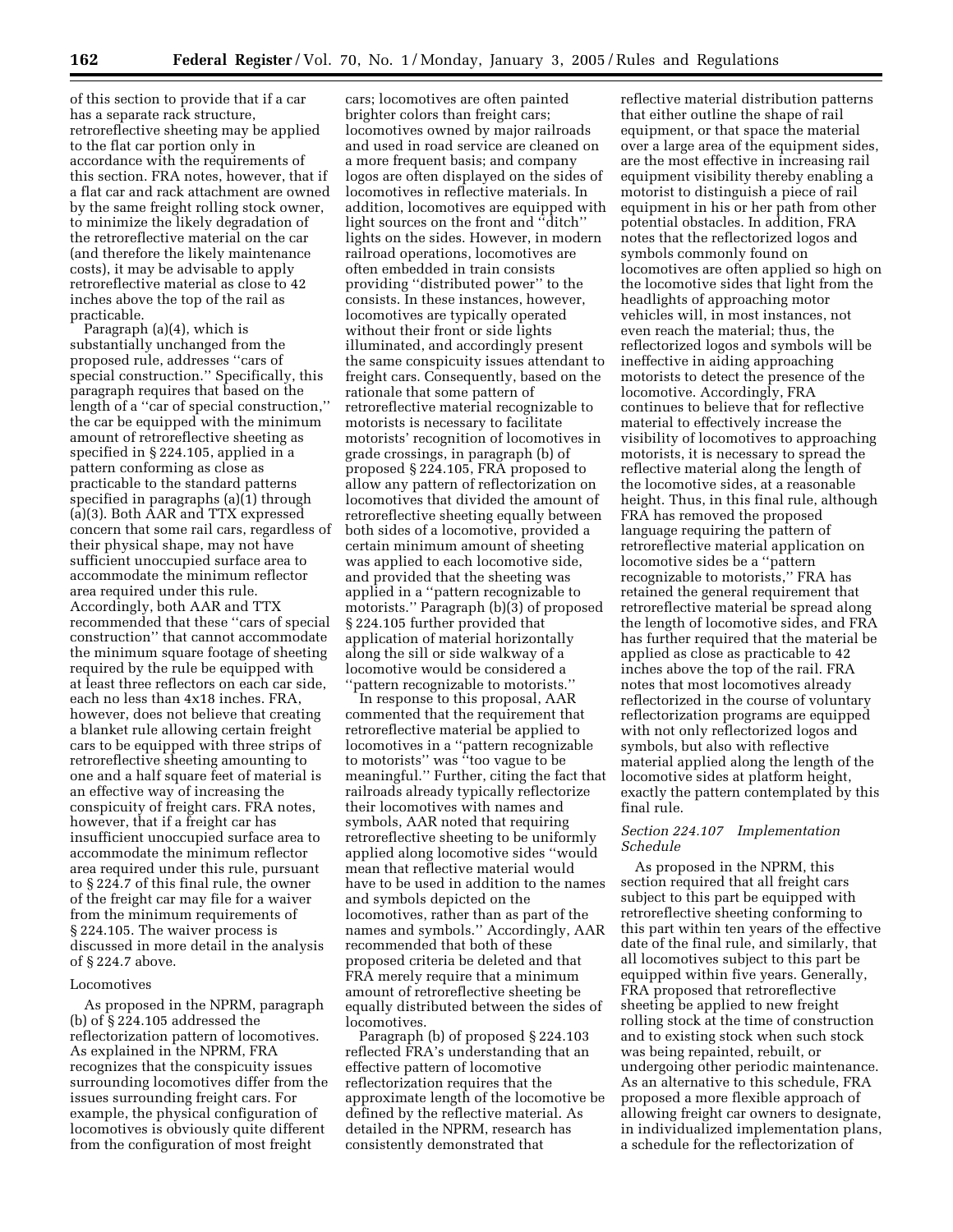their freight car fleets, provided they meet certain milestones designed to ensure that the entire fleet of domestically owned freight cars would be equipped with retroreflective sheeting within ten years.

Although the majority of commenters did not express disagreement with FRA's general proposal to implement a reflectorization requirement over a 10 year period, a few commenters expressed the view that the five-year implementation period proposed for the reflectorization of locomotives and the ten-year implementation period proposed for the reflectorization of freight cars was too long. One commenter, noting that the trucking industry implemented a reflectorization requirement in only two to three years, asserted that the proposed five- and tenyear implementation periods were ''unnecessarily long'' and that during the implementation period, because some rail cars will be equipped with reflectors while others will not be, ''[i]t is likely that some drivers will mistake unmarked cars in the crossing as a gap in the train.'' Although FRA understands the concerns of this commenter, FRA believes that, given the unique characteristics of the railroad industry, the five- and ten-year implementation periods are necessary to cost-effectively reflectorize the entire fleet of freight rolling stock subject to this rule. Accordingly, in this final rule, FRA has retained the general requirement that all freight cars subject to this rule be equipped with retroreflective sheeting within ten years, and that all locomotives subject to this part be equipped within five years.

#### Railroad Freight Cars

*Newly constructed cars:* Paragraph (a)(1) of proposed § 224.107 required that retroreflective sheeting be applied to newly manufactured rail cars at the time of the cars' construction. This proposed requirement was intended to ensure that newly manufactured rail cars are equipped with the proper retroreflective material before being placed in service. In this final rule, FRA has clarified this intent by specifying in paragraph (a)(1) of this section that retroreflective sheeting must be applied to newly manufactured cars before the cars are placed in service.

*Existing cars without retroreflective sheeting:* Paragraph (a)(2)(i) of proposed § 224.107 required that retroreflective sheeting be applied to existing unreflectorized freight cars when either (1) the car was being repainted or rebuilt, or (2) the car underwent its first single car air brake test (SCABT) (required under 49 CFR 232.305) after

the effective date of the rule, whichever occurred first. FRA proposed this ''default'' schedule of retroreflective sheeting application in an attempt to achieve the most efficient and costeffective implementation of the rule. FRA reasoned that by providing for the application of retroreflective sheeting when cars are out of service for regularly scheduled maintenance, the entire U.S. fleet of freight cars could be reflectorized well within the ten-year implementation period and would not be required to incur any additional downtime outside of the normal maintenance cycle for the purpose of reflectorization.

Paragraph (a)(2)(ii) of this section in the proposed rule provided that a freight car owner could elect not to follow the default schedule of paragraph (a)(2)(i), if the owner submitted a Fleet Reflectorization Implementation Plan (FRIP) to FRA within 60 days of the final rule's effective date. As proposed, the FRIP was required to (1) set forth the car numbers constituting the fleet subject to this part; (2) indicate when the identified cars were scheduled to be reflectorized; (3) contain an affirmation that at least 20% of the total fleet would be equipped with conforming retroreflective sheeting within 24 months after the effective date of the final rule; and (4) contain an affirmation that not less than an additional ten percent of the total fleet would be completed annually thereafter for the duration of the 10-year implementation period. Absent identification of a car in a FRIP, the proposed rule intended to require that conforming retroreflective sheeting be applied to that car at the time of its first SCABT after the effective date of the final rule.

Although a few commenters addressed FRA's proposal to require the application of reflectors when a freight car is being repainted or rebuilt, most commenters expressed the view that the initial installation of reflectors should not be required at the time of the SCABT. These commenters noted that at least one retroreflective material manufacturer recommends against the application of retroreflective material to rail cars under conditions of extreme temperature. Specifically, 3M's ''Application Instructions for 3M Diamond Grade Conspicuity Markings on Rail Cars'' notes that retroreflective material should not be applied when air and application surface temperatures are below 45 °F or above 100 °F. Accordingly, several commenters noted that this temperature restriction would be a major obstacle in applying the retroreflective material at the time of the SCABT in the many locations

throughout the United States at which the SCABT is routinely performed at outdoor or unheated locations in temperatures above or below these minimum and maximum recommended temperatures. For example, the AAR notes that in Bangor, Maine; Minneapolis, Minnesota; and North Platte, Nebraska, the average low temperature is below 50 °F for eight or more months of the year, while in these same cities the average high temperature is below 50 °F for at least four months. Similarly, CP noted that almost 3,000 (43%) of all SCABTs performed in 2003 in the company's St. Paul service area were performed when monthly average temperatures, both high and low, were below 50 °F. Accordingly, CP concluded that given the temperature constraints, ''it would often be impossible to apply [retroreflective] material at a repair track'' and instead, cars would have to be sent to a repair facility. At the January hearing, Mr. James Hart, a representative of ARC, testified that ARC's member companies have had several years of experience in applying reflective material to new rail cars (presumably because of the various voluntary reflectorization programs already underway in the rail industry). Based on these years of experience, Mr. Hart indicated that Institute members have determined that reflective material adheres best when applied in temperatures of at least 60 °F, and even better, when applied at temperatures over 70 °F.

At the January hearing, NAFCA also expressed the view that the single car air brake test is not the appropriate time for the initial application of retroreflective material to freight cars. Specifically, NAFCA commented that ''the body surface condition, temperature, and preparation environment on railroad repair or RIP tracks is not optimal, potentially resulting in reduced life of the reflective material,'' and therefore leading to increased costs for the car owner. Mr. Hart, of ARC, echoed NAFCA's concerns by explaining that the cleanliness of the surface to which one applies retroreflective material is critical. Mr. Hart explained that various surfaces (*e.g.*, aluminum cars versus steel cars, etc.) have different preparation requirements. For example, Mr. Hart explained that in applying reflective materials to freight cars with aluminum surfaces, the outside surface must be etched with acid to remove the outer coating enabling the material to adhere to the car sides. Mr. Hart further explained that ''application techniques and skills must be acquired'' and that if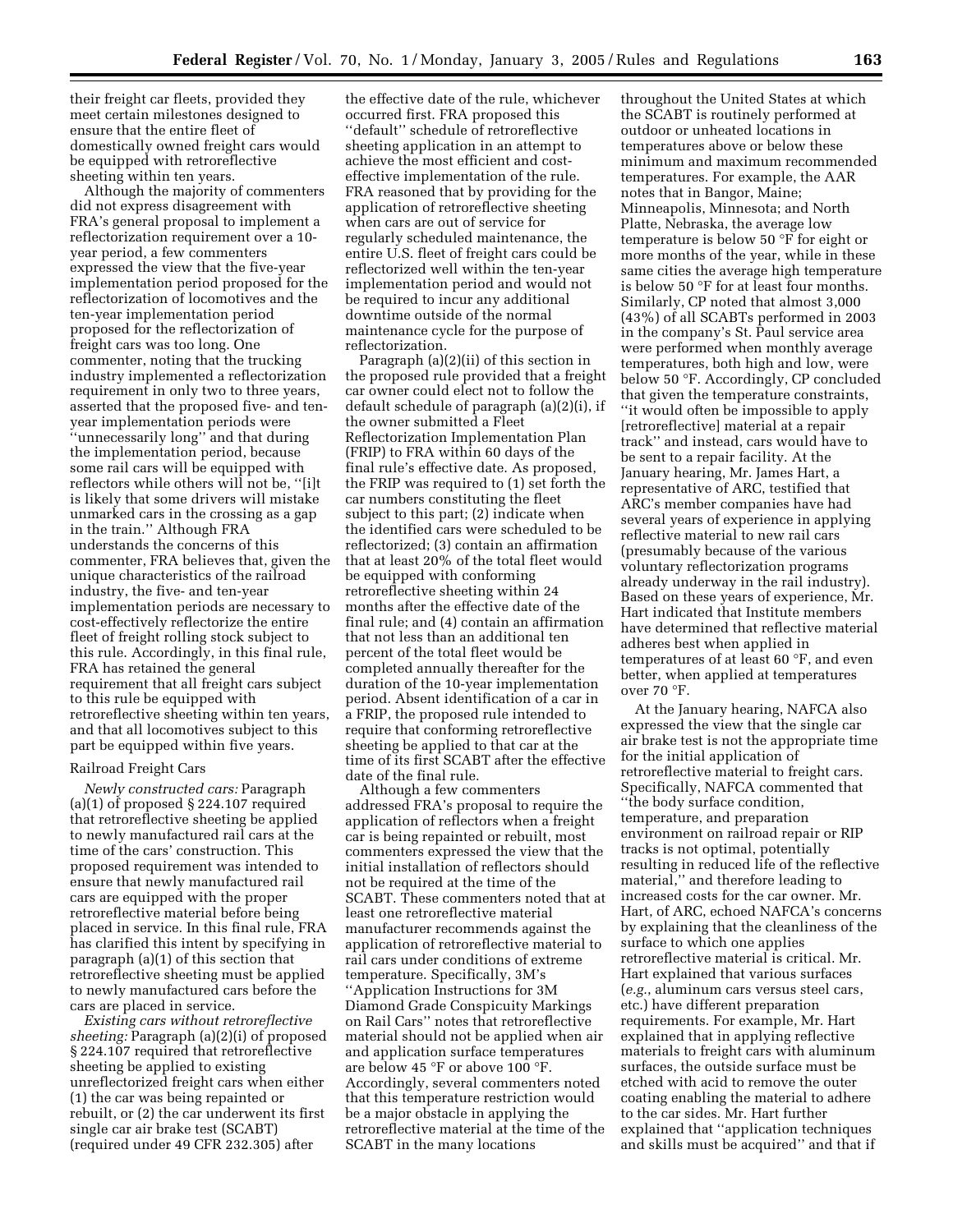the material is not applied properly, it will not appropriately adhere to the surface. In its comments, AAR also noted that because FRA's proposed rule provided for approval of alternative standards, it would be ''impossible'' for SCABT facilities to be equipped to install retroreflective material pursuant to the variety of reflectorization programs that could be in place.

As an alternative to requiring that retroreflective material be installed at the time of the SCABT, several commenters, including AAR, CP, and CN, recommended a more flexible schedule whereby all owners of freight cars would be required to install the retroreflective material on their freight car fleets in accordance with the schedule FRA proposed for FRIPs. These commenters further suggested that all freight car owners be required to report annually to FRA the status of their compliance with the FRIP schedule, not report in advance which cars were planned to be reflectorized in each particular year as the proposed rule would require. Specifically, AAR asserted that allowing all car owners to reflectorize their freight car fleets in accordance with the proposed FRIP schedule and report compliance annually would yield several advantages over the system proposed in the NPRM. For example, AAR asserted that such a program would enable car owners to (1) take weather conditions into account in scheduling cars for reflectorization; (2) account for the planned retirement of freight cars and scheduled repainting; and (3) have sufficient flexibility to change which cars would be reflectorized in a given year.

Although FRA continues to believe that the schedule set forth in § 224.107(a)(2)(i) of the proposed rule is the most efficient and cost-effective method of implementing a nationwide reflectorization program, FRA recognizes the practical issues commenters raised regarding application of retroreflective material to rail cars at the time of the SCABT. FRA, however, does not believe that requiring all freight car owners to develop and implement individualized reflectorization plans would be an efficient method of implementing a nationwide reflectorization program. Accordingly, FRA has revised the proposed ''default'' schedule of  $\S 224.107(a)(2)(i)$  to allow car owners and railroads a certain amount of flexibility as to when to apply retroreflective material to existing nonreflectorized freight cars. Specifically, this final rule requires that retroreflective sheeting be applied to

existing non-reflectorized freight cars when, after May 31, 2005, the cars are (1) repainted or rebuilt, or (2) within nine months after the car first undergoes a SCABT as prescribed by 49 CFR 232.305, whichever occurs first. FRA believes that most every freight car will be taken out of service at some time at least once every nine months for either regularly scheduled maintenance or other necessary repairs. Allowing nine months after the SCABT to apply retroreflective material allows car owners and railroads to apply retroreflective material while a car is out of service for these other reasons (and while the car is at an appropriate repair facility), thereby eliminating the need to take a car out of service for the particular purpose of applying retroreflective material.

In paragraph  $(a)(2)(ii)$  of  $\S 224.107$  of this final rule FRA has retained the proposed rule's more flexible option of allowing freight car owners to effectively ''opt-out'' of the default schedule of § 224.107(a)(2)(i) and develop and implement their own schedule for reflectorization, provided certain milestones are met. In response to the concerns expressed by several commenters regarding the proposed information to be required in FRIPs, however, FRA has streamlined the reporting requirements for car owners who elect to follow this alternative and provided additional time from that proposed for car owners to develop and submit to FRA their individualized reflectorization plans. Specifically, in this final rule paragraph (a)(2)(ii) of § 224.107 provides that a freight car owner may elect not to follow paragraph  $(a)(2)(i)$ 's schedule if, by July 1, 2005, the owner submits to FRA an initial Reflectorization Implementation Compliance Report (Compliance Report). The Compliance Report must, at a minimum, (1) indicate how many freight cars subject to the final rule are in the owner's fleet at the time the Compliance Report is being prepared, and (2) contain the owner's certification that all freight cars in the identified fleet will be equipped with the appropriate retroreflective sheeting in conformance with the schedule set forth in Table 3 of the rule. Although FRA intends the schedule in Table 3 of this final rule to be consistent with that of the proposed rule, FRA has revised the language slightly to clarify FRA's intent. As proposed, § 224.107(a)(2)(ii) required that after the initial two years of the implementation period, at least an additional 10% of each owner's freight car fleet be reflectorized each year, until upon expiration of the 10-year

implementation period, 100% of all domestically-owned freight cars would be equipped with retroreflective sheeting. In other words, as proposed, even if a car owner had reflectorized 70% of its car fleet by the end of year three, by the end of year four, the car owner would need to reflectorize at least another 10% of its fleet, and by the end of year five, the car owner would need to reflectorize at least another 10% of its fleet. In this scenario, because the car owner reflectorized ahead of schedule in the first three years, to comply with the proposed schedule, the owner would have to complete the reflectorization of its entire freight car fleet by the end of year six. This was not FRA's intent. Accordingly, FRA has revised the schedule for application for retroreflective material pursuant to this alternative schedule by setting forth a more general requirement that car owners meet certain minimum percentage milestones each year throughout the 10-year implementation period. For example, § 224.107(a)(2)(ii) of this final rule requires that as of May 31, 2007 (approximately two years after the effective date of this rule), owners reflectorizing their freight car fleets pursuant to this alternative schedule must have reflectorized at least 20% of their total fleet; by May 31, 2008 (approximately three years after the effective date of this rule), owners must have reflectorized at least 30% of their total fleet; by May 31, 2009 (approximately four years after the effective date of this rule), owners must have reflectorized at least 40% of their total fleet, until at the end of the 10-year implementation period (*i.e.*, May 31, 2015), 100% of the entire domestically owned freight car fleet is equipped with retroreflective material in accordance with the rule.

If a freight car owner elects the procedures of paragraph (a)(2)(ii) and submits a Compliance Report to FRA, the owner is thereafter responsible for meeting the percentage requirements of paragraph (a)(2)(ii) (Table 3) and the owner is responsible for submitting an updated Compliance Report to FRA by July 1st of each year throughout the 10 year implementation period. In keeping with the requirements of the Paperwork Reduction Act and the Government Paperwork Elimination Act, FRA anticipates providing car owners with the option of submitting Compliance Reports to FRA electronically.

If an owner fails to meet any of the minimum milestones set forth in Table 3 of this final rule, the car owner must report the failure in writing to FRA's Associate Administrator for Safety. Thereafter, the owner will be required to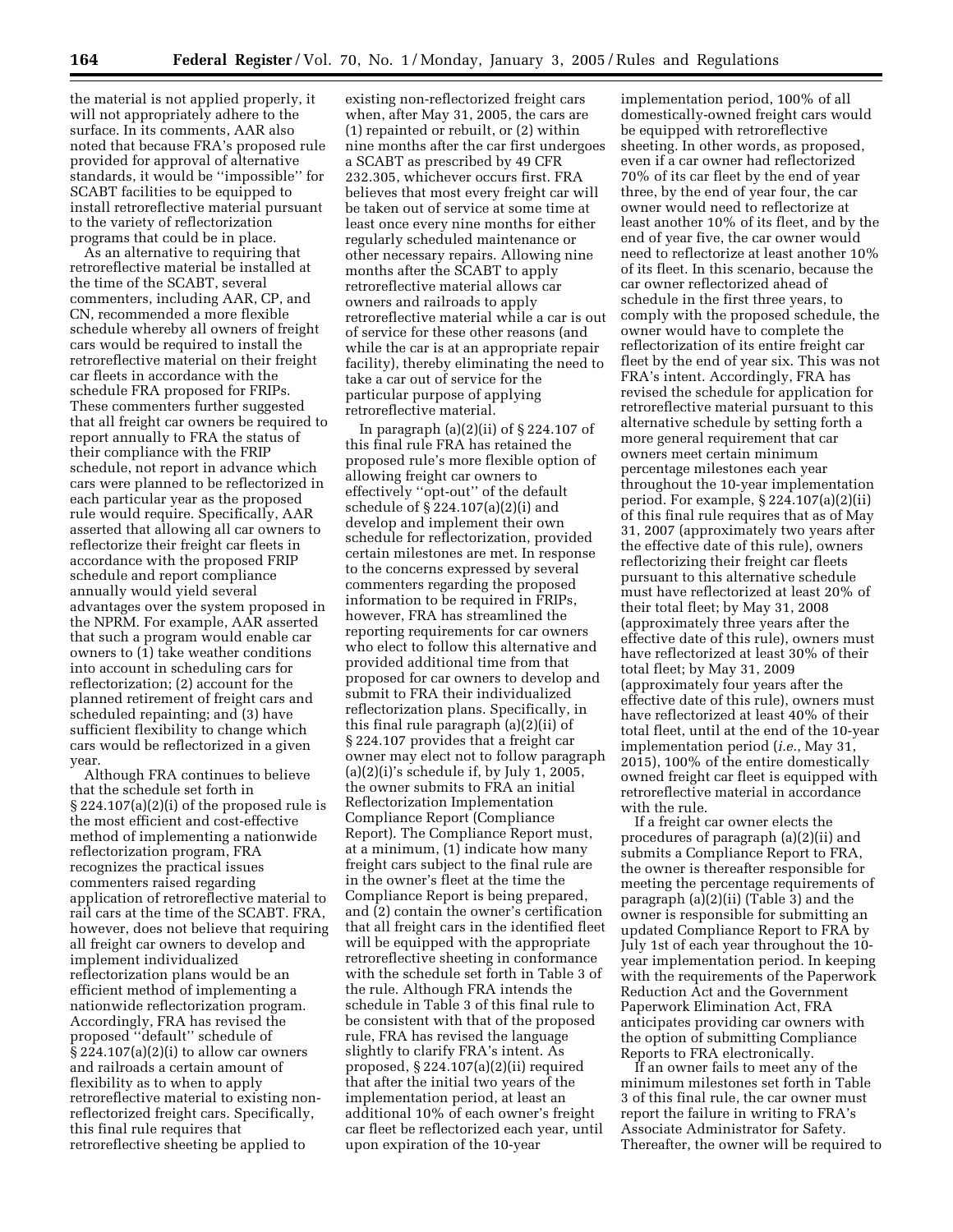comply with the schedule set forth in paragraph (a)(2)(i) and the owner must take any additional action necessary to bring cars under his or her ownership or control into compliance. In other words, if an owner fails to meet the minimum milestones set forth in Table 3 of this final rule, once this failure is identified, the owner will be required to equip each of the freight cars in the fleet subject to this rule with retroreflective sheeting within nine months of the cars' next SCABT (as required by § 224.107(a)(2)(i)) occurring after the end of the reporting period in which the failure occurred. The car owner, however, remains responsible for ensuring that each freight car in his or her fleet subject to this rule is equipped with retroreflective sheeting conforming to this rule by the end of the 10-year implementation period (*i.e.*, by May 31, 2015).

*Existing cars already equipped with retroreflective sheeting as of publication date of final rule:* Recognizing the voluntary efforts already underway by many railroads and car owners to reflectorize their freight car fleets, paragraph (a)(3) of proposed § 224.107 provided that freight cars equipped with at least one square foot of retroreflective material, uniformly distributed over the length of each car side, will be considered in compliance with this rule for ten years from the effective date of the final rule, provided that the sheeting was not engineering grade, super engineering grade (enclosed lens), or glass bead encapsulated type sheeting. As explained in the NPRM, FRA proposed a minimum requirement of one square foot of retroreflective sheeting per car side under this section because based on the information provided to FRA to date, it appears that one square foot per side is the minimum amount currently utilized in existing voluntary reflectorization programs. If these car owners were required to replace the retroreflective materials that they voluntarily installed to improve safety, it would have the effect of penalizing owners that demonstrated an extra level of safety consciousness. This would have the unintended effect of discouraging car owners from exploring innovative approaches to improving safety. As also explained in the NPRM, FRA proposed to exclude all engineering grade and glass bead encapsulated type retroreflective sheeting because such sheeting does not meet the minimum photometric performance requirements of § 224.103. Accordingly, as proposed, freight cars already equipped with engineering grade, super engineering grade, or glass

bead encapsulated type retroreflective sheeting, or any other reflective material that is not retroreflective, would have to be brought into compliance with this part in accordance with § 224.107(a)(2). Because FRA received no comments directly related to this proposed freight car grandfathering provision, FRA has retained this provision substantially as proposed. The term ''unqualified retroreflective sheeting'' is discussed in more detail in the analysis of §§ 224.5 and 224.107 of this final rule.

#### Locomotives

*Newly constructed locomotives:* Paragraph (b)(1) of proposed § 224.107 required that retroreflective sheeting be applied to newly manufactured locomotives at the time of the locomotives' construction. This proposed requirement was intended to ensure that newly manufactured locomotives are equipped with the proper retroreflective material before being placed in service. In this final rule, we have clarified this intent by specifying in paragraph (b)(1) of this section that retroreflective sheeting must be applied to newly manufactured locomotives before the locomotives are placed in service.

*Existing locomotives without retroreflective sheeting:* Paragraph (b)(2) proposed to require that retroreflective sheeting be applied to existing unreflectorized locomotives (*i.e.*, locomotives that, as of the date of publication of the final rule, are not equipped with at least one square foot of retroreflective sheeting on each side) no later than the first biennial inspection performed pursuant to 49 CFR 229.29 occurring after the effective date of the final rule. Similar to the schedule FRA proposed for the application of retroreflective material to freight cars, FRA proposed this ''default'' schedule for locomotives in an attempt to achieve the most efficient and cost-effective implementation of a nationwide reflectorization program. FRA reasoned that by providing for the application of retroreflective sheeting when a locomotive is already out of service for the required biennial inspection, the entire U.S. locomotive fleet could be reflectorized well within the five-year implementation period and that locomotives would not incur any additional out of service time for the purpose of reflectorization.

In response to the proposed schedule for the reflectorization of locomotives, AAR noted that FRA's proposal to require existing non-reflectorized locomotives to be equipped with retroreflective material at the first biennial inspection after the effective

date of the final rule, would effectively require that the entire locomotive fleet be equipped within two years. AAR, citing the fact that FRA's stated safety justification for requiring reflectorization rests on the number of grade crossing accidents involving motor vehicles striking trains after the first two units of train consists (*i.e.*, motor vehicles striking freight cars, not locomotives), asserted that ''[t]here is no safety justification for requiring locomotives to be reflectorized within two years when freight car owners are given ten years.'' Accordingly, AAR recommended that FRA require 40 percent of an owner's locomotive fleet be equipped with retroreflective sheeting within the first two years following the effective date of the final rule and 20 percent annually for the following three years.

As indicated by FRA's discussion of proposed § 224.107 in the NPRM (68 FR 62960), FRA's intent in the proposed rule was to ensure that the entire fleet of domestically-owned locomotives subject to this rule would be equipped with conforming retroreflective sheeting within five years of the effective date of the final rule. For practical reasons, however, FRA proposed to require that retroreflective sheeting be applied to locomotives at the time of the biennial inspection (*e.g.*, locomotives are already out of service for the inspection and located at an appropriate facility where application of retroreflective sheeting is feasible). FRA, however, is not opposed to allowing locomotive owners flexibility in deciding when to apply retroreflective material to existing nonreflectorized locomotives, provided owners inform FRA of their plan and agree to meet certain milestones designed to ensure that the entire domestically-owned locomotive fleet will be equipped with retroreflective material within five years. Accordingly, although this final rule retains the ''default'' schedule of proposed § 224.107(b)(2) (requiring that retroreflective sheeting be applied to existing non-reflectorized locomotives at the time of the first biennial inspection after the effective date of the rule), paragraph (b)(2)(ii) of § 224.107 in this final rule has been revised in a similar manner to paragraph (a)(2)(ii)'s freight car provision. Specifically, paragraph (b)(2)(ii) provides that locomotive owners may effectively ''optout'' of the default schedule of paragraph (b)(2)(i) and develop and implement their own schedule for reflectorization of their locomotive fleet, provided certain milestones are met. Paragraph (b)(2)(ii) now provides that a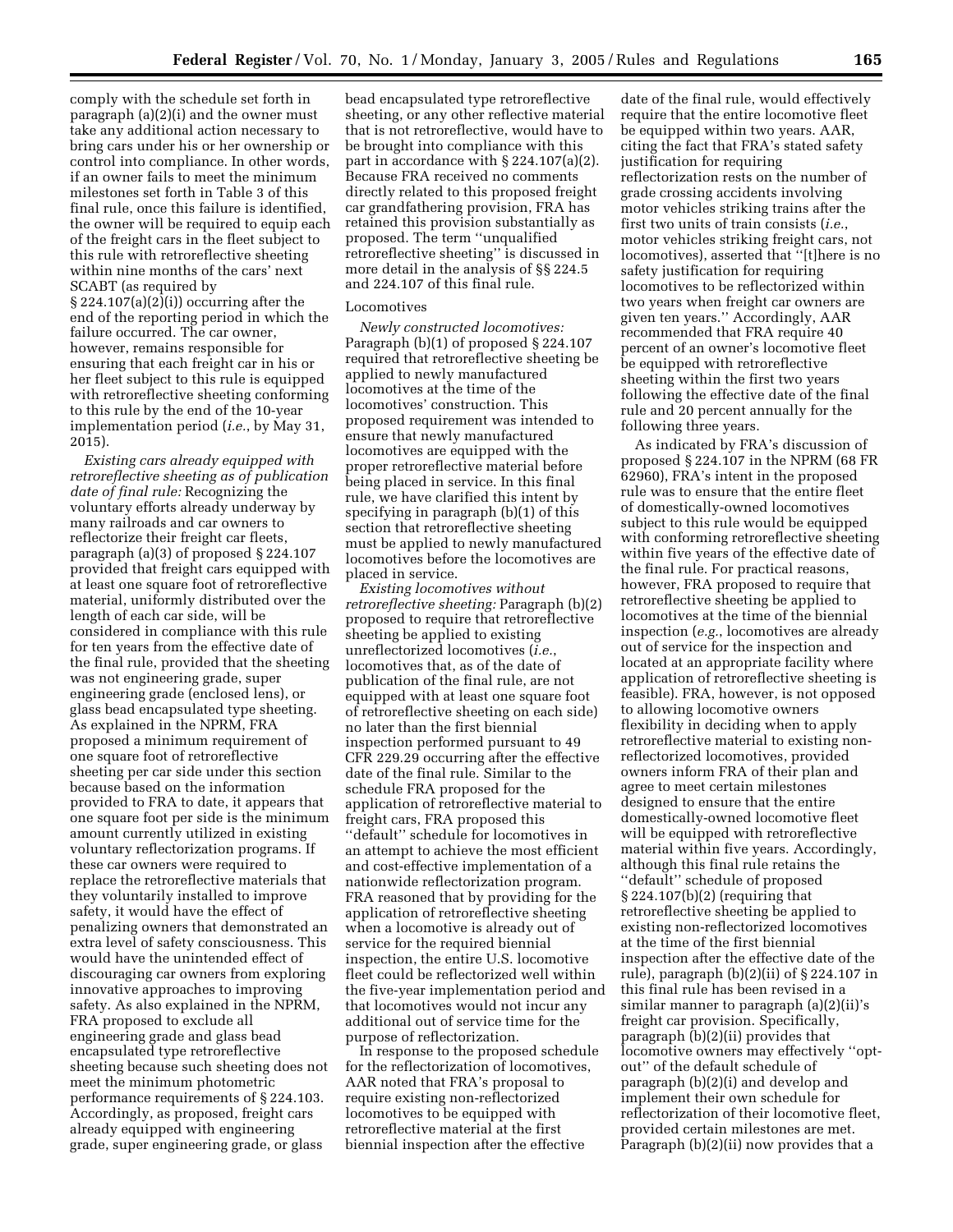locomotive owner may elect not to follow paragraph (b)(2)(i)'s schedule, if by July 1, 2005, the owner submits to FRA a Compliance Report that, at a minimum,  $(1)$  indicates how many locomotives subject to the final rule are in the owner's fleet at the time the Compliance Report is being prepared, and (2) contains the owner's certification that all locomotives in the identified fleet will be equipped with retroreflective sheeting in conformance with the schedule set forth in Table 4 of the rule. Table 4 requires that as of May 31, 2007 (approximately two years after the effective date of this rule), locomotive owners choosing to apply retroreflective material pursuant to this alternative schedule must have reflectorized at least 40% of their total locomotive fleet; by May 31, 2008 (approximately three years after the effective date of this rule), owners must have reflectorized 60% of their total locomotive fleet; by May 31, 2009 (approximately four years after the effective date of this rule), locomotive owners must have reflectorized 80% of their total locomotive fleet, until at the end of the five-year implementation period (*i.e.*, by May 31, 2010), 100% of the entire domestically-owned locomotive fleet is equipped with retroreflective material in accordance with the rule.

If a locomotive owner elects the procedures of paragraph (b)(2)(ii) and submits a Compliance Report to FRA, the owner is thereafter responsible for compliance with the plan and the owner is responsible for submitting an updated Compliance Report to FRA by July 1st of each year thereafter for the duration of the five-year implementation period. In keeping with the requirements of the Paperwork Reduction Act and the Government Paperwork Elimination Act, FRA anticipates providing locomotive owners with the option of submitting Compliance Reports to FRA electronically.

If a locomotive owner fails to meet any of the minimum milestones set forth in Table 4 of this final rule, the locomotive owner must report the failure in writing to FRA's Associate Administrator for Safety. Thereafter, the owner will be required to comply with the schedule set forth in paragraph (b)(2)(i) and the owner must take any additional action necessary to bring locomotives under his or her ownership or control into compliance. In other words, if an owner fails to meet any of the minimum milestones set forth in Table 4 of this final rule, once this failure is identified, the owner will be required to equip each of the locomotives in the fleet subject to this

rule with retroreflective sheeting at the locomotive's next biennial inspection performed pursuant to 49 CFR 229.29 occurring after the end of the reporting period in which the failure occurred. The locomotive owner, however, remains responsible for ensuring that each freight car in his or her fleet subject to this rule is equipped with retroreflective sheeting conforming to this rule by the end of the five-year implementation period (*i.e.*, by May 31, 2010).

*Existing locomotives already equipped with retroreflective sheeting as of the publication date of the final rule:* Again, recognizing the voluntary efforts already underway by many locomotive owners to reflectorize their locomotive fleets, paragraph (b)(3) of proposed § 224.107 provided that locomotives equipped with at least one square foot of retroreflective sheeting, uniformly distributed over the length of each locomotive side, would be considered in compliance with this rule for five years from the effective date of the final rule, provided that the sheeting was not engineering grade, super engineering grade (enclosed lens), or glass bead encapsulated type sheeting. As explained in the NPRM, FRA proposed a minimum requirement of one square foot of retroreflective sheeting per locomotive side because based on the information provided to FRA to date, it appears that one square foot per side is the minimum amount currently utilized in existing voluntary reflectorization programs. If these locomotive owners were required to replace the retroreflective materials that they voluntarily installed to improve safety, it would have the effect of penalizing owners that demonstrated an extra level of safety consciousness and discouraging these owners from exploring innovative approaches to improving safety in the future. As also explained in the NPRM, FRA proposed to exclude all engineering grade and glass bead encapsulated type retroreflective sheeting because such sheeting does not meet the minimum photometric performance requirements of § 224.103. Accordingly, as proposed, locomotives already equipped with engineering grade, super engineering grade, or glass bead encapsulated type retroreflective sheeting, or any other reflective material that is not retroreflective, would have to be brought into compliance with this part in accordance with  $\S 224.107(a)(2)$ .

A few commenters, including AAR and CN, expressed the view that FRA's proposed locomotive grandfathering provision was too limited because it only encompassed ''diamond-grade''

material.11 Specifically, CN noted that its fleet of locomotives in service in the United States, both new and recently repainted, is equipped with yellow stripes of ''high-intensity grade'' retroreflective material, approximately six inches wide, along the entire length of the locomotive side sills. Further, CN noted that on a typical seventy foot locomotive, this equates to approximately 32–35 square feet of retroreflective material per side. CN questioned FRA's rationale for excluding locomotives equipped with over 30 times the amount of required material from the grandfathering provision merely because the material is a different grade than that contemplated by FRA's proposal. Accordingly, CN recommended that the proposed rule's grandfathering provision for locomotives be revised to include locomotives with ''large areas of reflective material of lower grade spread along the entire length'' of the locomotive.

As explained above, FRA proposed to exclude all engineering grade and glass bead encapsulated type retroreflective sheeting from the grandfathering provision because the sheeting does not meet the minimum photometric performance requirements of the proposed rule. As detailed in the NPRM, however, FRA notes that research has consistently demonstrated that the larger the reflector area, the smaller the required SIA of the reflector. In other words, a larger amount of less-reflective material (material with a lower SIA) can be just as effective as a smaller amount of more-reflective material (material with a higher SIA). Based on the photometric performance requirements of engineering grade and glass bead encapsulated type retroreflective sheeting set forth in ASTM standard D 4956–01a, FRA estimates that approximately three square feet of these types of sheeting are necessary to achieve the effectiveness of one square foot of sheeting conforming to the minimum photometric performance requirements of this final rule.

<sup>11</sup>FRA notes that the term ''diamond-grade'' is a brand name referring to particular retroreflective products manufactured by 3M. FRA understands that ''diamond-grade'' is not a generic term referring to specific ASTM sheeting ''Types,'' nor is ''diamond-grade'' an accurate shorthand for the group of three categories of retroreflective sheeting that FRA specifically proposed to exclude from the locomotive grandfathering provision of § 224.107(b)(2) (*i.e.,* engineering grade, super engineering grade, or glass bead encapsulated sheeting). Nonetheless, FRA interprets AAR's and DN's comments as asserting that FRA's proposal to specifically exclude engineering grade, super engineering grade, and glass bead encapsulated sheeting from the locomotive grandfathering provision as too narrow.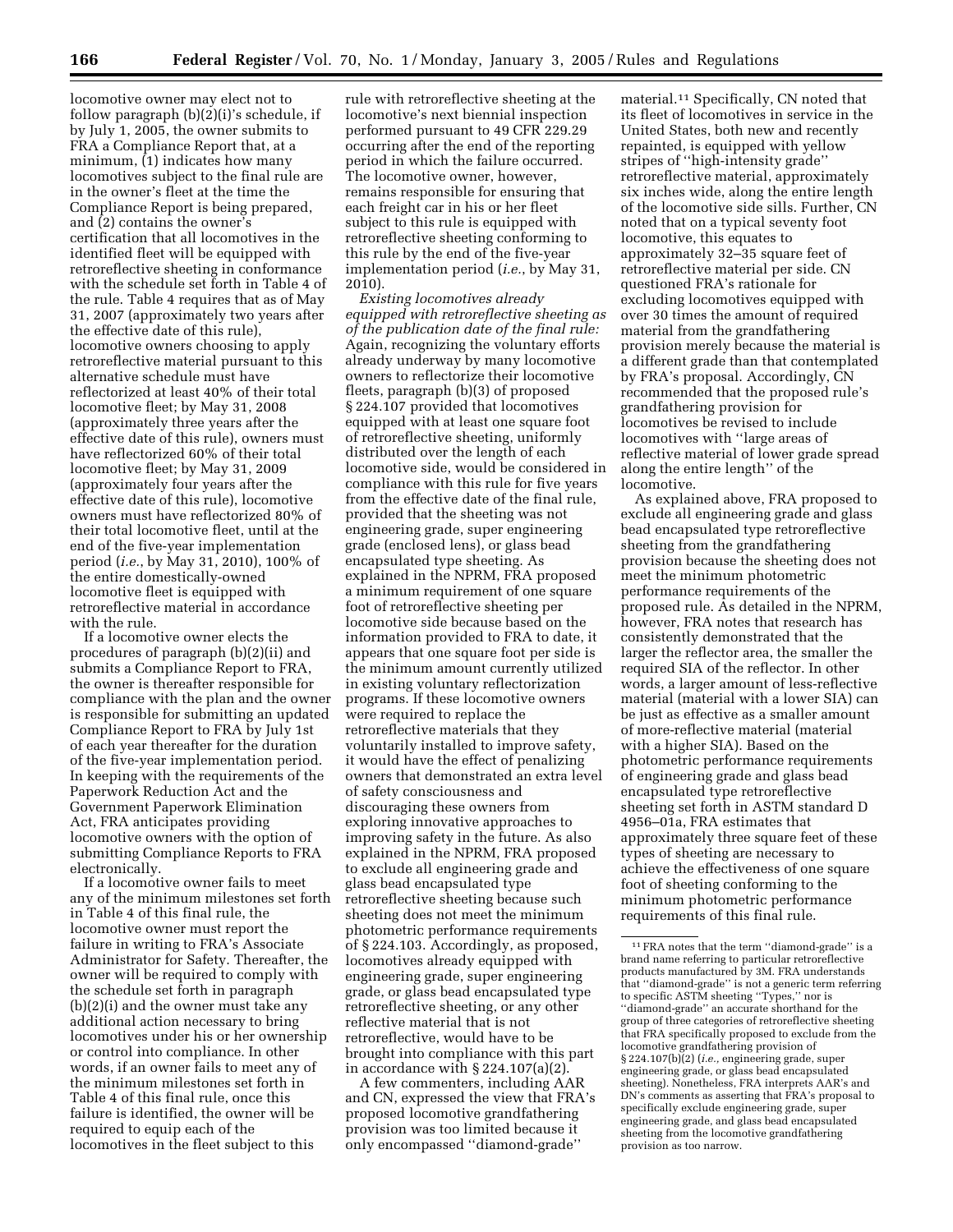Accordingly, paragraph (b)(3) of § 224.107 of this final rule has been revised to provide that locomotives equipped with at least three square feet of ''unqualified retroreflective sheeting'' will be considered in compliance with this rule through May 31, 2015 (approximately ten years from the effective date of the final rule).12 As discussed in the analysis of § 224.5 above, the term ''unqualified retroreflective sheeting'' has been defined to include all engineering grade and glass bead encapsulated type retroreflective material (*i.e.*, the material FRA previously excluded from the FRA's proposed locomotive grandfathering provision), as well as ''high-intensity'' type sheeting as described in ASTM standard D 4956– 01a (*i.e.*, ASTM Type I, II, III, or IV).13

Although this final rule requires that most railroads equip all their locomotives subject to this rule with conforming retroreflective sheeting within five years of the effective date of the rule, paragraph  $(b)(4)$  of  $\S 224.107$ , which has not changed from that proposed in the NPRM, provides that certain small railroads may take an additional five years to bring their locomotive fleets into compliance with the rule. Specifically, paragraph (b)(4) provides that railroads with fewer than 400,000 annual employee work hours that do not share locomotive power with a railroad with 400,000 or more annual employee work hours may take up to ten years to bring their locomotive fleets into compliance with the rule. This alternate compliance date is intended to apply only to a limited number of small railroads whose operations would justify the continued use of unreflectorized locomotives (*i.e.*, those small railroad operations that do not typically involve locomotives providing ''distributed power'' or otherwise moving unilluminated in the middle of train consists).

## *Section 224.109 Inspection, Repair, and Replacement*

As it did in the NPRM, this section of the final rule sets forth the requirements for the periodic inspection and maintenance of retroreflective material on freight rolling stock. Paragraph (a) of proposed § 224.109 required that retroreflective sheeting on freight cars subject to this part be visually inspected for presence and condition whenever a car underwent a single car air brake test required under 49 CFR 232.305. Likewise, paragraph (b) of proposed § 224.109 required that retroreflective sheeting on locomotives subject to this part be visually inspected for presence and condition whenever the locomotive underwent an annual inspection required under 49 CFR 229.27. Both paragraphs (a) and (b) proposed that, if, upon inspection, more than 20 percent of the amount of sheeting required on either side of the car or locomotive under § 224.105 is found to be ''damaged, obscured, or missing,'' that ''damaged, obscured, or missing'' sheeting must be replaced.

A few commenters, including AAR, NAFCA, and RSI, noted that the term ''damaged'' was not defined in the proposed rule. These commenters indicated that FRA's intent in including the undefined term ''damaged'' as a maintenance standard in § 224.109 was unclear and that the term itself only added confusion to the inspection requirement. Accordingly, these commenters recommended that the term ''damaged'' be deleted from the rule. FRA recognizes the concerns of these commenters regarding the undefined term. Nonetheless, FRA believes that the term ''damaged'' is necessary to accurately describe a situation in which maintenance of retroreflective material would be required. Accordingly, as discussed in the analysis of § 224.5 above, FRA has included a definition for the term ''damaged'' in this final rule.

Commenters also noted that there may be circumstances in which retroreflective material is damaged or obscured, but the material can be repaired instead of replaced. FRA agrees with commenters on this point, and the agency has accordingly revised § 224.109 to allow for the repair or replacement, as appropriate, of material requiring maintenance.

Several commenters also expressed the view that although it is appropriate to require that retroreflective material be inspected at the SCABT, for the same reasons that it is not appropriate to require the installation of retroreflective material at the SCABT (detailed in the discussion of § 224.107 above), it is also

not appropriate to require that maintenance be performed on the retroreflective material at the SCABT. Accordingly, AAR recommended that car owners be afforded nine months after the SCABT in which to perform any necessary maintenance on retroreflective material. NAFCA, on the other hand, asserted that car owners should be allowed at least 12 months after the SCABT to correct any identified deficiencies in retroreflective material. In support of its recommendation, NAFCA noted that private car operators (shippers) typically obligate themselves to acquire and ship commodities as much as a year in advance. NAFCA also noted that unlike the typical railroads, private car operators seldom size excess capacity into their fleets. Notwithstanding NAFCA's comments, as explained in the discussion of § 224.107 above, FRA believes that almost every freight car will be taken out of service at least once every nine months for either regularly scheduled maintenance or other necessary repairs. Allowing nine months after the SCABT to repair or replace any retroreflective material requiring maintenance under this rule allows car owners and railroads to apply the material while a car is out of service for these other reasons (and while the car is at an appropriate repair facility), therefore eliminating the need to take a car out of service for the particular purpose of repairing or replacing retroreflective material in need of maintenance. Accordingly, § 224.109 of this final rule retains the proposed rule's requirement that retroreflective sheeting on freight cars be visually inspected for presence and condition whenever a car undergoes a SCABT. FRA has revised this section to require the railroad or contractor performing the SCABT to inspect the car for presence and condition of the required retroreflective material. If the inspecting railroad or contractor determines that maintenance is necessary under this rule, the railroad or contractor is required to promptly notify the car owner of the missing, damaged, or obscured sheeting, and car owners are afforded nine months from the date they are notified of the defective condition of the material to properly repair or replace the material.

A few commenters also asserted that the 20% maintenance threshold of proposed § 224.109 was impractical and arbitrary. These commenters suggested that a 50% maintenance threshold would be more appropriate. For example, RSI commented that the 20 percent standard ''is too hard to judge

<sup>12</sup>FRA notes that it has revised the grandfather provision of § 224.107(b)(3) to provide that locomotives grandfathered under the final rule will be considerred in compliance with the rule for ten years, consistent with the grandfather provision of § 224.107(a)(3) for freight cars.

<sup>13</sup>FRA notes that the proposed rule did not specifically exclude ''high-intensity'' type retroreflective sheeting (ASTM Type IV sheeting), but because high-intensity type sheeting, like all engineering grade sheeting and glass bead encapsulated type sheeting, will not meet the minimum photometric performance standards of this rule, it is necessary for locomotives to be equipped with more than one square foot of ''highintensity'' material in order to achieve the effectiveness of one square foot of sheeting conforming to the minimum photometric performance requirements of this rule.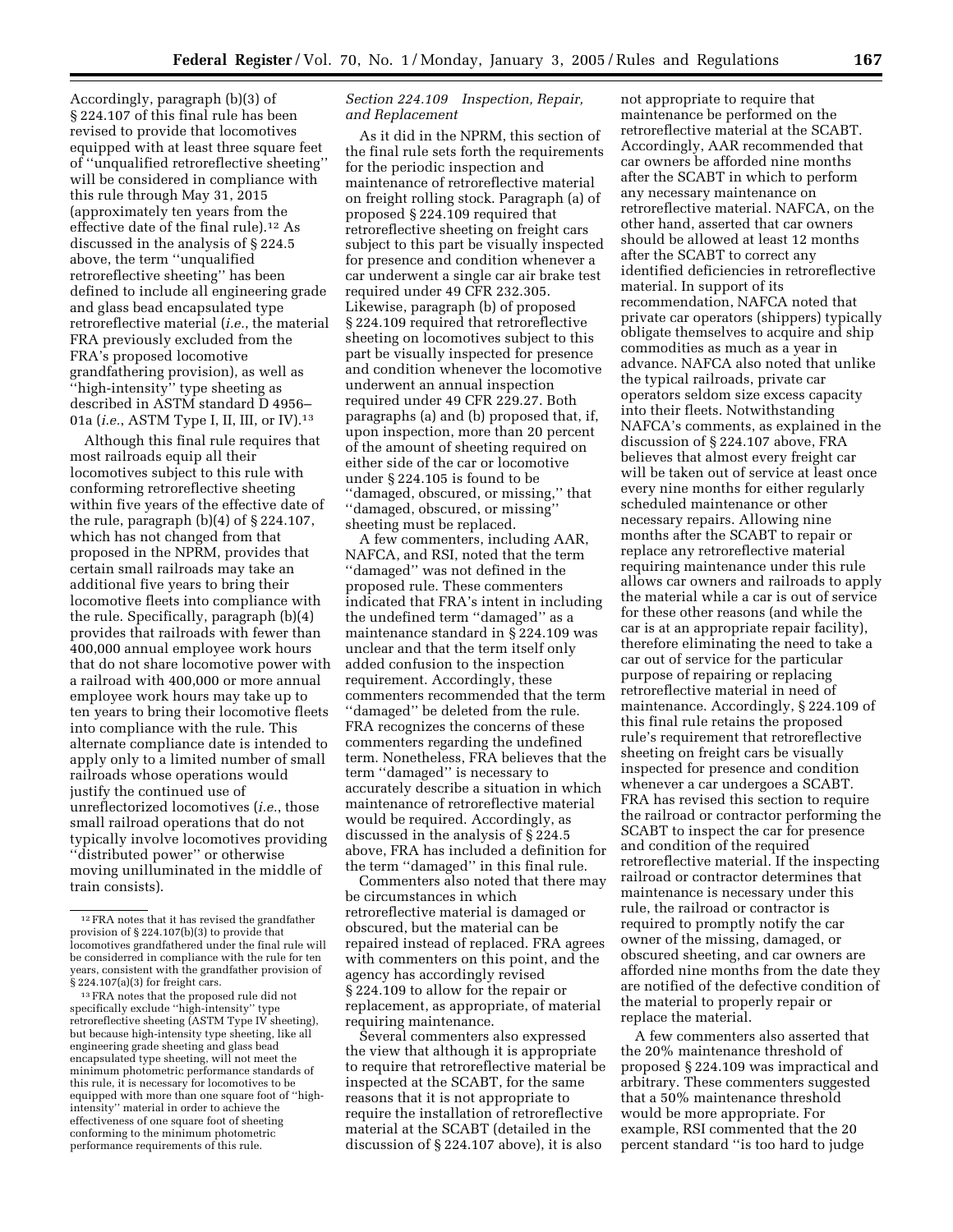in a railroad environment'' and NAFCA commented that the 20 percent maintenance threshold ''may result in a greater degree of car reflectorization than is necessary to accomplish the purpose'' of the rule. Further, AAR, in its comments, noted that at the January 2004 hearing, a representative of FRA stated that in order to account for the effects of dirt and damage, the proposed rule required twice the amount of material than research demonstrated was necessary to provide adequate reflectorization. (*See* Hearing Transcript, p. 124). FRA realizes, however, that the hearing officer inadvertently misstated the exact technical requirements of the rule in this regard. As noted in the discussion of § 224.106 above and detailed in the NPRM (68 FR at 62956), FRA's proposed rule required only approximately 30% more material (about 1 additional square foot on each side of most typically-sized freight rolling stock). By requiring 30% more retroreflective material than necessary, if less than 20% of that material is damaged, obscured, or missing, the remaining reflective material could still provide sufficient reflectivity, even if further damage occurred before maintenance was performed on the material. If maintenance was not performed until 50% of the retroreflective material is damaged, obscured, or missing, it would be necessary to repair or replace the material immediately or else the reflective material would fail to meet even the minimum performance requirements of this rule. Accordingly, this final rule retains the proposed 20% maintenance threshold.

## *Section 224.111 Renewal*

As proposed in the NPRM, this section of the final rule requires that all retroreflective sheeting required under this part be replaced with new conforming sheeting, regardless of its condition, no later than ten years after the date of initial installation. As explained in the NPRM, this 10-year renewal period is based on most manufacturers' stated useful life of retroreflective material. As noted in the NPRM, however, FRA will monitor the retroreflective qualities of various fleet segments over time and may extend the ten-year interval, if warranted. One commenter, RSI, responded to the proposed renewal period by expressing the view that given the typical 50-year life of a freight car, it is not practical to require the replacement of the tape every ten years. Specifically, RSI asserted that ''[t]he cost of removing the old tape, preparing the surface, and replacing the tape was not included in

FRA's cost analysis. \* \* \* Different cars may require different technologies to remove the tape adding to the costs associated with the NPRM.'' As proposed and as noted in § 224.107 of this final rule, it is not necessary to remove old reflective material when applying new retroreflective material pursuant to this part, thus the costs for the re-application of material after the initial ten-year implementation of this rule will be no greater than the original application.

AAR, however, noted one ambiguity in § 224.111 as proposed. Specifically, AAR noted that proposed § 224.107(a)(3) provided that a car with complying retroreflective sheeting would be considered in compliance with this rule for ten years and similarly, proposed § 224.107(b)(3) provided that locomotives already equipped with reflectorization material meeting FRA's grandfathering requirements would be considered in compliance with this rule for five years. AAR noted, however, that because proposed § 224.111 provided that retroreflective sheeting must be replaced ten years after the date of initial installation, the section could be read as taking precedence over proposed §§ 224.107(a)(3) and (b)(3), thereby requiring the application of retroreflective material to freight rolling stock already equipped with reflective sheeting as of the effective date of the final rule prior to the expiration of a tenyear period. FRA agrees with AAR's concern in this regard and because FRA does not intend that § 224.111 take precedence over §§ 224.107(a)(3) and (b)(3), FRA has revised § 224.111 to make clear that the effective date of the final rule will be considered the initial date of installation for freight cars and locomotives covered by §§ 224.107(a)(3) and (b)(3).

#### **Regulatory Impact and Notices**

*A. Executive Order 12866 and DOT Regulatory Policies and Procedures* 

The FRA has conducted a Regulatory Analysis of this final rule in accordance with Executive Order 12866. This document estimates the costs and consequences of the rule as well as its anticipated economic and safety benefits. A copy of this document has been placed in the docket for this rulemaking. Following is a summary of the findings.

The FRA's analysis examines the potential for reflective material to costeffectively reduce fatalities and injuries due to motorists not seeing trains. Over the past ten years, an average of 23 percent of reported grade crossing

accidents involved a motor vehicle striking the side of a train that was occupying the crossing (known as ''runinto-train'' or RIT accidents).

There are currently no requirements for lighting or for reflective markings on the sides of freight cars. Research, however, has established that reflectors on the sides of rail cars can make trains more visible to motorists. Reflective tape increases the conspicuity of freight cars so motorists can identify them and better judge their speed and distance. This greater visibility will help drivers avoid some accidents and reduce the severity of other accidents that are unavoidable.

The primary source of societal benefits from freight car reflectorization would result from the avoidance of a portion of the fatalities, injuries, and property damage that result from RIT accidents. Benefits were calculated in terms of the decline in the probability of certain accidents. These calculations were based on 1999–2002 RIT accidents as reported in the FRA's Rail Accident/ Incident Reporting System (''RAIRS'') database. The FRA specifically used recent data to account for changes in crossing characteristics, including the upgrading of crossing warning devices. The following table shows the number of accidents, fatalities, and injuries resulting from the applicable RIT accidents:

## REFLECTORIZATION BENEFIT POOL [RIT accident subset]

| Annual<br>1999-2002<br>Average<br>Accidents<br>782<br>Fatalities:<br>85 |          |     |                      |
|-------------------------------------------------------------------------|----------|-----|----------------------|
|                                                                         |          |     |                      |
|                                                                         | Injuries | 348 | 195.5<br>21.25<br>87 |
|                                                                         |          |     |                      |

The table below presents the estimated twenty-year monetary costs associated with complying with the requirements contained in this final rule, at a discount rate of 7%. In addition to the costs associated with reflectorizing the fleet of freight railcars, the FRA has included the costs associated with reflectorizing the approximately 20% of the locomotive fleet that has not already been treated with reflective materials.

## TOTAL TWENTY-YEAR COSTS (NPV, 7%)

| Installation on new or re-  |              |
|-----------------------------|--------------|
| painted railcars            | \$52,862,702 |
| Maintenance on preexisting  |              |
| reflectorized railcars      | 1.995.895    |
| Maintenance on newly        |              |
| reflectorized cars          | 3.539.885    |
| Reapplication on older cars | 14,762,187   |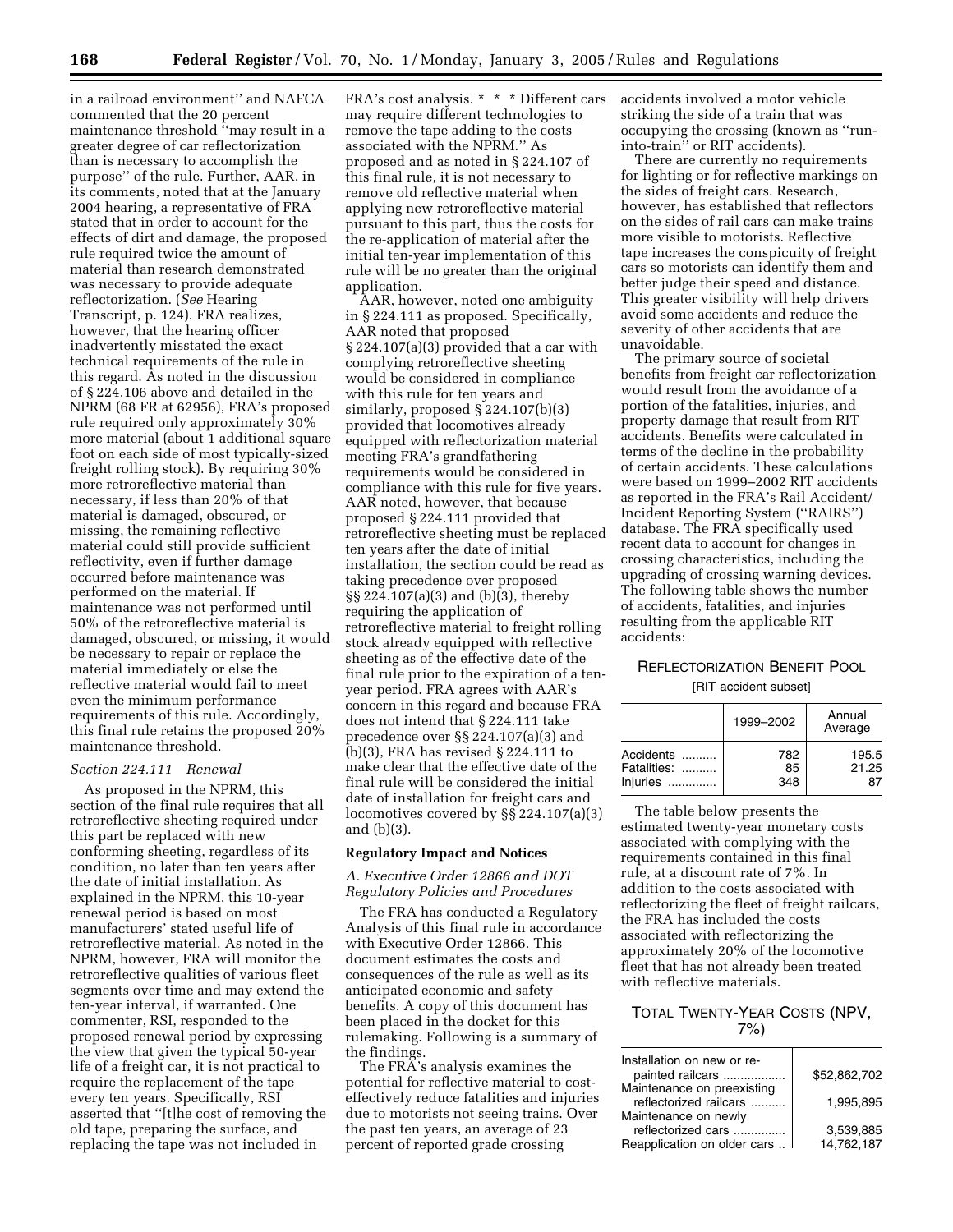## TOTAL TWENTY-YEAR COSTS (NPV, 7%)—Continued

| Installation and maintenance |            |
|------------------------------|------------|
| on locomotive fleet          | 1.375.161  |
| Total Costs                  | 74.535.830 |

Taking into consideration the material, installation, and maintenance costs, FRA's analysis determines that over a 20-year period, the discounted cost to reflectorize the entire freight railroad fleet would be about \$74.5 million.

The FRA recognizes that the effectiveness of retroreflectors and, therefore, the benefits to be gained from their use, will vary by circumstances (*e.g.* nighttime versus daytime conditions, clear versus cloudy weather, presence of other warning devices at the crossings, train speed and length, etc.). Thus, the forecasting of the benefits that would likely result from reflectorization requires the exercise of judgment and necessarily includes subjective elements. Accordingly, the FRA employed three completely separate approaches to the estimation of benefits. Benefit estimates were based on varying effectiveness rates derived from (1) Subjective estimates of reflector effectiveness by internal FRA grade crossing experts, (2) a signal detection

model consisting of an analysis of the statistical probability of different potential severities of hazard or injury and based on both laboratory experiments and data from FRA's RAIRS database, and (3) previous studies analyzing the effectiveness of reflective materials on large trucks. The FRA estimates the twenty-year discounted benefits of a railcar reflectorization program (discounted at a rate of 7%), in terms of avoided casualties and property damage, to be in the range of \$202 million, \$151 million, or \$220 million, depending on the method employed. In addition, the twenty-year discounted benefits of reflectorizing the 20% of the locomotive fleet that is not already reflectorized is approximately \$837,749.53.

## TOTAL TWENTY-YEAR SAFETY BENEFITS MONETIZED (NPV, 7%)

| Grade Crossing Expert Ben- |               |
|----------------------------|---------------|
|                            | \$202.072.296 |
| Signal Detection Theory    | 151.422.826   |
| NHTSA Study.               | 223.137.643   |
|                            |               |

Accordingly, the FRA concludes that the reflectorization of railroad freight equipment is a cost-effective way to reduce the number of accidents at highway-rail grade crossings as well as

the resultant casualties and property damages.

#### *B. Regulatory Flexibility Act of 1980 and Executive Order 13272*

The Regulatory Flexibility Act of 1980 (5 U.S.C. 601–612) requires a review of final rules to assess their impact on small entities unless the Secretary certifies that a final rule will not have a significant economic impact on a substantial number of small entities. FRA has conducted a regulatory flexibility analysis of this final rule's impact on small entities, and the assessment has been placed in the public docket for this proceeding. FRA's analysis concluded that this final rule would not have a significant economic impact on a substantial number of small entities, and accordingly, FRA certifies that this rule will not have a significant economic impact on a substantial number of small entities.

#### *C. Paperwork Reduction Act of 1995*

The information collection requirements in this final rule have been submitted for approval to the Office of Management and Budget (OMB) under the Paperwork Reduction Act of 1995, 44 U.S.C. 3501 *et seq.* The sections that contain the new information collection requirements and the estimated time to fulfill each requirement are as follows:

| CFR section                                                                       | Respondent universe                                  | Total annual responses                    | Average<br>time per<br>response | Total annual<br>burden<br>hours | Total annual<br>burden cost<br>$($ \$) |
|-----------------------------------------------------------------------------------|------------------------------------------------------|-------------------------------------------|---------------------------------|---------------------------------|----------------------------------------|
| 224.15-Special Approval Procedures-<br>Petitions.                                 | 685 Railroads/Car Owners<br>3 Manufacturers          | 10 petitions                              | 1 hour<br>40 hours              | 20<br>400                       | 740<br>20,560                          |
| -Public Comment<br>Schedule:<br>224.107-Implementation<br>Freight Cars.           | 3 Manufacturers/Railroads                            | 5 comments                                | 1 hour $\ldots$                 | 5                               | 185                                    |
| Freight<br>—Existina<br>Cars<br>w/o<br>Retroreflective Sheeting.                  | 685 Railroads/Car Owners                             | 400 Reports/Forms                         | 15 minutes                      | 100                             | 3,700                                  |
| -Updated Reflectorization Compli-<br>ance Reports.                                | 685 Railroads/Car Owners                             | 400 Reports/Forms                         | 20 hours                        | 8,000                           | 296,000                                |
| -Failure Reports<br>-Existing Cars with Retroreflective<br>Sheeting.              | 685 Railroads/Car Owners<br>685 Railroads/Car Owners | 5 Failure Reports   <br>172 Reports/Forms | 2 hours<br>20 hours             | 10<br>3,440                     | 370<br>127,280                         |
| Implementation Schedule: Locomotives<br>—Existina<br>Locomotives<br>w/o           | 685 Railroads/Car Owners                             | 35 Reports/Forms                          | 15 minutes                      | 9                               | 333                                    |
| Retroreflective Sheeting.<br>-Updated Reflectorization Compli-<br>ance Reports.   | 685 Railroads/Car Owners                             | 35 Reports/Forms                          | 3 hours                         | 105                             | 3.885                                  |
| -Failure Reports<br>Locomotives<br>—Existing<br>with<br>Retroreflective Sheeting. | 685 Railroads/Car Owners<br>685 Railroads/Car Owners | 1 Failure Report<br>617 Reports/Forms     | 2 hours<br>4 hours              | 2<br>2,468                      | 74<br>91,316                           |
| 224.109-Inspection, Repair,<br>Replace-<br>ment-Freight Cars.                     | $AAR + 300$ Car Shops                                | 240,000 Notifications                     | 10 minutes                      | 40,000                          | 1,560,000                              |
| -Locomotives: Records of Restric-<br>tion.                                        | 22.800 Locomotives                                   | 4,560 records                             | 3 minutes                       | 228                             | 10,488                                 |

All estimates include the time for reviewing instructions; searching existing data sources; gathering or maintaining the needed data; and

reviewing the information. For information or a copy of the paperwork package submitted to OMB, contact Robert Brogan at 202–493–6292.

OMB is required to make a decision concerning the collection of information requirements contained in this interim final rule between 30 and 60 days after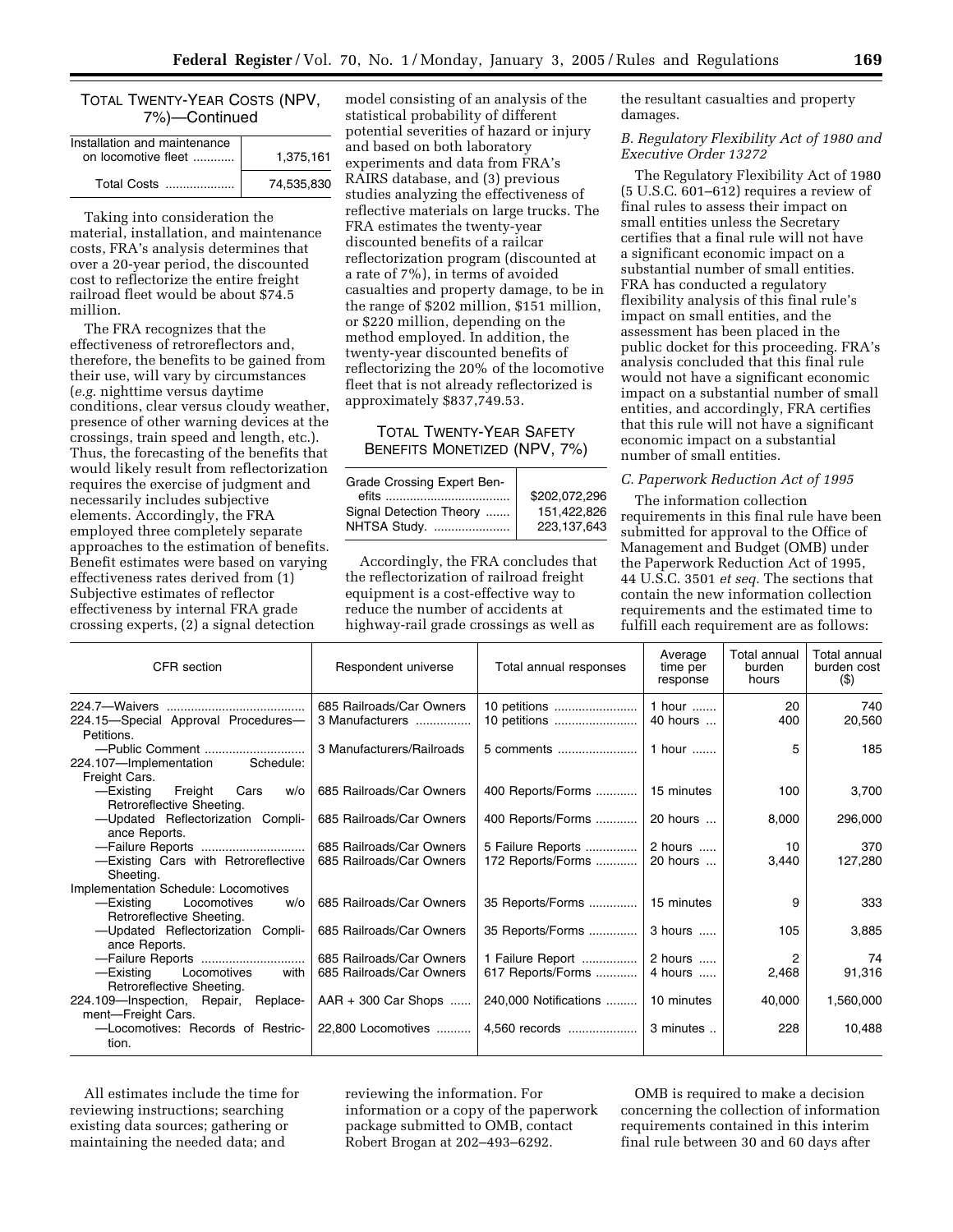publication of this document in the **Federal Register**.

FRA cannot impose a penalty on persons for violating information collection requirements which do not display a current OMB control number, if required. FRA intends to obtain current OMB control numbers for any new information collection requirements resulting from this rulemaking action prior to the effective date of this final rule. The OMB control number, when assigned, will be announced by separate notice in the **Federal Register**.

#### *D. Federalism Implications*

Executive Order 13132, entitled ''Federalism,'' issued on August 4, 1999, requires that each agency ''in a separately identified portion of the preamble to the regulation as it is to be issued in the **Federal Register**, provide to the Director of the Office of Management and Budget a federalism summary impact statement, which consists of a description of the extent of the agency's prior consultation with State and local officials, a summary of the nature of their concerns and the agency's position supporting the need to issue the regulation, and a statement of the extent to which the concerns of State and local officials have been met.'' FRA believes it is in compliance with Executive Order 13132. This final rule will not have a substantial effect on the States, on the relationship between the national government and the States, or on the distribution of power and responsibilities among the various levels of government. This final rule will not have federalism implications that impose substantial direct compliance costs on State and local governments.

In addition, FRA notes that the public docket in this proceeding has been open for over four years. Virtually all comments received from State and local governments support a federal reflectorization requirement.

Under 49 U.S.C. 20106, issuance of this regulation preempts any State law, rule, regulation, order, or standard covering the same subject matter, except a provision to eliminate or reduce an essentially local safety hazard, that is not incompatible with Federal law or regulation and does not unreasonably burden interstate commerce. (*See* discussion in the section-by-section analysis of § 224.13).

#### *E. Environmental Impact*

FRA has evaluated this final rule in accordance with its ''Procedures for Considering Environmental Impacts'' (FRA's Procedures) (64 FR 28545, May

26, 1999) as required by the National Environmental Policy Act (42 U.S.C. 4321 *et seq.*), other environmental statutes, Executive Orders, and related regulatory requirements. FRA has determined that this final rule is not a major FRA action (requiring the preparation of an environmental impact statement or environmental assessment) because it is categorically excluded from detailed environmental review pursuant to section 4(c) of FRA's Procedures. 64 FR 28547, May 26, 1999. Section 4(c) of FRA's Procedures identifies twenty classes of FRA actions that are categorically excluded from the requirements for conducting a detailed environmental review. FRA further considered this final rule in accordance with section 4(c) and (e) of FRA's Procedures to determine if extraordinary circumstances exist with respect to this final rule that might trigger the need for a more detailed environmental review. After conducting this review, FRA has determined that extraordinary circumstances do not exist that might trigger the need for a more detailed environmental review. As a result, FRA finds that this regulation is not a major Federal action significantly affecting the quality of the human environment.

## *F. Unfunded Mandates Reform Act of 1995*

Pursuant to Section 201 of the Unfunded Mandates Reform Act of 1995 (Pub. L. 104–4, 2 U.S.C. 1531), each Federal agency ''shall, unless otherwise prohibited by law, assess the effects of Federal regulatory actions on State, local, and tribal governments, and the private sector (other than to the extent that such regulations incorporate requirements specifically set forth in law).'' Section 202 of the Act (2 U.S.C. 1532) further requires that ''before promulgating any general notice of proposed rulemaking that is likely to result in the promulgation of any rule that includes any Federal mandate that may result in the expenditure by State, local, and tribal governments, in the aggregate, or by the private sector, of \$120,700,000 or more (as adjusted for inflation) in any 1 year, and before promulgating any final rule for which a general notice of proposed rulemaking was published, the agency shall prepare a written statement'' detailing the effect on State, local, and tribal governments and the private sector. This proposed rule will not result in the expenditure, in the aggregate, of \$120,700,000 or more in any one year, and thus preparation of such a statement is not required.

#### *G. Energy Impact*

Executive Order 13211 requires Federal agencies to prepare a Statement of Energy Effects for any ''significant energy action.'' 66 FR 28355, May 22, 2001. Under the Executive Order, a ''significant energy action'' is defined as any action by an agency (normally published in the **Federal Register**) that promulgates or is expected to lead to the promulgation of a final rule or regulation, including notices of inquiry, advance notices of proposed rulemaking, and notices of proposed rulemaking: (1)(i) That is a significant regulatory action under Executive Order 12866 or any successor order, and (ii) that is likely to have a significant adverse effect on the supply, distribution, or use of energy; or (2) that is designated by the Administrator of the Office of Information and Regulatory Affairs as a significant energy action. FRA has evaluated this final rule in accordance with Executive Order 13211. FRA has determined that this final rule is not likely to have a significant adverse effect on the supply, distribution, or use of energy. Consequently, FRA has determined that this regulatory action is not a ''significant energy action'' within the meaning of Executive Order 13211.

#### *H. Privacy Act*

Anyone is able to search the electronic form of all comments received into any of our dockets by the name of the individual submitting the comment (or signing the comment, if submitted on behalf of an association, business, labor union, *etc.*). You may review DOT's complete Privacy Act Statement in the **Federal Register** published on April 11, 2000 (Volume 65, Number 70; Pages 19477–78) or you may visit *http://dms.dot.gov.*

#### **List of Subjects in 49 CFR Part 224**

Incorporation by reference, Penalties, Railroad locomotive safety, Railroad safety, and Reporting and recordkeeping requirements.

#### **The Rule**

■ In consideration of the foregoing, FRA amends chapter II, subtitle B, of title 49, Code of Federal Regulations to add part 224 as follows:

## **PART 224—REFLECTORIZATION OF RAIL FREIGHT ROLLING STOCK**

#### **Subpart A—General**

- 
- Sec.<br>224.1
- 224.1 Purpose and scope.<br>222.3 Applicability. Applicability.
- 
- 224.5 Definitions.<br>224.7 Waivers. Waivers.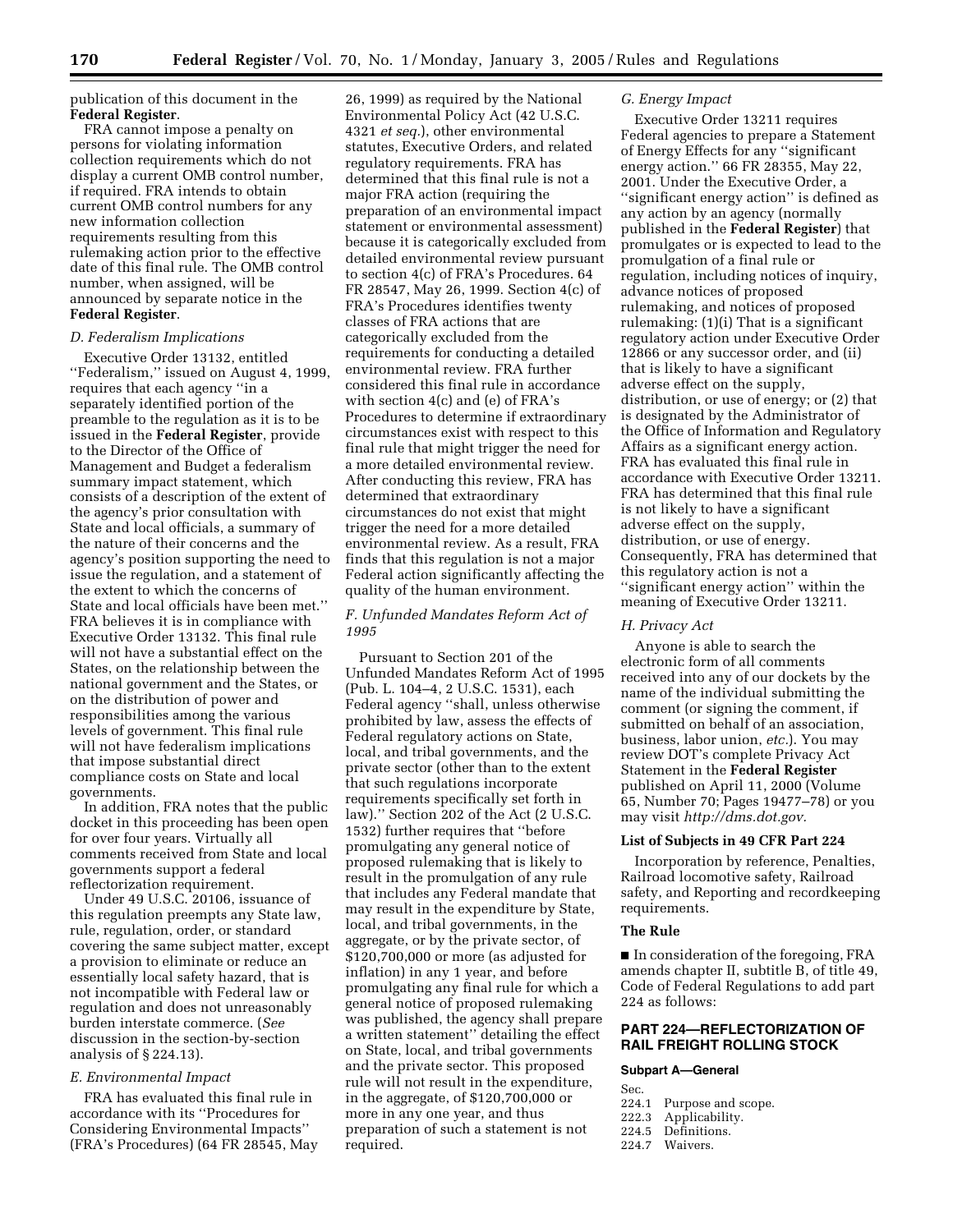224.9 Responsibility for compliance.

- 224.11 Penalties.
- 224.13 Preemptive effect.

224.15 Special approval procedures.

#### **Subpart B—Application, Inspection, and Maintenance of Retroreflective Material**

- 224.101 General requirements.
- 224.103 Characteristics of retroreflective sheeting.<br>224.105 She
- Sheeting dimensions and quantity.
- 224.106 Location of retroreflective sheeting.
- 224.107 Implementation schedule.<br>224.109 Inspection, repair, and Inspection, repair, and
- replacement.
- 224.111 Renewal.
- Appendix A to Part 224—Schedule of Civil Penalties.
- Appendix B to Part 224—Reflectorization Implementation Compliance Report.

**Authority:** 49 U.S.C. 20103, 20107, 20148 and 21301; 28 U.S.C. 2461; and 49 CFR 1.49.

#### **Subpart A—General**

#### **§ 224.1 Purpose and scope.**

(a) The purpose of this part is to reduce highway-rail grade crossing accidents and deaths, injuries, and property damage resulting from those accidents, by enhancing the conspicuity of rail freight rolling stock so as to increase its detectability by motor vehicle operators at night and under conditions of poor visibility.

(b) In order to achieve cost-effective mitigation of collision risk at highwayrail grade crossings, this part establishes the duties of freight rolling stock owners (including those who manage maintenance of freight rolling stock, supply freight rolling stock for transportation, or offer freight rolling stock in transportation) and railroads to progressively apply retroreflective material to freight rolling stock, and to periodically inspect and maintain that material. Freight rolling stock owners, however, are under no duty to install, clean or otherwise maintain, or repair reflective material except as specified in this part.

(c) This part establishes a schedule for the application of retroreflective material to rail freight rolling stock and prescribes standards for the application, inspection, and maintenance of retroreflective material to rail freight rolling stock for the purpose of enhancing its detectability at highwayrail grade crossings. This part does not restrict a freight rolling stock owner or railroad from applying retroreflective material to freight rolling stock for other purposes if not inconsistent with the recognizable pattern required by this part.

#### **§ 224.3 Applicability.**

This part applies to all railroad freight cars and locomotives that operate over

a public or private highway-rail grade crossing and are used for revenue or work train service, except:

(a) Freight rolling stock that operates only on track inside an installation that is not part of the general railroad system of transportation;

(b) Rapid transit operations in an urban area that are not connected to the general railroad system of transportation; or

(c) Locomotives and passenger cars used exclusively in passenger service.

#### **§ 224.5 Definitions.**

*Administrator* means the Administrator of the Federal Railroad Administration or the Administrator's delegate.

*Associate Administrator* means the Associate Administrator for Safety, Federal Railroad Administration, or the Associate Administrator's delegate.

*Damaged* means scratched, broken, chipped, peeled, or delaminated.

*Flat car* means a car having a flat floor or deck on the underframe with no sides, ends or roof (including spine cars, articulated and mult-unit intermodal cars).

*Freight rolling stock* means:

(1) Any locomotive subject to part 229 of this chapter used to haul or switch freight cars (whether in revenue or work train service); and

(2) Any railroad freight car subject to part 215 of this chapter (including a car stenciled MW pursuant to § 215.305).

*Freight rolling stock owner* means any person who owns freight rolling stock, is a lessee of freight rolling stock, manages the maintenance or use of freight rolling stock on behalf of an owner or one or more lessors or lessees, or otherwise controls the maintenance or use of freight rolling stock.

*Locomotive* has the meaning assigned by § 229.5 of this chapter, but for purposes of this part applies only to a locomotive used in the transportation of freight or the operation of a work train.

*Obscured* means concealed or hidden (*i.e.*, covered up, as where a layer of paint or dense chemical residue blocks all incoming light); this term does not refer to ordinary accumulations of dirt, grime, or ice resulting from the normal railroad operating environment.

*Person* means an entity of any type covered under 1 U.S.C. 1, including but not limited to the following: A railroad; a manager, supervisor, official, or other employee or agent of a railroad; any owner, manufacturer, lessor, or lessee of railroad equipment, track or facilities; any independent contractor providing goods or services to a railroad; and any employee of such an owner, manufacturer, lessor, lessee, or independent contractor.

*Railroad* means all forms of nonhighway ground transportation that run on rails or electromagnetic guideways, including high speed ground transportation systems that connect metropolitan areas, without regard to whether they use new technologies not associated with traditional railroads.

*Railroad freight car* has the meaning assigned by § 215.5 of this chapter.

*Tank car* means a rail car, the body of which consists of a tank for transporting liquids.

*Unqualified retroreflective sheeting* means engineering grade sheeting, super engineering grade sheeting (enclosed lens) or high-intensity type sheeting (ASTM Type I, II, III, or IV Sheeting) as described in ASTM International Standard D–4956–01a, ''Standard Specification for Retroreflective Sheeting for Traffic Control.''

*Work train* means a non-revenue service train used for the maintenance and upkeep service of the railroad.

## **§ 224.7 Waivers.**

(a) Any person subject to a requirement of this part may petition the Administrator for a waiver of compliance with such requirement. The filing of such a petition does not affect that person's responsibility for compliance with that requirement while the petition is being considered.

(b) Each petition for waiver under this section shall be filed in the manner and contain the information required by part 211 of this chapter.

(c) If the Administrator finds that a waiver of compliance is in the public interest and is consistent with railroad safety, the Administrator may grant the waiver subject to any conditions that the Administrator deems necessary.

#### **§ 224.9 Responsibility for compliance.**

(a) Freight rolling stock owners, railroads, and (with respect to certification of material) manufacturers of retroreflective material, are primarily responsible for compliance with this part. However, any person that performs any function or task required by this part (including any employee, agent, or contractor of the aforementioned), must perform that function in accordance with this part.

(b) Any person performing any function or task required by this part shall be deemed to have consented to FRA inspection of the person's facilities and records to the extent necessary to determine whether the function or task is being performed in accordance with the requirements of this part.

#### **§ 224.11 Penalties.**

(a) Any person (including but not limited to a railroad; any manager,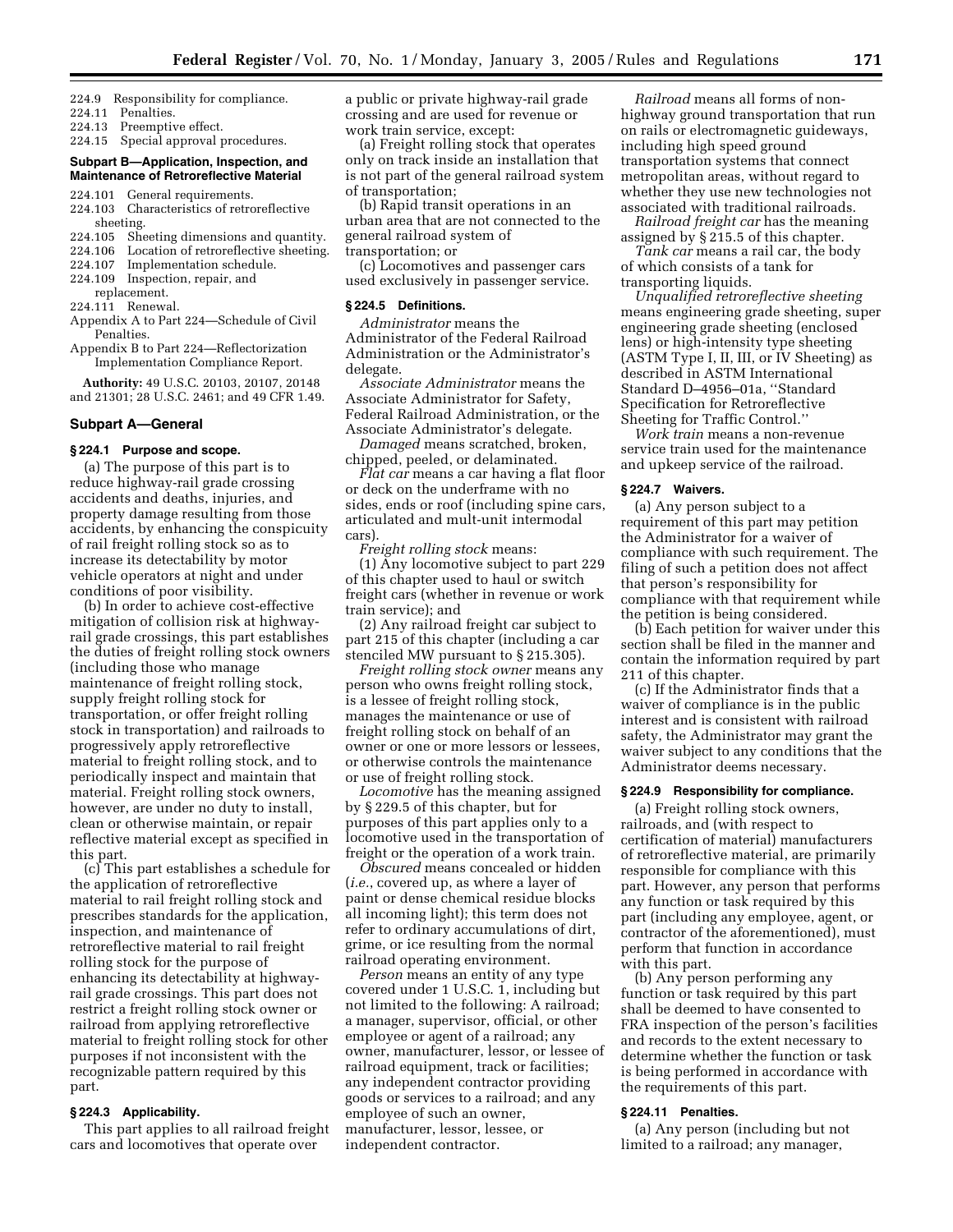supervisor, official, or other employee or agent of a railroad; any owner, manufacturer, lessor, or lessee of railroad equipment, track, or facilities; and any employee of such owner, manufacturer, lessor, lessee, or independent contractor) who violates any requirement of this part or causes the violation of any such requirement is subject to a civil penalty of at least \$550, but not more than \$11,000 per violation, except that: Penalties may be assessed against individuals only for willful violations, and, where a grossly negligent violation or a pattern of repeated violations has created an imminent hazard of death or injury to persons, or has caused death or injury, a penalty not to exceed \$27,000 per violation may be assessed. Each day a violation continues shall constitute a separate offense. Appendix A to this part contains a schedule of civil penalty amounts used in connection with this part.

(b) Any person who knowingly and willfully falsifies a record or report required by this part is subject to criminal penalties under 49 U.S.C. 21311.

### **§ 224.13 Preemptive effect.**

Under 49 U.S.C. 20106, issuance of this part preempts any State law, rule, regulation, or order covering the same subject matter, except an additional or more stringent law, rule, regulation, or order that is necessary to eliminate or reduce an essentially local safety hazard; that is not incompatible with a law, rule, regulation, or order of the United States Government; and that does not unreasonably burden interstate commerce.

## **§ 224.15 Special approval procedures.**

(a) *General.* The following procedures govern consideration and action upon requests for special approval of alternative standards under § 224.103(e).

(b) *Petitions.* (1) Each petition for special approval of an alternative standard shall contain—

(i) The name, title, address, and telephone number of the primary person to be contacted with regard to the petition;

(ii) The alternative proposed, in detail, to be substituted for the particular requirements of this part; and

(iii) Appropriate data and analysis establishing that the alternative will provide at least an equivalent level of safety and meet the requirements of § 224.103(e).

(2) Three copies of each petition for special approval of an alternative standard shall be submitted to the

Docket Clerk, Office of Chief Counsel, Federal Railroad Administration, RCC– 10, Mail Stop 10, 1120 Vermont Ave., NW., Washington, DC 20590.

(c) *Notice.* FRA will publish a notice in the **Federal Register** concerning each petition under paragraph (b) of this section.

(d) *Public comment.* FRA will provide a period of not less than 30 days from the date of publication of the notice in the **Federal Register** during which any person may comment on the petition.

(1) Each comment shall set forth specifically the basis upon which it is made, and contain a concise statement of the interest of the commenter in the proceeding.

(2) Each comment shall be submitted to the DOT Central Docket Management System, Nassif Building, Room Pl–401, 400 Seventh Street, SW., Washington, DC 20590, and shall contain the assigned docket number which appears in the **Federal Register** for that proceeding. Such submission may be in written or electronic form consistent with the standards and requirements established by the Central Docket Management System and posted on its Web site at *http://dms.dot.gov.*

(3) In the event FRA determines that it requires additional information to appropriately consider the petition, FRA will conduct a hearing on the petition in accordance with the procedures provided in § 211.25 of this chapter.

(e) *Disposition of petitions.* (1) If FRA finds that the petition complies with the requirements of this section and that the proposed alternative standard is acceptable or changes are justified, or both, the petition will be granted, normally within 90 days of its receipt. The Associate Administrator may determine the applicability of other technical requirements of this part when rendering a decision on the petition. If the petition is neither granted nor denied within 90 days, the petition remains pending for decision. FRA may attach special conditions to the approval of the petition. Following the approval of a petition, FRA may reopen consideration of the petition for cause stated.

(2) If FRA finds that the petition does not comply with the requirements of this section, or that the proposed alternative standard is not acceptable or that the proposed changes are not justified, or both, the petition will be denied, normally within 90 days of its receipt.

(3) When FRA grants or denies a petition, or reopens consideration of a petition, written notice is sent to the petitioner and other interested parties

and a copy of the notice is placed in the electronic docket of the proceeding.

#### **Subpart B—Application, Inspection, and Maintenance of Retroreflective Material**

#### **§ 224.101 General requirements.**

All rail freight rolling stock subject to this part shall be equipped with retroreflective sheeting that conforms to the requirements of this part. Notwithstanding any other provision of this chapter, the application, inspection, and maintenance of that sheeting shall be conducted in accordance with this subpart or in accordance with an alternative standard providing at least an equivalent level of safety after special approval of FRA under § 224.15.

#### **§ 224.103 Characteristics of retroreflective sheeting.**

(a) *Construction.* Retroreflective sheeting applied pursuant to this part shall consist of a smooth, flat, transparent exterior film with microprismatic retroreflective elements embedded in or suspended beneath the film so as to form a non-exposed retroreflective optical system.

(b) *Color.* Retroreflective sheeting applied pursuant to this part shall be yellow or white as specified by the chromaticity coordinates of ASTM International's Standard D 4956–01a, ''Standard Specification for Retroreflective Sheeting for Traffic Control.'' The Director of the Federal Register approves the incorporation by reference of this standard in this section in accordance with 5 U.S.C. 552(a) and 1 CFR part 51. You may obtain a copy of the incorporated standard from ASTM International, 100 Barr Harbor Drive, P.O. Box C700, West Conshohocken, PA 19428–2959. You may inspect a copy of the incorporated standard at the Federal Railroad Administration, Docket Clerk, 1120 Vermont Ave., NW., Suite 7000, or at the National Archives and Records Administration (NARA). For information on the availability of this material at NARA, call 202–741–6030, or go to *http://www.archives.gov/ federal*\_*register/code*\_*of*\_*federal*\_ *regulations/ibr*\_*locations.html.*

(c) *Performance.* Retroreflective sheeting applied pursuant to this part shall meet the requirements of ASTM D 4956–01a, for Type V Sheeting, except for the photometric requirements, and shall, as initially applied, meet the minimum photometric performance requirements specified in Table 1 of this subpart.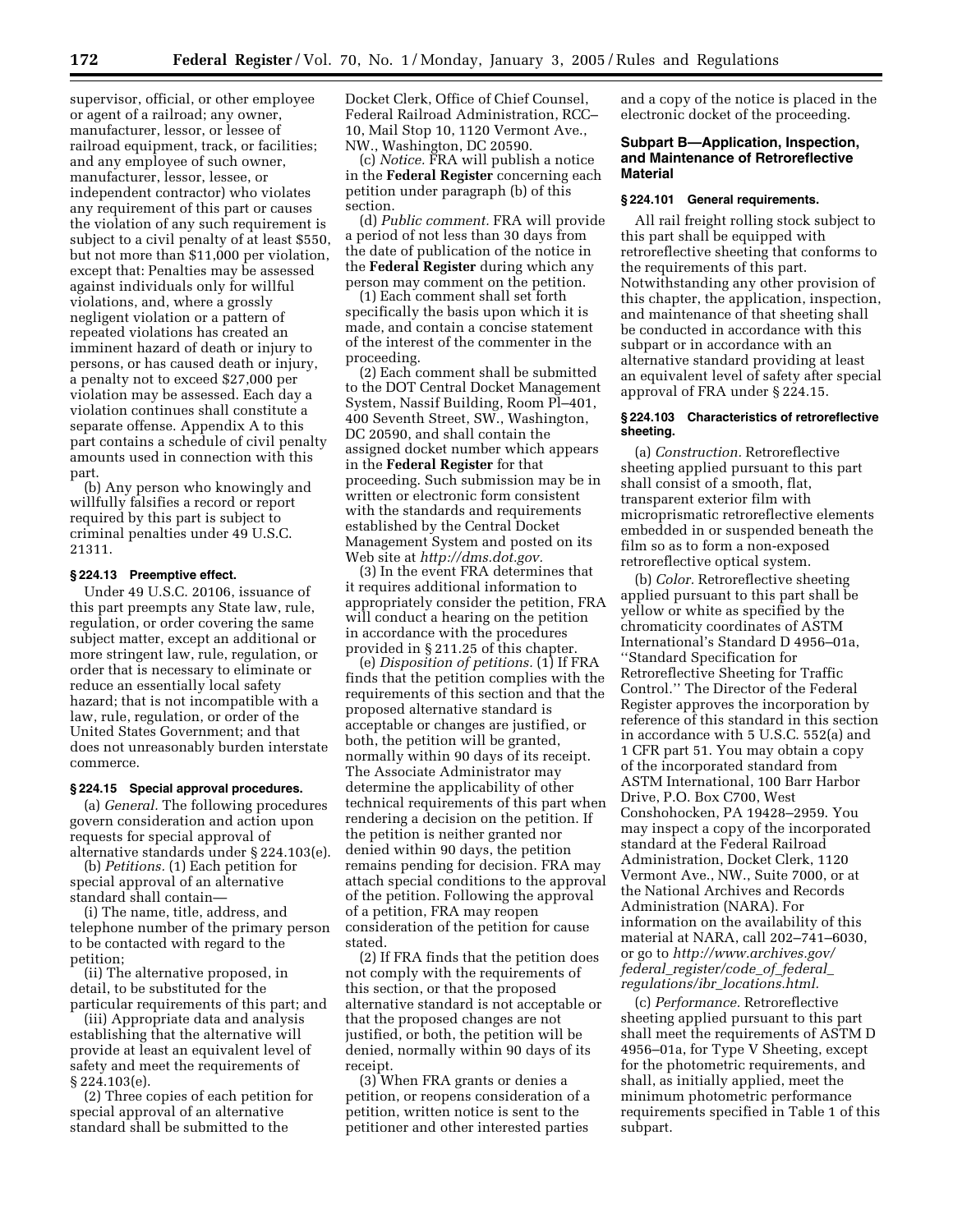TABLE 1 OF SUBPART B.—MINIMUM PHOTOMETRIC PERFORMANCE (COEFFICIENT OF RETROREFLECTION (RA) IN CANDELA/LUX/METER2) REQUIREMENT FOR RETROREFLECTIVE SHEETING

|                            | Observation angle |            |            |           |
|----------------------------|-------------------|------------|------------|-----------|
| Entrance angle             |                   | 0.2 Degree | 0.5 Degree |           |
|                            | Yellow            | White      | Yellow     | White     |
| $-4^{\circ}$<br>$30^\circ$ | 400<br>220        | 600<br>350 | 100<br>45  | 160<br>75 |

(d) *Certification.* The characters ''FRA–224'', constituting the manufacturer's certification that the retroreflective sheeting conforms to the requirements of paragraphs (a) through (c) of this section, shall appear at least once on the exposed surface of each piece of sheeting in the final application. The characters shall be a minimum of three millimeters high, and shall be permanently stamped, etched, molded, or printed within the product and each certification shall be spaced no more than four inches apart.

(e) *Alternative standards.* Upon petition by a freight rolling stock owner or railroad under § 224.15, the Associate Administrator may approve an alternative technology as providing equivalent safety. Any such petition

shall provide data and analysis sufficient to establish that the technology will result in conspicuity and durability at least equal to sheeting described in paragraphs (a) through (c) of this section applied in accordance with this part and will present a recognizable visual target that is suitably consistent with freight rolling stock equipped with retroreflective sheeting that meets the technical requirements of this part to provide the intended warning to motorists.

## **§ 224.105 Sheeting dimensions and quantity.**

Retroreflective sheeting shall be applied along the length of each railroad freight car and locomotive side as described in § 224.106. Retroreflective

sheeting applied under this part shall be applied in strips 4 inches wide and 18 or 36 inches long, unless otherwise specified. The amount of retroreflective sheeting to be applied to each car or locomotive subject to this part is dependent on the length of the car or locomotive and the color of the sheeting. For purposes of this part, the length of a railroad freight car or locomotive is measured from endsill to endsill, exclusive of the coupler and draft gear. Each side of a railroad freight car subject to this part, including each unit of multi-unit cars, and each side of a locomotive subject to this part must be equipped with at least the minimum amount of retroreflective sheeting specified in Table 2 of this subpart.

TABLE 2 OF SUBPART B.—MINIMUM QUANTITY REQUIREMENT FOR RETROREFLECTIVE SHEETING ON FREIGHT ROLLING **STOCK** 

| Freight car or locomotive length | Minimum area of<br>retroreflective sheet-<br>ing required (per car/<br>locomotive side)-<br>yellow sheeting $(ft2)$ | Minimum area of<br>retroreflective sheet-<br>ing required (per car/<br>locomotive side)-<br>white sheeting $(ft2)$ |
|----------------------------------|---------------------------------------------------------------------------------------------------------------------|--------------------------------------------------------------------------------------------------------------------|
|                                  | 3.5                                                                                                                 |                                                                                                                    |
|                                  |                                                                                                                     |                                                                                                                    |
|                                  | 4.5                                                                                                                 |                                                                                                                    |
|                                  |                                                                                                                     |                                                                                                                    |
|                                  | 5.5                                                                                                                 |                                                                                                                    |
|                                  | 6                                                                                                                   |                                                                                                                    |

1Freight cars or locomotives over 100 ft. in length must be equipped with an additional one-half square foot of sheeting on each side for every additional 10 feet of length.

## **§ 224.106 Location of retroreflective sheeting.**

(a) *Railroad freight cars.* The retroreflective sheeting shall be applied along the length of each railroad freight car side in the manner provided by a uniform industry standard approved by the Associate Administrator that provides for distribution of material along the length of each car and as close as practicable to 42 inches above the top of rail. In the event such an industry standard is not proffered, or is not approved by the Associate Administrator, the criteria set forth in this subpart shall apply. Retroreflective sheeting applied under this part must be located clear of appurtenances and

devices such as ladders and other safety appliances, pipes, or other attachments that may obscure its visibility. Retroreflective sheeting need not be applied to discontinuous surfaces such as bolts, rivets, door hinges, or other irregularly shaped areas that may prevent the sheeting from adhering to the car sides. In addition, retroreflective sheeting need not be applied over existing or required car stencils and markings. If necessary to avoid appurtenances, discontinuous surfaces, or existing or required car markings or stencils, a 4x18 inch strip of retroreflective sheeting may be separated into two 4x9 inch strips, or a 4x36 inch strip may be separated into

four 4x9 inch strips, and applied on either side of the appurtenance, discontinuous surface, or car markings or stencils.

(1) *General rule.* On railroad freight cars other than flat cars and tank cars, retroreflective sheeting shall be applied in either a vertical or horizontal pattern along the length of the car sides, with the bottom edge of the sheeting as close as practicable to 42 inches above the top of rail. Retroreflective sheeting shall not be applied below the side sill.

(i) *Vertical application.* If retroreflective sheeting is applied in a vertical pattern, at least one 4x36 inch strip or two 4x18 inch strips, one above the other, shall be applied as close to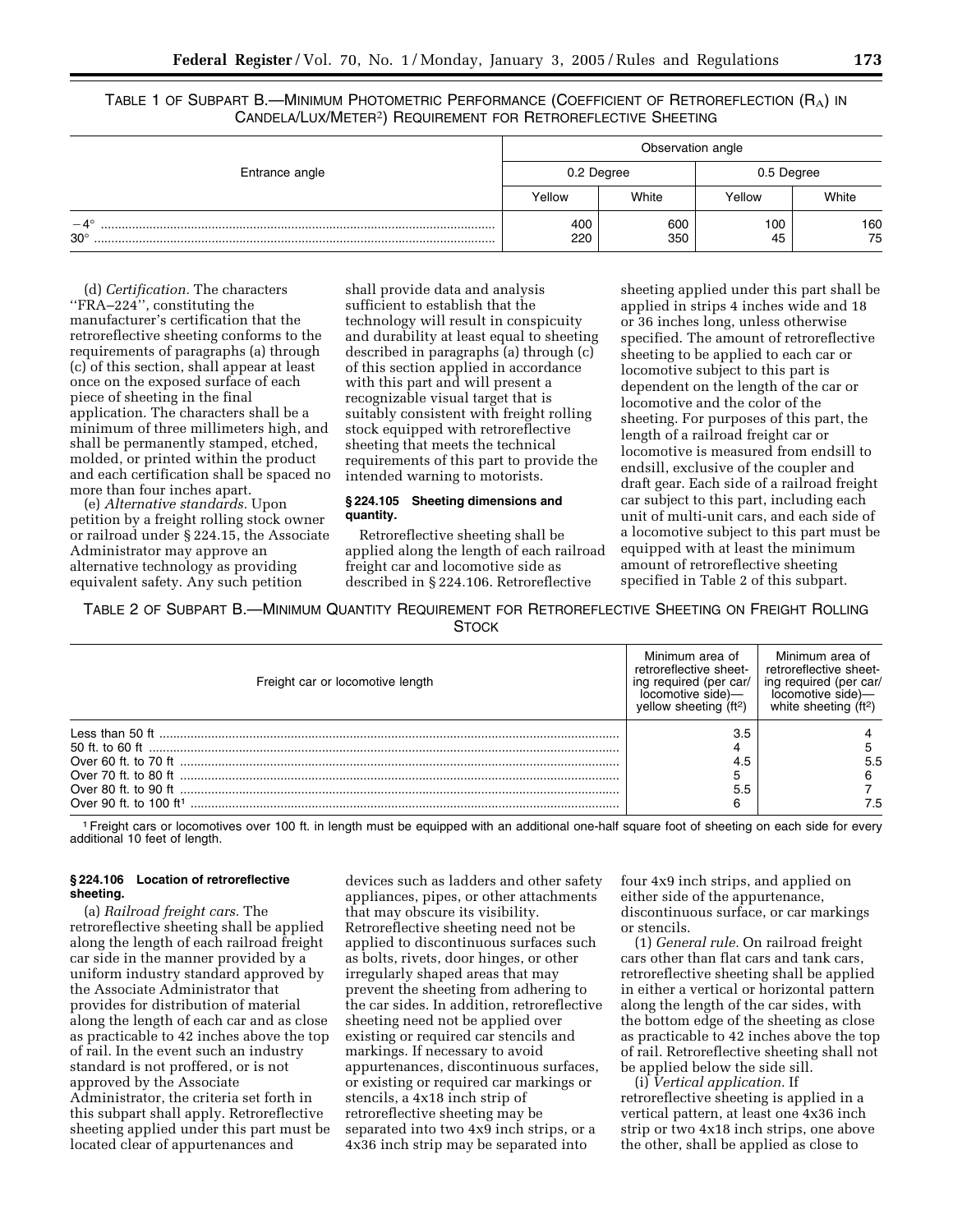each end of the car as practicable. Between these two vertical end strips, a minimum of one 4x18 inch strip shall be applied at least every 12 feet. *See*

Figures 1, 2, and 3. **BILLING CODE 4910–06–P**

۰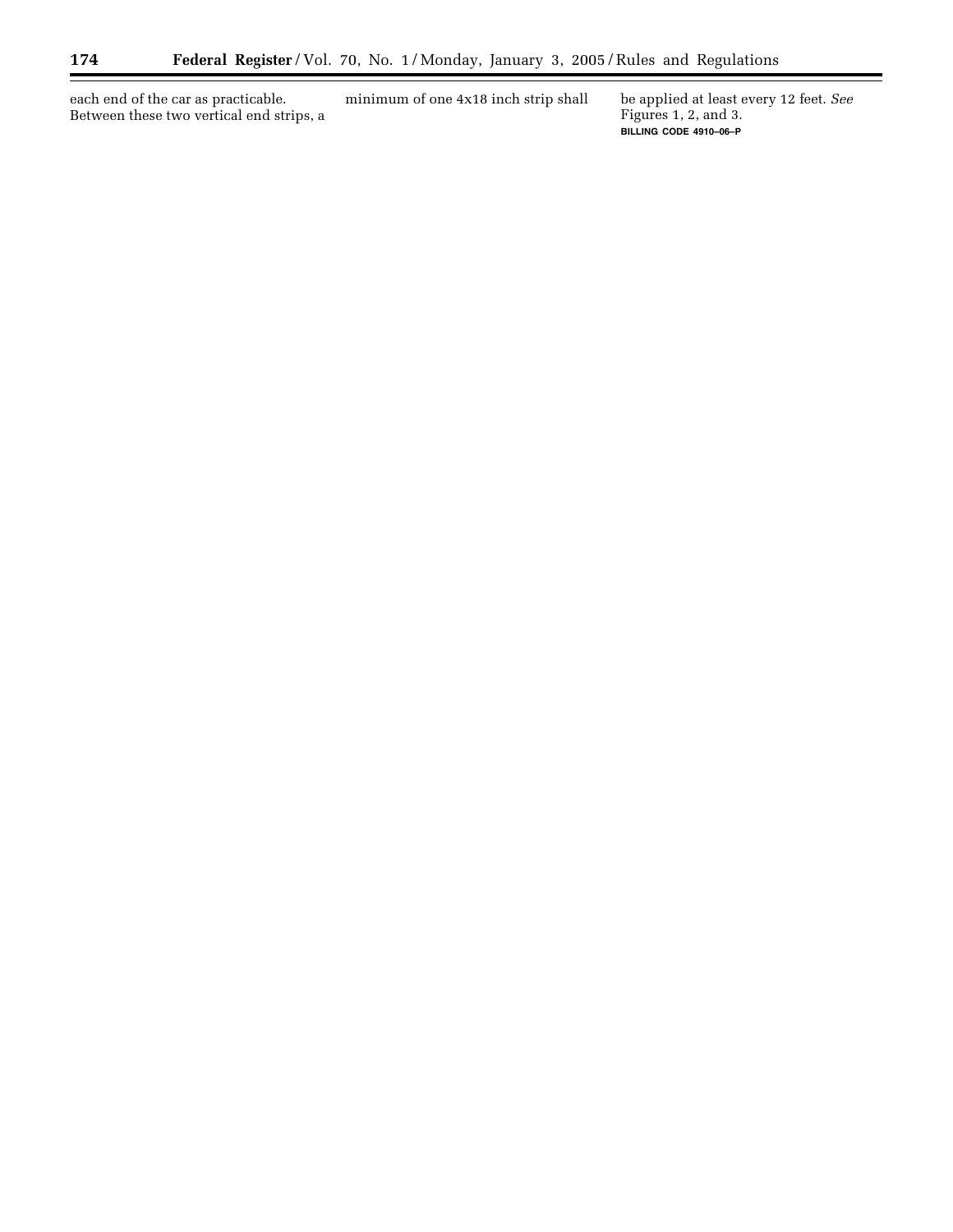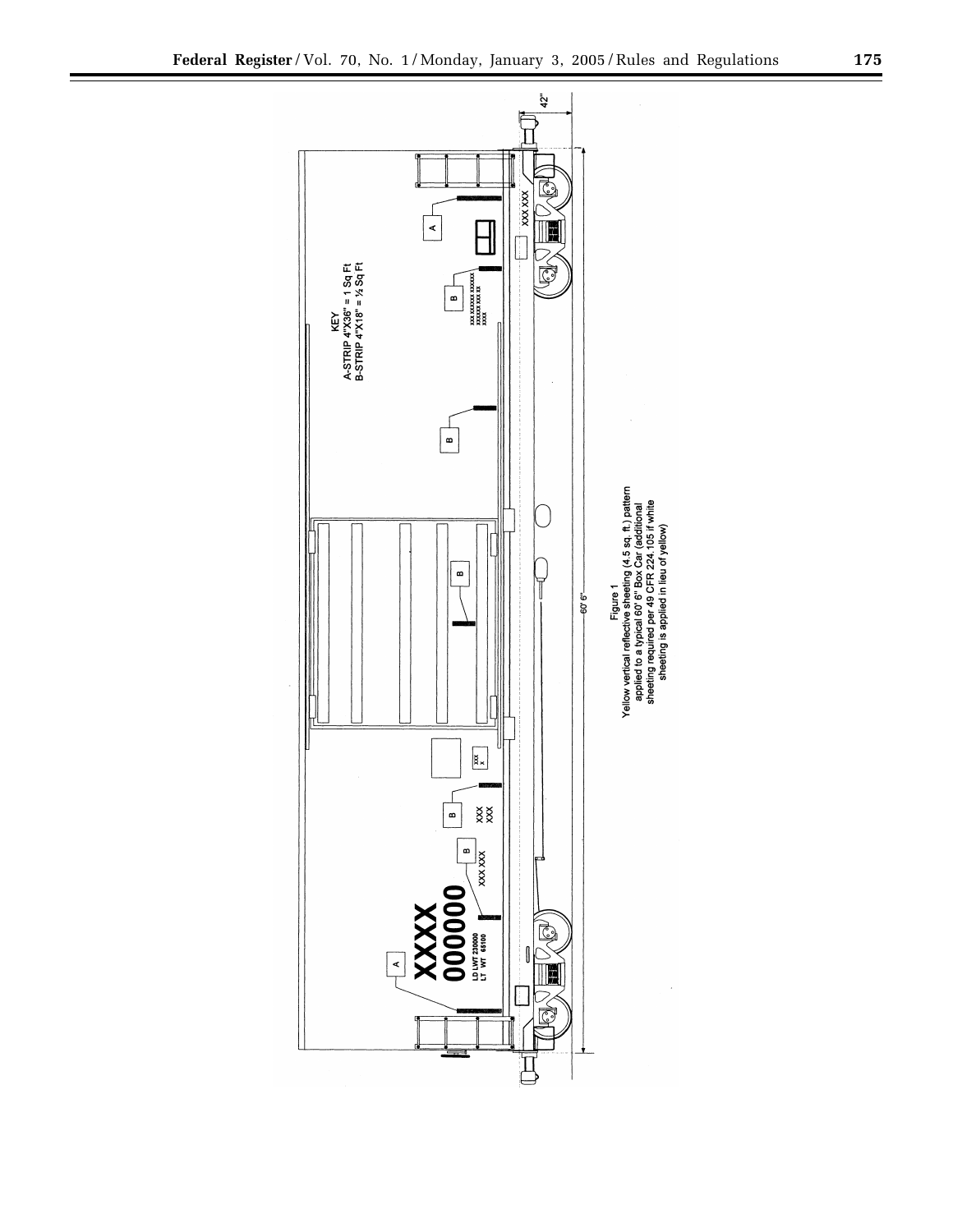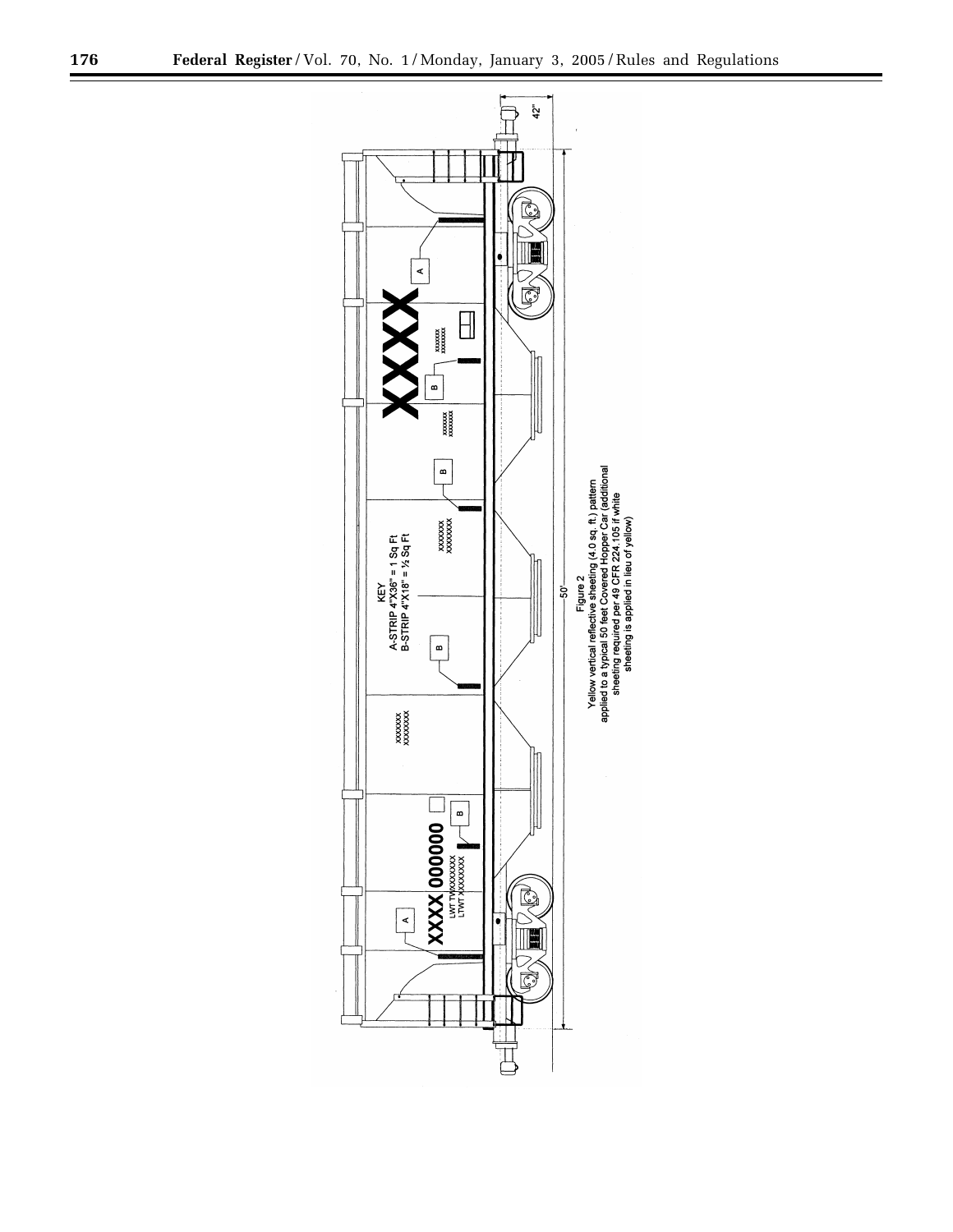



(ii) *Horizontal application.* If retroreflective sheeting is applied in a horizontal pattern, at least two 4x18

inch strips, one above the other, shall be applied as close to each end of the car as practicable. Between these two end

strips, a minimum of one 4x18 inch strip shall be applied at least every 12 feet. *See* Figures 4, 5, and 6.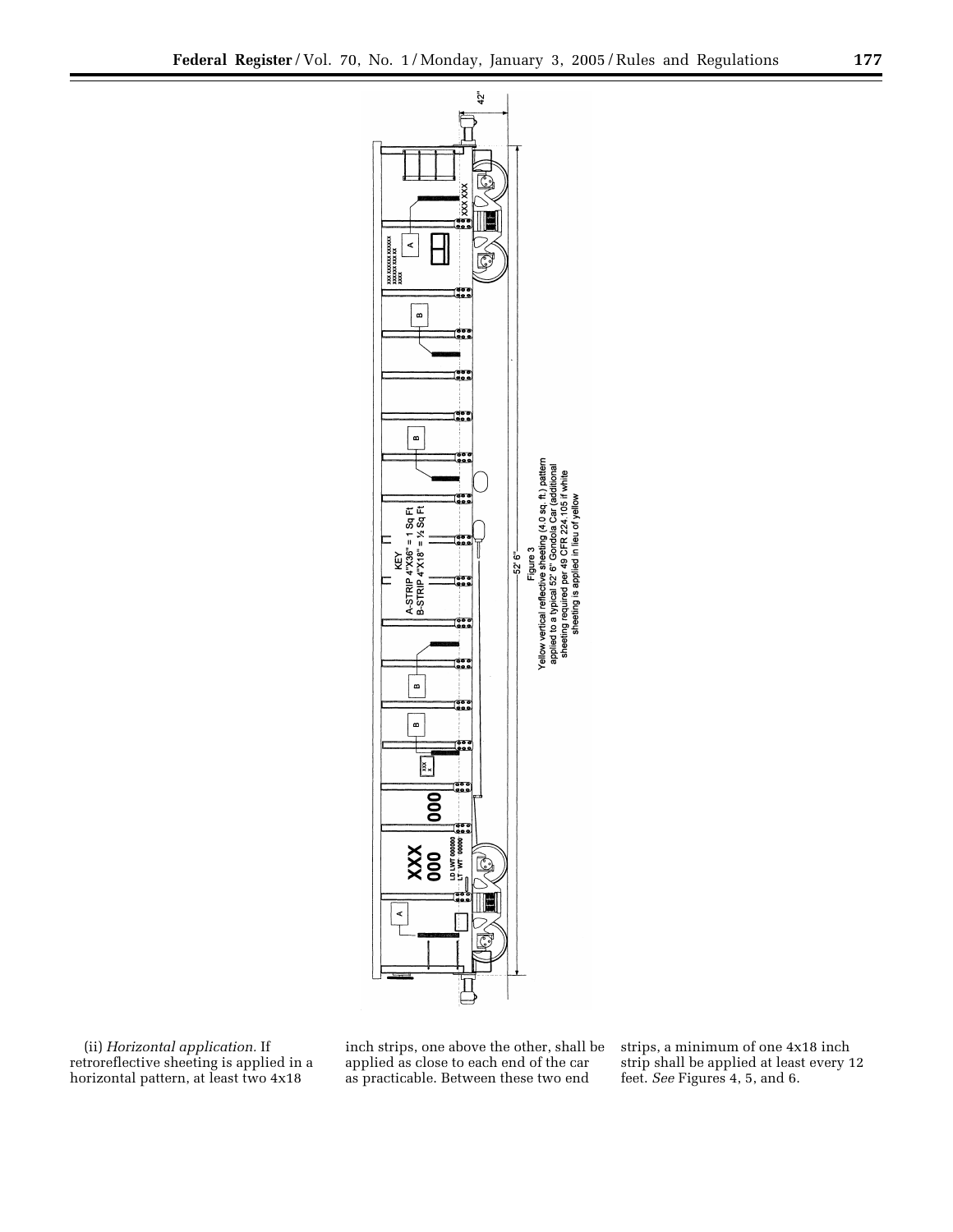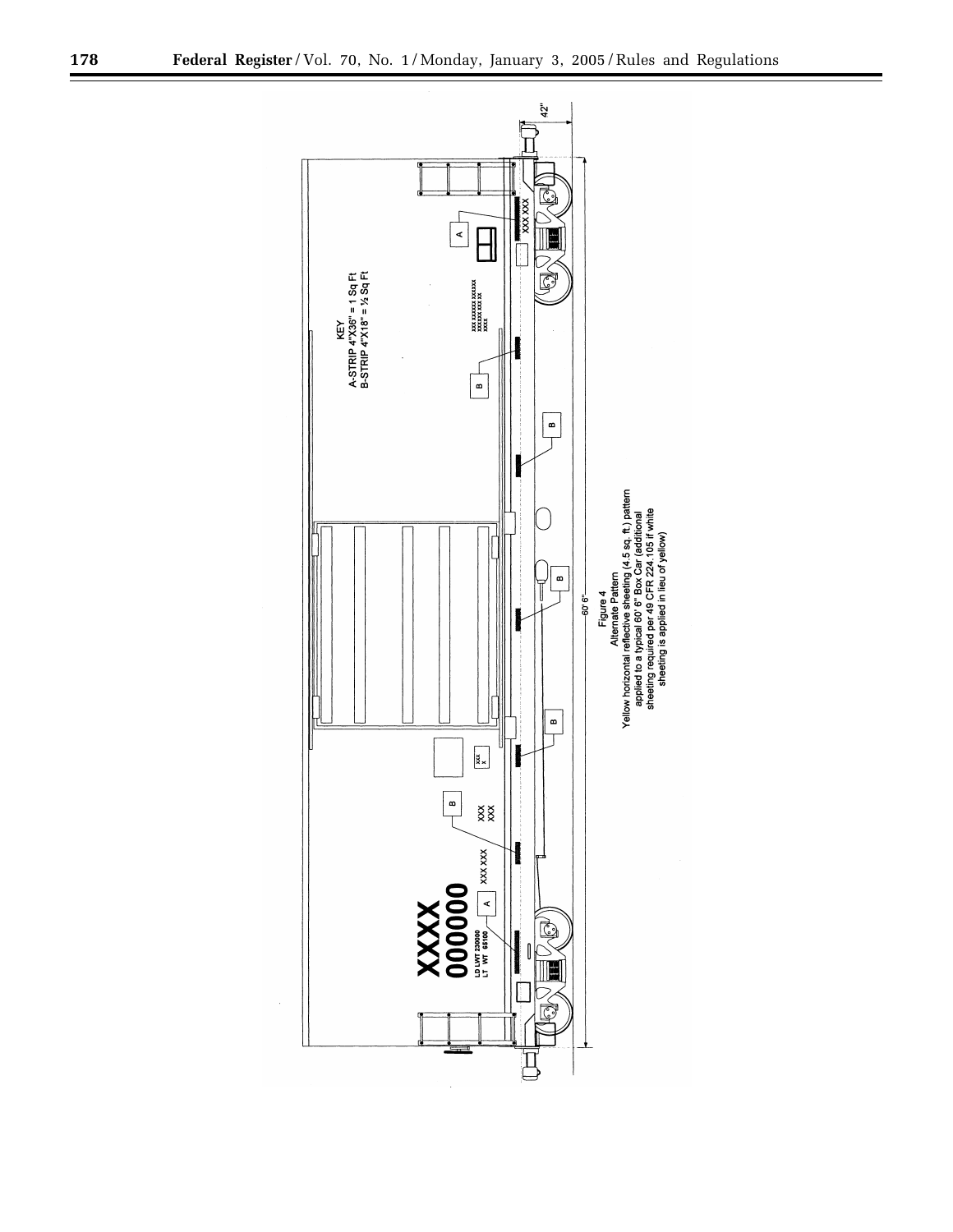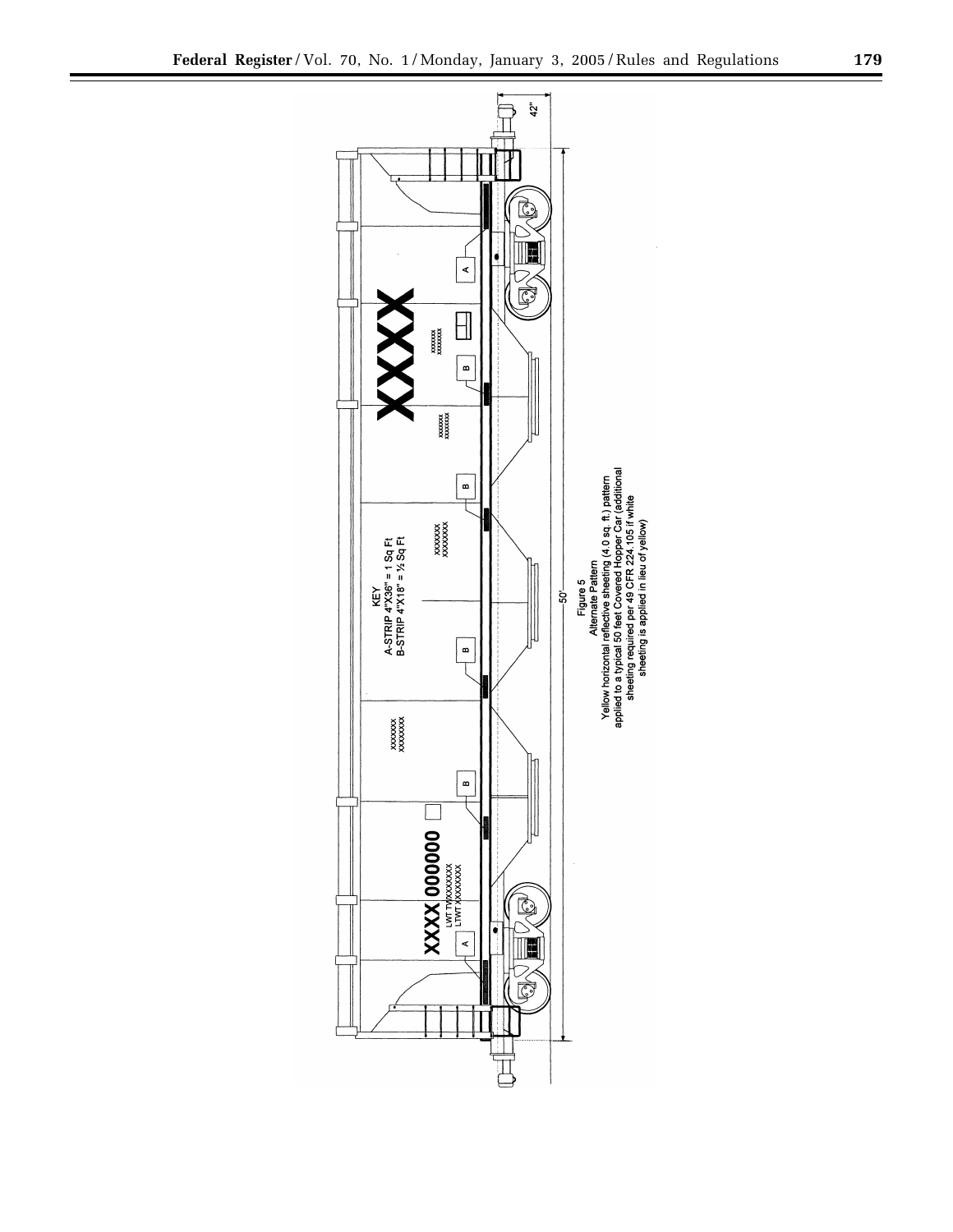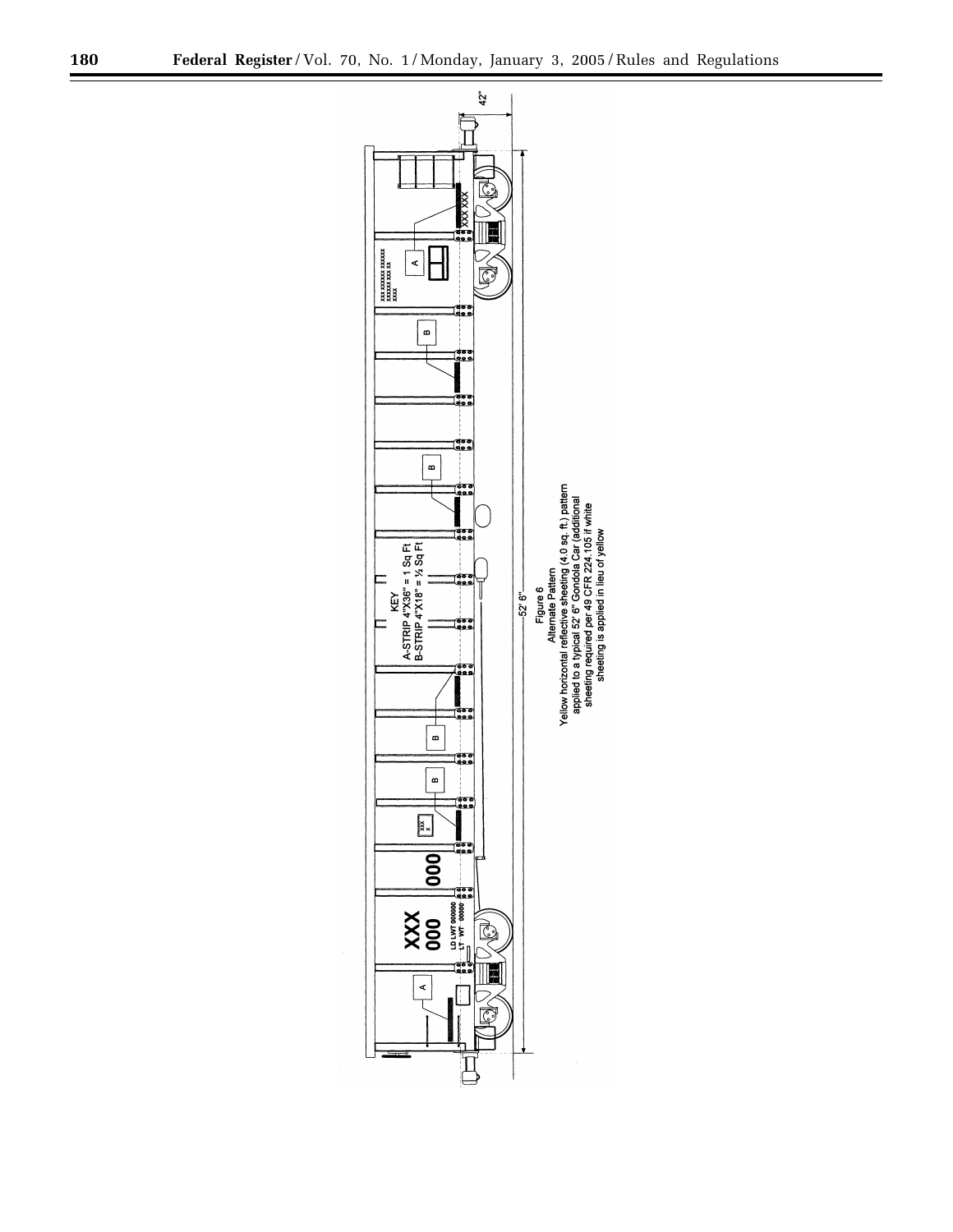(2) *Tank cars.* On tank cars, retroreflective sheeting shall be applied vertically to each car side and centered on the horizontal centerline of the tank, or as near as practicable. If it is not practicable to safely apply the sheeting centered vertically about the horizontal centerline of the tank, the sheeting may

be applied vertically with its top edge no higher than the horizontal centerline of the tank. A minimum of either one 4x36 inch strip or two 4x18 inch strips, one above the other, shall be applied as close to each end of the car as practicable. Between these two end strips, a minimum of one 4x18 inch

strip shall be applied at least every 12 feet. Retroreflective sheeting applied under this part shall not be located in the spillage area directly beneath the manway used to load and unload the tank. *See* Figures 7 and 8.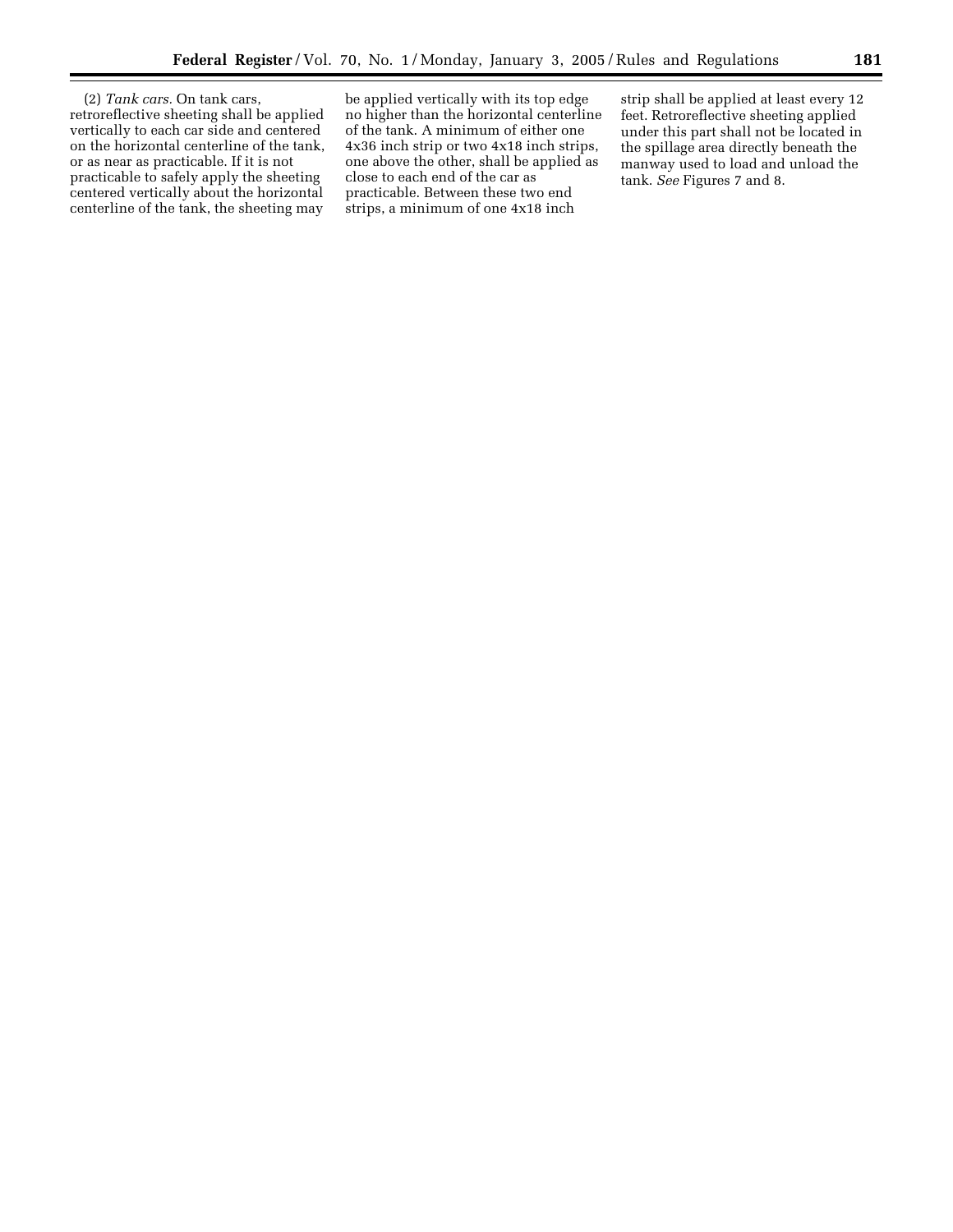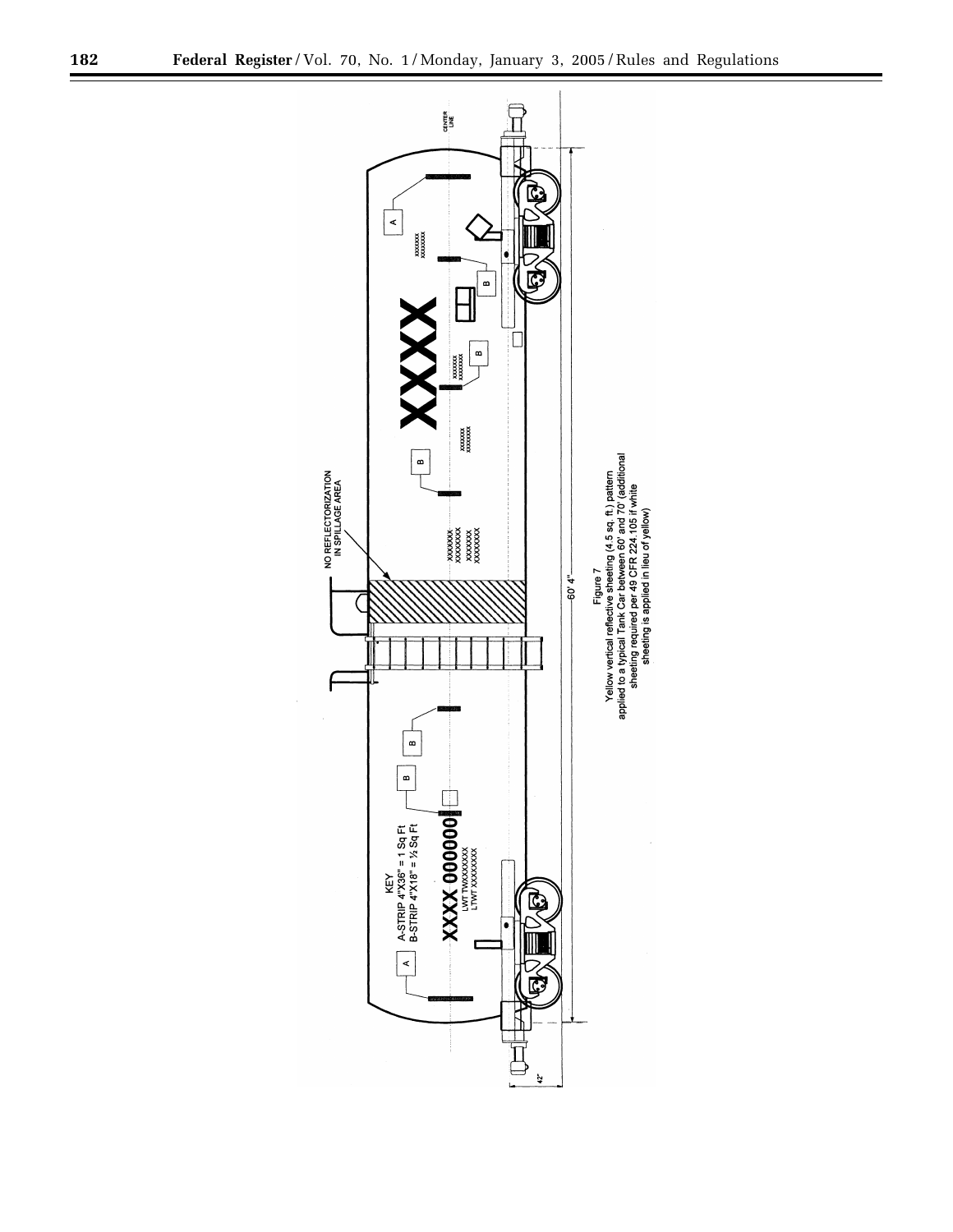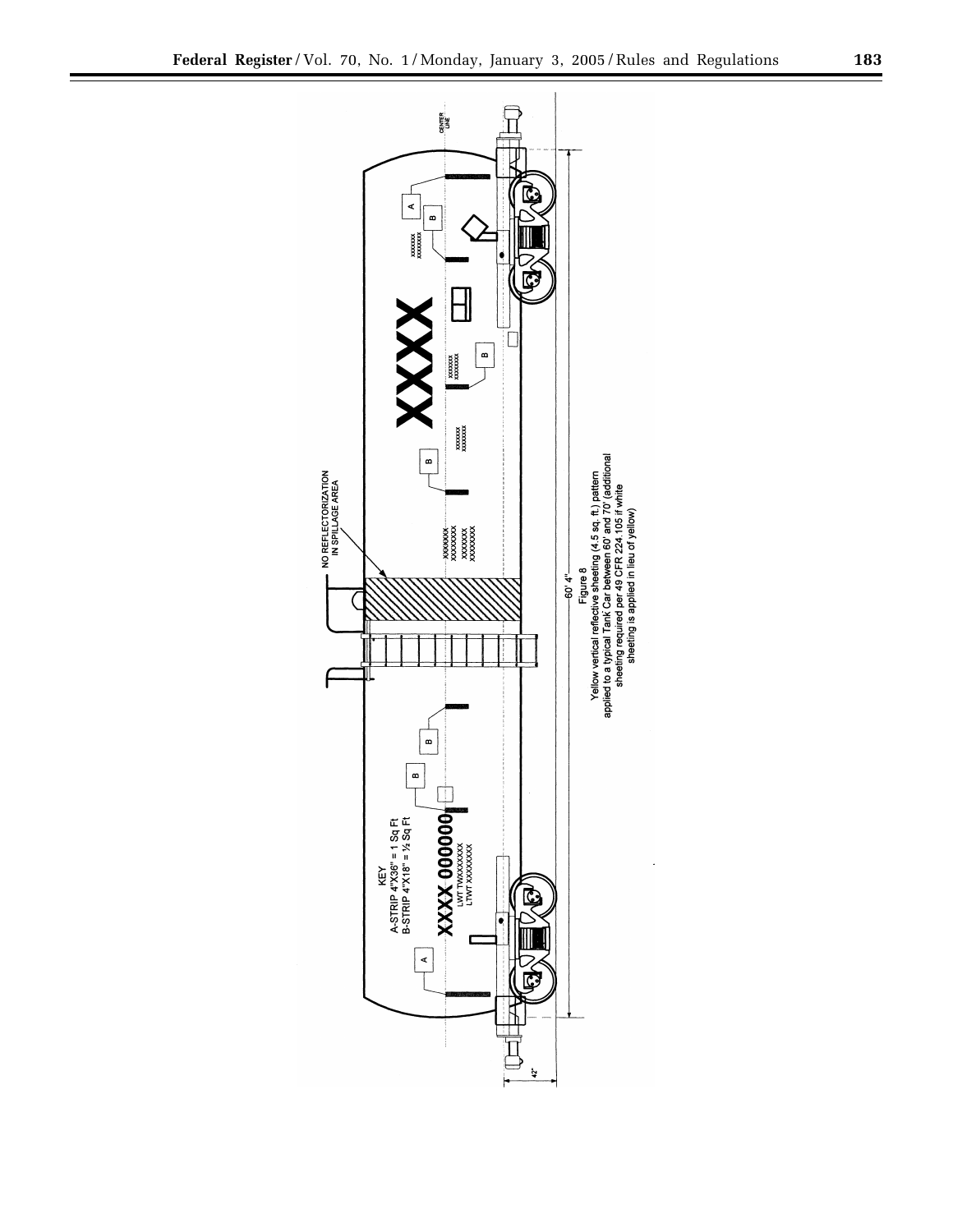(3) *Flat cars.* On flat cars, retroreflective sheeting shall be applied in a horizontal pattern along the length of the side sill with the bottom edge of the sheeting no lower than the bottom of the side sill and the top edge of the sheeting no higher than the top of the car deck or floor. At least two 4x18 inch

strips, one above the other, shall be applied as close to each end of the car as practicable. If the side sill is less than 8 inches wide, the two 4x18 inch strips may be applied one next to the other, dividing the strips into nine inch segments as necessary in accordance with paragraph (a) of this section.

Between the two end strips, a minimum of one 4x18 inch strip shall be applied at least every 12 feet. *See* Figure 4. If a car has a separate rack structure, retroreflective sheeting may be applied to the flatcar portion only in accordance with the requirements of this section.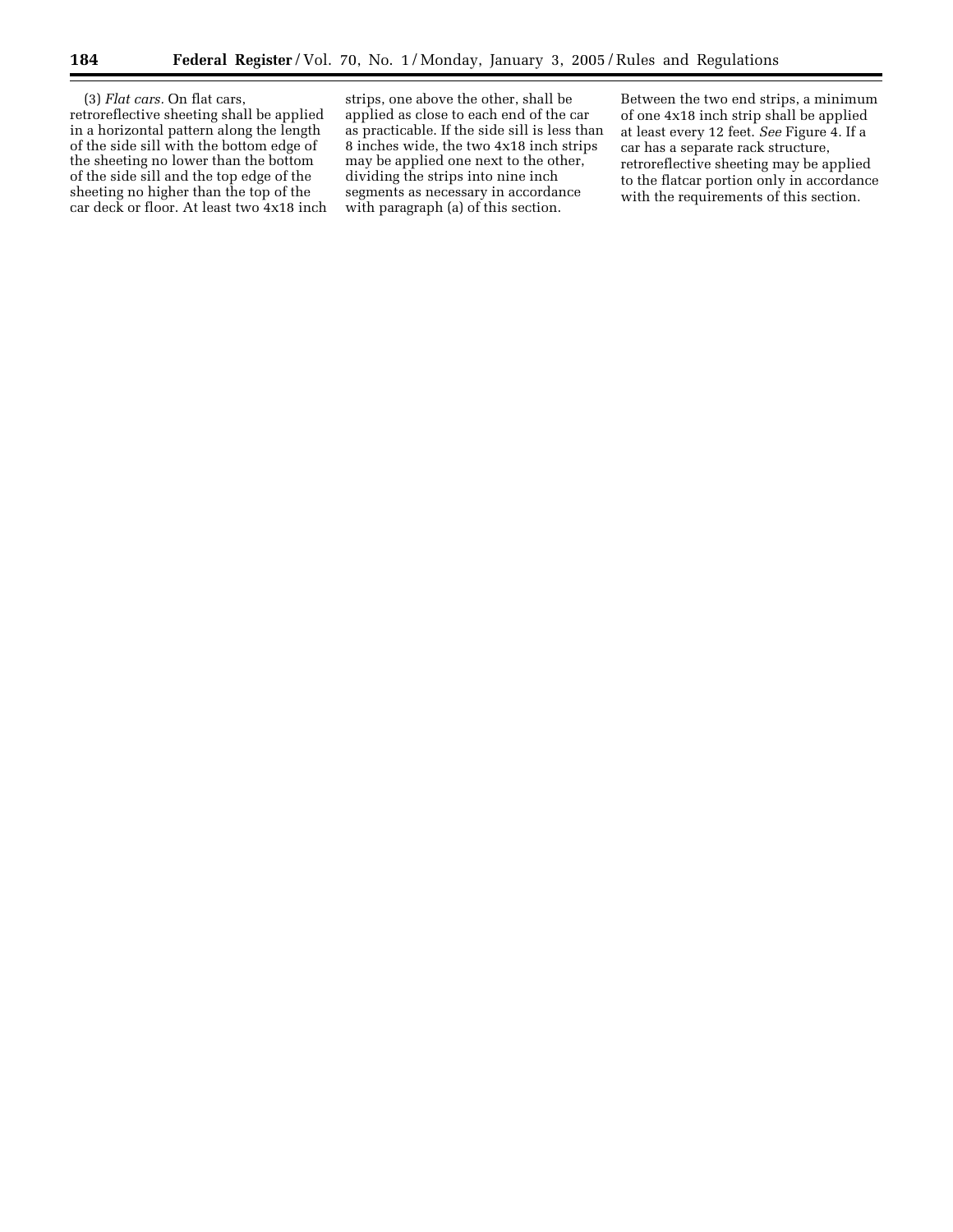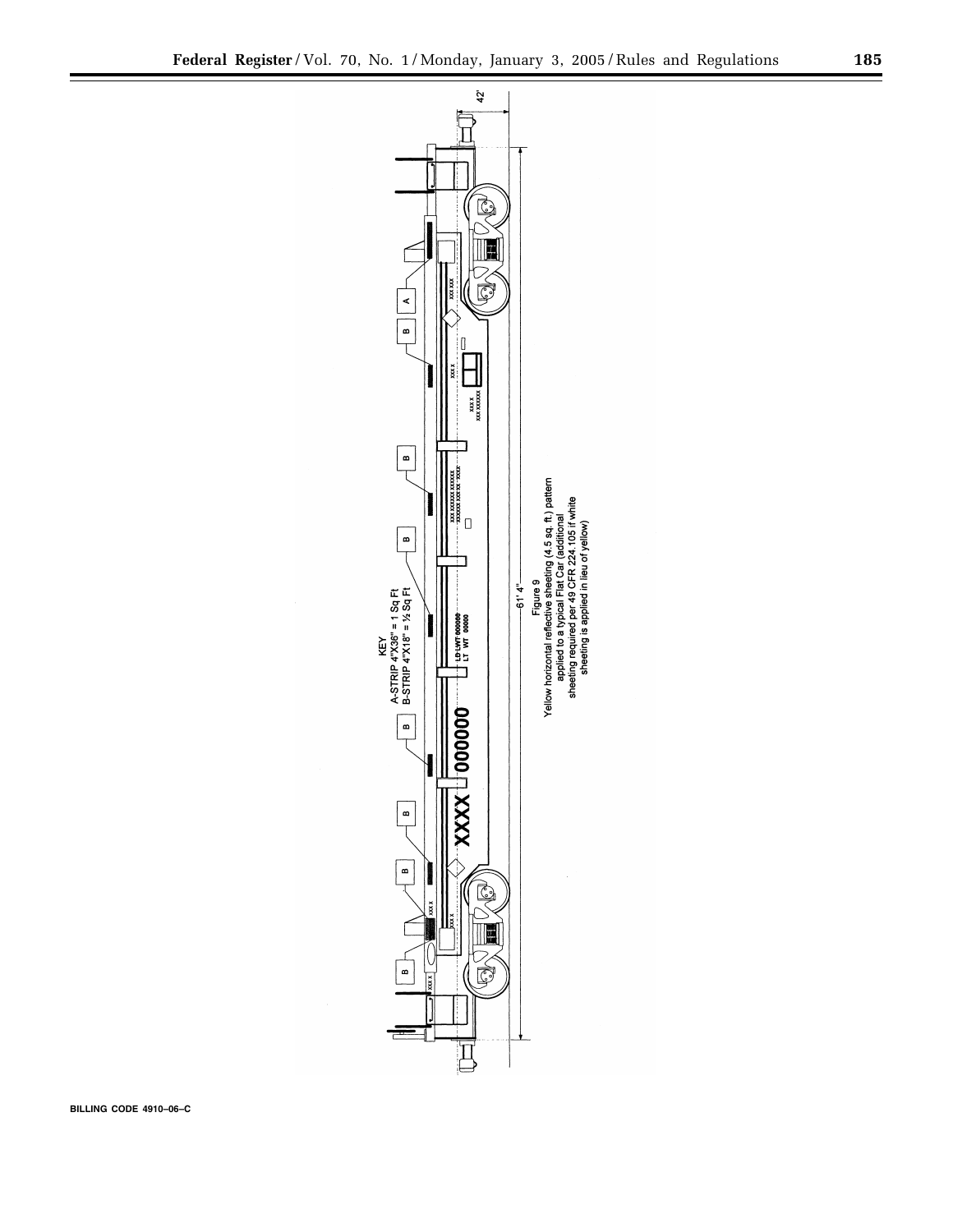(4) *Cars of special construction.* This paragraph applies to any car the design of which is not compatible with the patterns of application otherwise provided in this section. Retroreflective sheeting shall conform as closely as practicable to the requirements of paragraphs (a)(1) through (a)(3) of this section and shall have the minimum amount of sheeting described in § 224.105 distributed along the length of each car side.

(b) *Locomotives:* Locomotives subject to this part shall be equipped with at least the minimum amounts of retroreflective sheeting required by § 224.105 spaced as uniformly as practicable along the length of the locomotive sides as close as practicable to 42 inches from the top of the rail.

#### **§ 224.107 Implementation schedule.**

(a) *Railroad freight cars.* All railroad freight cars subject to this part must be equipped with retroreflective sheeting conforming to this part by May 31, 2015. If a car already has reflective material applied that does not meet the standards of this part, it is not necessary to remove the material unless its placement interferes with the placement of the sheeting required by this part.

(1) *New cars.* Retroreflective sheeting conforming to this part must be applied to all cars constructed after May 31, 2005, before the cars are placed in service.

(2) *Existing cars without retroreflective sheeting.*

(i) If, as of January 3, 2005, a car subject to this part is not equipped on each side with at least one square foot of retroreflective sheeting as specified in paragraph (a)(3) of this section, retroreflective sheeting conforming to this part must be applied to the car at the earliest of the following two occasions occurring after May 31, 2005 or in accordance with paragraph (a)(2)(ii) of this section:

(A) When the car is repainted or rebuilt; or

(B) Within nine months (270 calendar days) after the car first undergoes a single car air brake test as prescribed by § 232.305 of this chapter.

(ii) A freight rolling stock owner may elect not to follow the schedule in paragraph (a)(2)(i) of this section if, not later than July 1, 2005, the freight rolling stock owner submits to FRA a completed Reflectorization Implementation Compliance Report certifying that the cars in the owner's fleet subject to this part will be equipped with retroreflective sheeting as required by this part in accordance with the schedule specified in Table 3 of this subpart. *See* Appendix B of this

part for Reflectorization Implementation Compliance Report form.

TABLE 3 OF SUBPART B.—ALTER-NATIVE SCHEDULE FOR APPLICATION OF RETROREFLECTIVE MATERIAL TO FREIGHT CARS PER § 224.107(a)(2)(ii).

| $(A)$ <sup>1</sup> | (B)<br>(percent) |
|--------------------|------------------|
| May 31, 2007       | 20               |
| May 31, 2008       | 30               |
| May 31, 2009       | 40               |
| May 31, 2010       | 50               |
| May 31, 2011       | 60               |
| May 31, 2012       | 70               |
| May 31, 2013       | 80               |
| May 31, 2014       | 90               |
| May 31, 2015       | 100              |

1 Column (A) indicates the date by which the minimum percentage of an owner's freight cars specified in column (B) must be equipped with retroreflective sheeting conforming to this part.

(A) Thereafter, the designated fleet shall be equipped with retroreflective sheeting according to the schedule specified in Table 3 of this subpart;

(B) No later than July 1, 2007, the freight rolling stock owner shall submit to FRA an updated Reflectorization Implementation Compliance Report showing which cars of the fleet subject to this part were equipped with retroreflective sheeting as required by this part during the initial 24-month implementation period. Thereafter, updated Reflectorization Implementation Compliance Reports shall be submitted annually, no later than July 1 of each year, for the duration of the 10-year implementation period. *See* Appendix B of this part.

(C) If, following the conclusion of the initial 24-month period or any 12-month period thereafter, the percentage requirements of this section have not been met—

(*1*) The freight rolling stock owner shall be considered in violation of this part;

(*2*) The freight rolling stock owner shall, within 60 days after the close of the period, report the failure in writing to the Associate Administrator;

(*3*) The requirements of paragraph (a)(2)(i) of this section shall apply to all railroad freight cars subject to this part in the freight rolling stock owner's fleet; and

(*4*) The fleet owner shall take such additional action as may be necessary to achieve future compliance.

(D) Cars to be retired shall be included in the fleet total until they are retired.

(3) *Existing cars with retroreflective sheeting.* If as of January 3, 2005, a car is equipped on each side with at least one square foot of retroreflective sheeting, uniformly distributed over the length of each side, that car shall be considered in compliance with this part through May 31, 2015, provided the sheeting is not unqualified retroreflective sheeting, and provided the freight rolling stock owner files a completed Reflectorization Implementation Compliance Report with FRA no later than July 1, 2005, identifying the cars already so equipped. *See* Appendix B of this part for Reflectorization Implementation Compliance Report form.

(b) *Locomotives.* Except as provided in paragraph (b)(4) of this section, all locomotives subject to this part must be equipped with conforming retroreflective sheeting by May 31, 2010. If a locomotive already has reflective material applied that does not meet the standards of this part, it is not necessary to remove the material unless its placement interferes with the placement of the sheeting required by this part.

(1) *New locomotives.* Retroreflective sheeting conforming to this part must be applied to all locomotives constructed after May 31, 2005, before the locomotives are placed in service.

(2) *Existing locomotives without retroreflective sheeting.* (i) If as of January 3, 2005 a locomotive subject to this part is not equipped with the minimum amount of retroreflective sheeting specified in paragraph (b)(3) of this section, retroreflective sheeting conforming to this part must be applied to the locomotive not later than the first biennial inspection performed pursuant to § 229.29 of this chapter occurring after May 31, 2005.

(ii) A freight rolling stock owner may elect not to follow the schedule in paragraph (b)(2)(i) of this section, if not later than July 1, 2005, the freight rolling stock owner submits to FRA a Reflectorization Implementation Compliance Report certifying that the locomotives in the owner's fleet subject to this part will be equipped with retroreflective sheeting as required by this part in accordance with the schedule specified in Table 4 of this subpart. *See* Appendix B of this part.

## TABLE 4 OF SUBPART B.—ALTER-NATIVE SCHEDULE FOR APPLICATION OF RETROREFLECTIVE MATERIAL TO LOCOMOTIVES PER § 224.107(b)(2)(ii).

| $(A)$ <sup>1</sup> | (B)<br>(percent) |
|--------------------|------------------|
| May 31, 2007       | 40               |
| May 31, 2008       | 60               |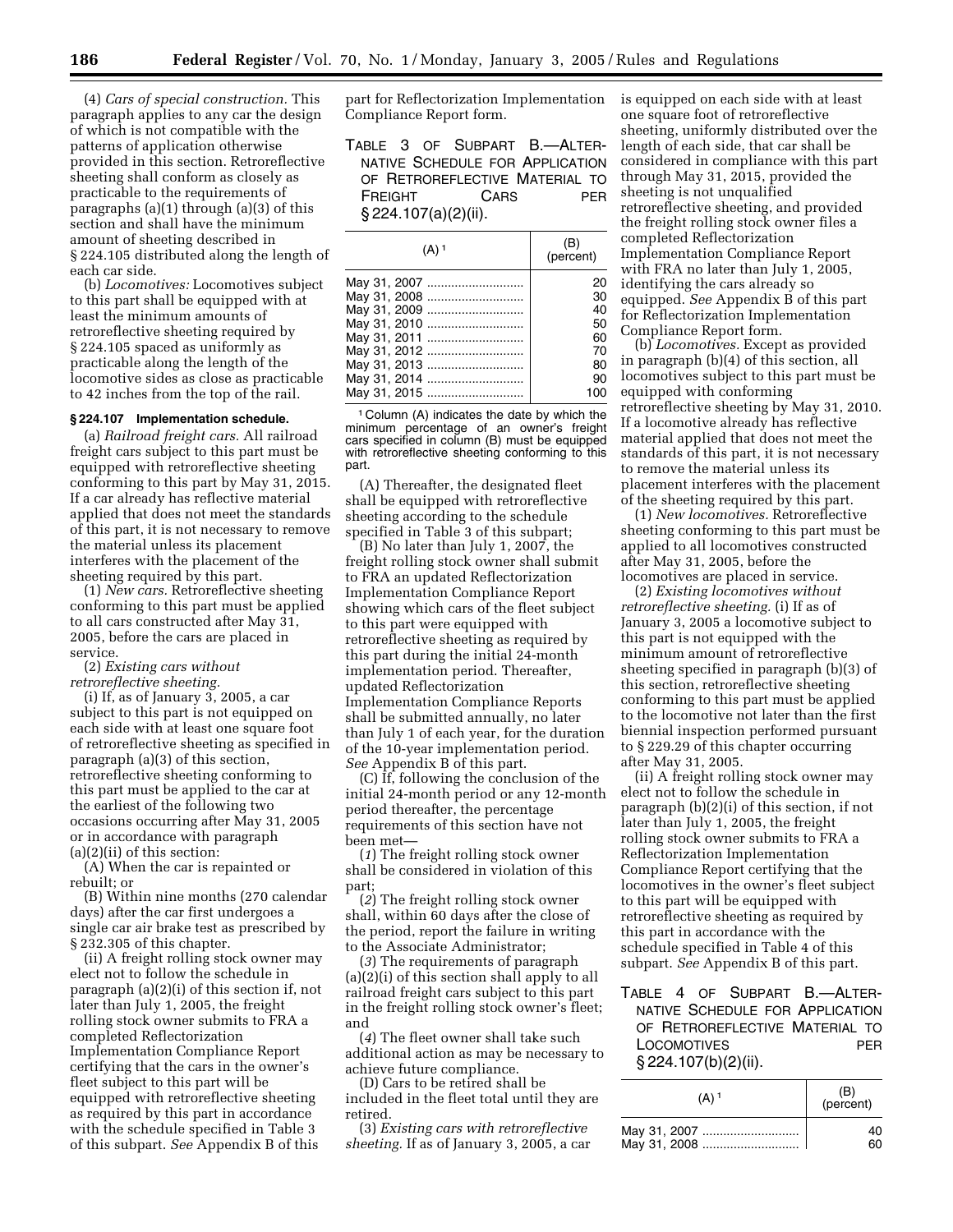TABLE 4 OF SUBPART B.—ALTER-NATIVE SCHEDULE FOR APPLICATION OF RETROREFLECTIVE MATERIAL TO LOCOMOTIVES PER § 224.107(b)(2)(ii).—Continued

| $(A)$ <sup>1</sup>           | (B)<br>(percent) |
|------------------------------|------------------|
| May 31, 2009<br>May 31, 2010 | 80<br>100        |

1 Column (A) indicates the date by which the minimum percentage of an owner's locomotives specified in column (B) must be equipped with retroreflective sheeting conforming to this part.

(A) Thereafter, the designated locomotive fleet shall be equipped with retroreflective sheeting according to the requirements of this paragraph (b)(2)(ii);

(B) No later than July 1, 2007, the freight rolling stock owner shall submit to FRA an updated Reflectorization Implementation Compliance Report showing which locomotives of the fleet subject to this part were equipped with retroreflective sheeting as required by this part during the initial 24 month implementation period. Thereafter, updated Reflectorization Implementation Compliance Reports shall be submitted annually, no later than July 1 of each year, for the duration of the 5-year implementation period. *See* Appendix B of this part.

(C) If, following the conclusion of the initial 24-month period or any 12-month period thereafter, the percentage requirements of this section have not been met—

(*1*) The freight rolling stock owner shall be considered in violation of this part;

(*2*) The freight rolling stock owner shall, within 60 days after the close of the period, report the failure in writing to the Associate Administrator;

(*3*) The requirements of paragraph (b)(2)(i) of this section shall apply to all locomotives subject to this part in the freight rolling stock owner's fleet; and

(*4*) The fleet owner shall take such additional action as may be necessary to achieve future compliance.

(D) Locomotives to be retired shall be included in the fleet total until they are retired.

(3) *Existing locomotives with retroreflective sheeting.* If as of January 3, 2005, a locomotive is equipped on

each side with at least one square foot of retroreflective sheeting, that locomotive shall be considered in compliance with this part through May 31, 2015, provided the existing material is not unqualified retroreflective sheeting, and provided the freight rolling stock owner files a Reflectorization Implementation Compliance Report with FRA no later than July 1, 2005, identifying the locomotives already so equipped. *See* Appendix B of this part. If, as of January 3, 2005, a locomotive is equipped with unqualified retroreflective sheeting, the locomotive will be considered in compliance with this part through May 31, 2015, provided the locomotive is equipped with a minimum of 3 square feet of retroreflective material on each side and provided the freight rolling stock owner files a Reflectorization Implementation Compliance Report with FRA no later than July 1, 2005, identifying the locomotives already so equipped. *See* Appendix B of this part.

(4) Each railroad that has fewer than 400,000 annual employee work hours, and does not share locomotive power with another railroad with 400,000 or more annual employee work hours, may bring its locomotive fleet into compliance according to the following schedule: fifty percent of the railroad's locomotives must be retrofitted pursuant to § 224.106(b) within five years of the effective date of this part and one hundred percent must be retrofitted pursuant to § 224.106(b) within 10 years of the effective date of this part. If a railroad with fewer than 400,000 annual employee work hours shares locomotive power with a railroad with 400,000 or more annual employee work hours, the smaller railroad must comply with the requirements of paragraphs (b)(2) and (3) of this section.

#### **§ 224.109 Inspection, repair, and replacement.**

(a) *Railroad freight cars.* Retroreflective sheeting on railroad freight cars subject to this part must be visually inspected for presence and condition whenever a car undergoes a single car air brake test required under § 232.305 of this chapter. If at the time of inspection more than 20 percent of the amount of sheeting required under § 224.105 on either side of a car is

damaged, obscured, or missing, the inspecting railroad or contractor shall promptly notify the car owner of the damaged, obscured, or missing sheeting. The inspecting railroad or contractor shall retain a written or electronic copy of each such notification made for at least two years from the date of the notice and shall make these records available for inspection and copying by the FRA upon request. Any car owner notified of a defect under this section shall have nine months (270 calendar days) from the date of notification to repair or replace the damaged, obscured, or missing sheeting.

(b) *Locomotives.* Retroreflective sheeting must be visually inspected for presence and condition when the locomotive receives the annual inspection required under § 229.27 of this chapter. If at the time of inspection more than 20 percent of the amount of sheeting required under § 224.105 on either side of a locomotive is damaged, obscured, or missing, that damaged, obscured, or missing sheeting must be repaired or replaced. If conditions at the time of inspection are such that adequate repairs cannot be made, replacement material can not be applied, or if sufficient replacement material is not available, such application may be completed at the next forward location where conditions permit, provided a record of the defect is maintained in the locomotive cab or in a secure and accessible electronic database to which FRA is provided access on request.

#### **§ 224.111 Renewal.**

Regardless of condition, retroreflective sheeting required under this part must be replaced with new sheeting no later than ten years after the date of initial installation. For purposes of this section, May 31, 2005 shall be considered the initial date of installation for freight cars and locomotives covered by § 224.107(a)(3) or 224.107(b)(3).

## **Appendix A to Part 224—Schedule of Civil Penalties 1**

## **Subpart B—Application, Inspection, and Maintenance of Retroreflective Material**

<sup>&</sup>lt;sup>1</sup>A penalty may be assessed against an individual only for a willful violation. The Administrator reserves the right to assess a penalty of up to \$27,000 for any violation where circumstances warrant. *See* 49 CFR part 209, Appendix A.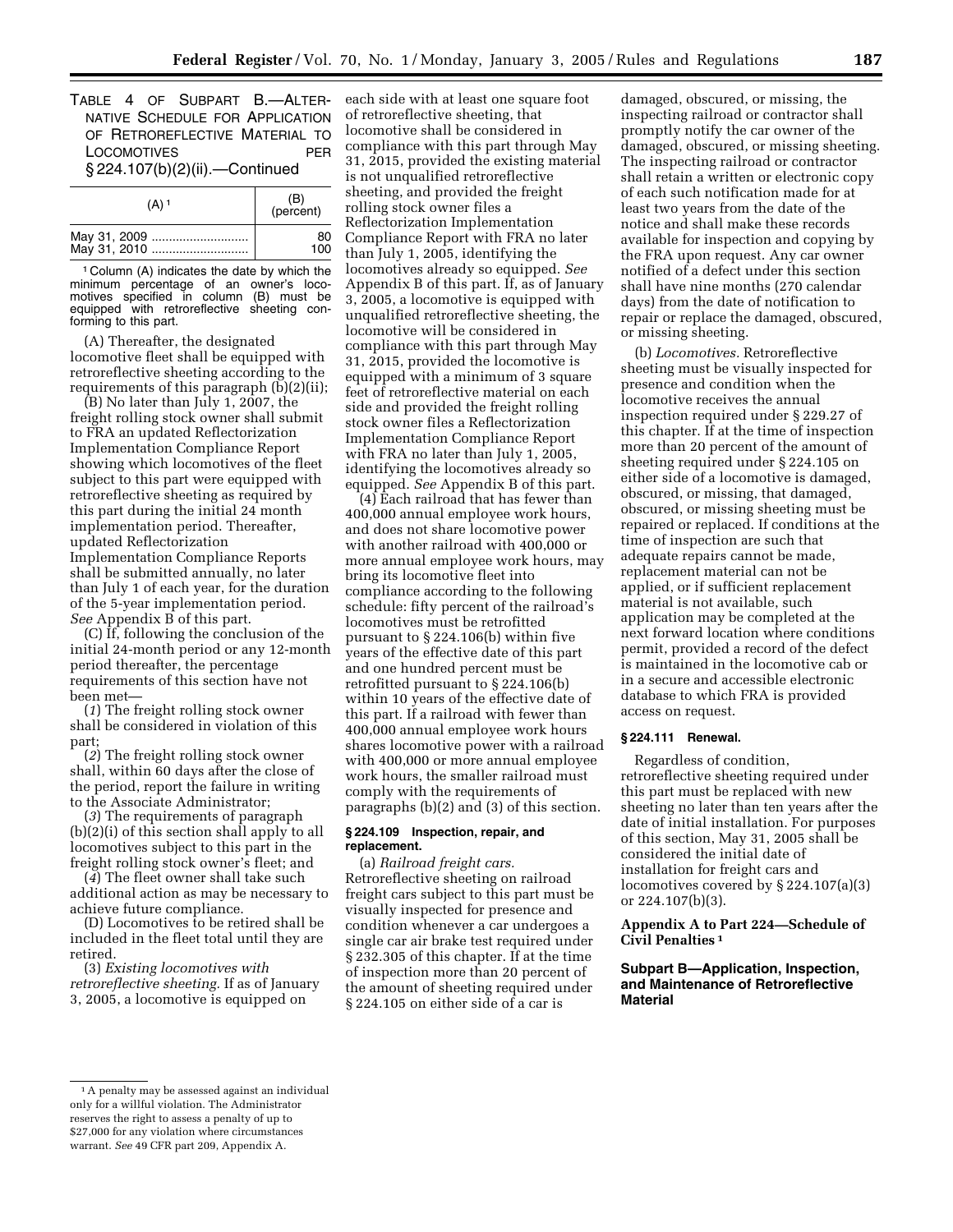| Section                                                                                                                           | Violation<br>(S) | Willful<br>violation<br>(S) |
|-----------------------------------------------------------------------------------------------------------------------------------|------------------|-----------------------------|
| §224.103 Characteristics of retroreflective sheeting:                                                                             |                  |                             |
| §224.105 Sheeting dimensions and quantity:                                                                                        | 2,500            | 5.000                       |
|                                                                                                                                   | 2,500            | 5,000                       |
|                                                                                                                                   | 2.500            | 5.000                       |
| §224.106 Location of retroreflective sheeting:                                                                                    |                  |                             |
|                                                                                                                                   | 2,000            | 4.000                       |
| §224.107 Implementation schedule:                                                                                                 |                  |                             |
| (a)(1), (b)(1) Failure to apply retroreflective sheeting to new freight car or locomotive before equipment placed in              |                  |                             |
|                                                                                                                                   | 5,000            | 7,500                       |
| $(a)(2)$ , $(b)(2)$ , $(b)(4)$ Failure to apply retroreflective sheeting to existing freight car or locomotive in accordance with |                  |                             |
|                                                                                                                                   | 5,000            | 7.500                       |
| §224.109 Inspection, repair, and replacement:                                                                                     |                  |                             |
|                                                                                                                                   | 5,000            | 7,500                       |
|                                                                                                                                   | 2,500            | 5.000                       |
|                                                                                                                                   | 1.500            | 2.500                       |
|                                                                                                                                   | 5,000            | 7,500                       |
|                                                                                                                                   | 5,000            | 7.500                       |
|                                                                                                                                   | 5,000            | 7.500                       |

**Appendix B to Part 224— Reflectorization Implementation Compliance Report** 

**BILLING CODE 4910–06–P**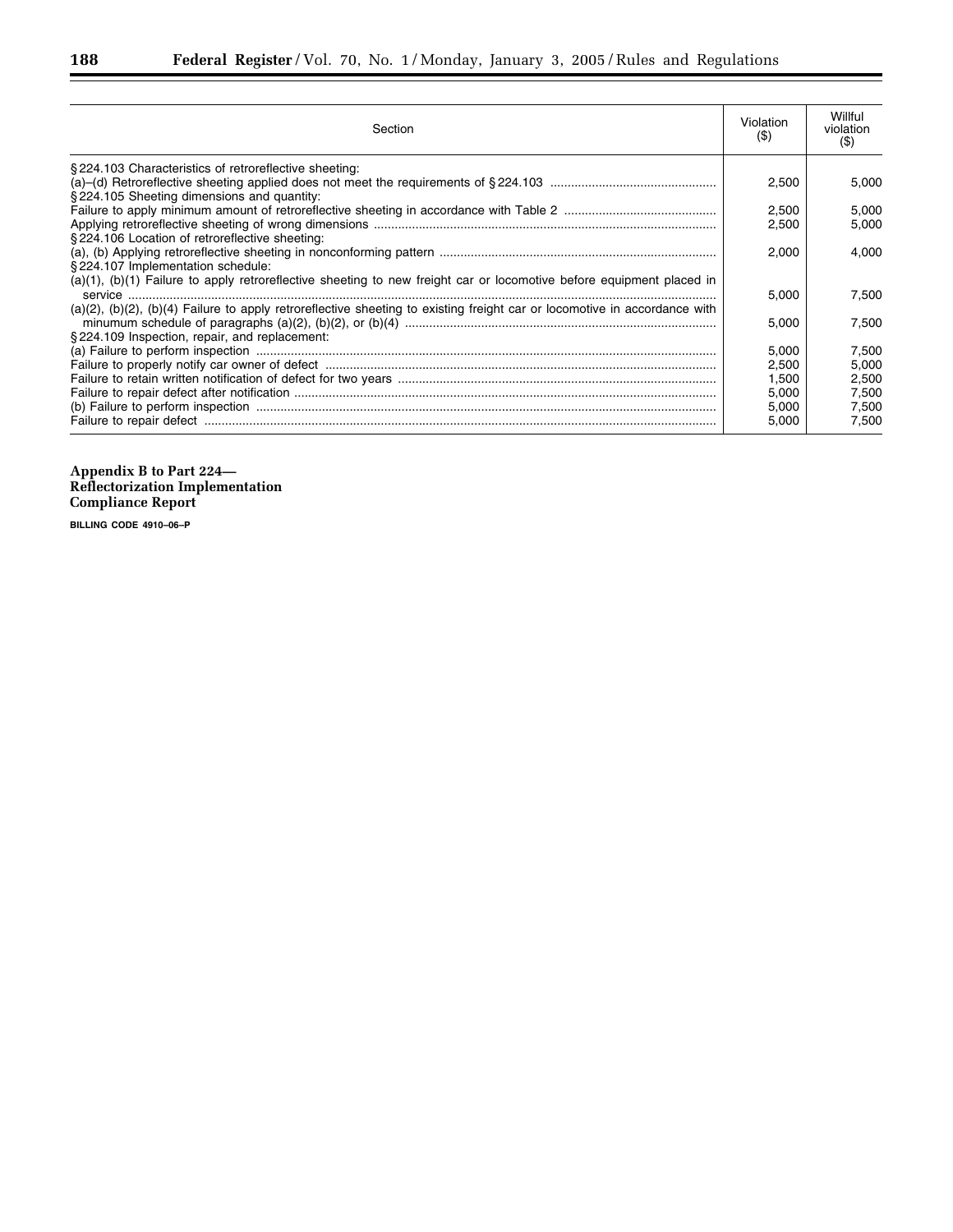## **OMB No. 2130-XXXX**

## **REFLECTORIZATION IMPLEMENTATION COMPLIANCE REPORT**

## Instructions for completing form:

If submitting this form to FRA as an initial Reflectorization Implementation Compliance Report in accordance with 49 CFR 224.107(a)(2)(ii) and/or (b)(2)(ii), complete Parts I, II, III and IV. If submitting this form in accordance with 49 CFR 224.107(a)(3) and/or (b)(3), complete Parts I, II, III, IV, and V.

If this form is being submitted to FRA as an updated Reflectorization Implementation Compliance Report required by 49 CFR 224.107(a)(2)(ii)(B) or (b)(2)(ii)(B), complete Parts I, II, III, and V. In Part V, report the car/locomotive number(s) identifying each freight car and locomotive equipped with retroreflective sheeting conforming to 49 CFR Part 224 during this reporting period

> Title: Phone:

Fax: Email:

## **Part I: Identification**

Railroad or Car Owner:

Railroad or Car Owner Reporting Code:

Preparer Information:

Name:

Address:

Part II: Type of Submission

 $\Box$ **Initial Submission** 

 $\Box$ **Updated Compliance Report** 

## Part III: Identification of freight rolling stock fleet subject to 49 CFR Part 224

A. How many freight cars in your fleet are subject to 49 CFR part 224?

B. How many locomotives in your fleet are subject to 49 CFR part 224?

Part IV: Certification (Complete only if Part II: Type of Submission is Initial Submission)

By filing this Reflectorization Implementation Compliance Report and any accompanying documents or electronic files with FRA, the undersigned Freight Rolling Stock Owner is electing to follow the alternative schedules for equipping its freight rolling stock with reflective material as set forth in 49 CFR  $\S$ \$224.107(a)(2)(ii) and/or (b)(2)(ii). By completing, executing, and filing this Compliance Report with FRA, the undersigned Freight Rolling Stock Owner is certifying that its entire fleet of freight rolling stock subject to 49 CFR Part 224 (Part 224) will be equipped with retroreflective sheeting conforming to the requirements of Part 224 in accordance with the schedules set forth in 49 CFR §224.107(a)(2)(ii) and/or (b)(2)(ii). Failure to meet the minimum requirements of Part 224 may result in the assessment of civil penalties or other enforcement action by FRA.

| Signature of Corporate Officer/Car owner: | Date: |
|-------------------------------------------|-------|
|                                           |       |
| Name:                                     |       |
| Title:                                    |       |

Form FRA F6180.113 11/03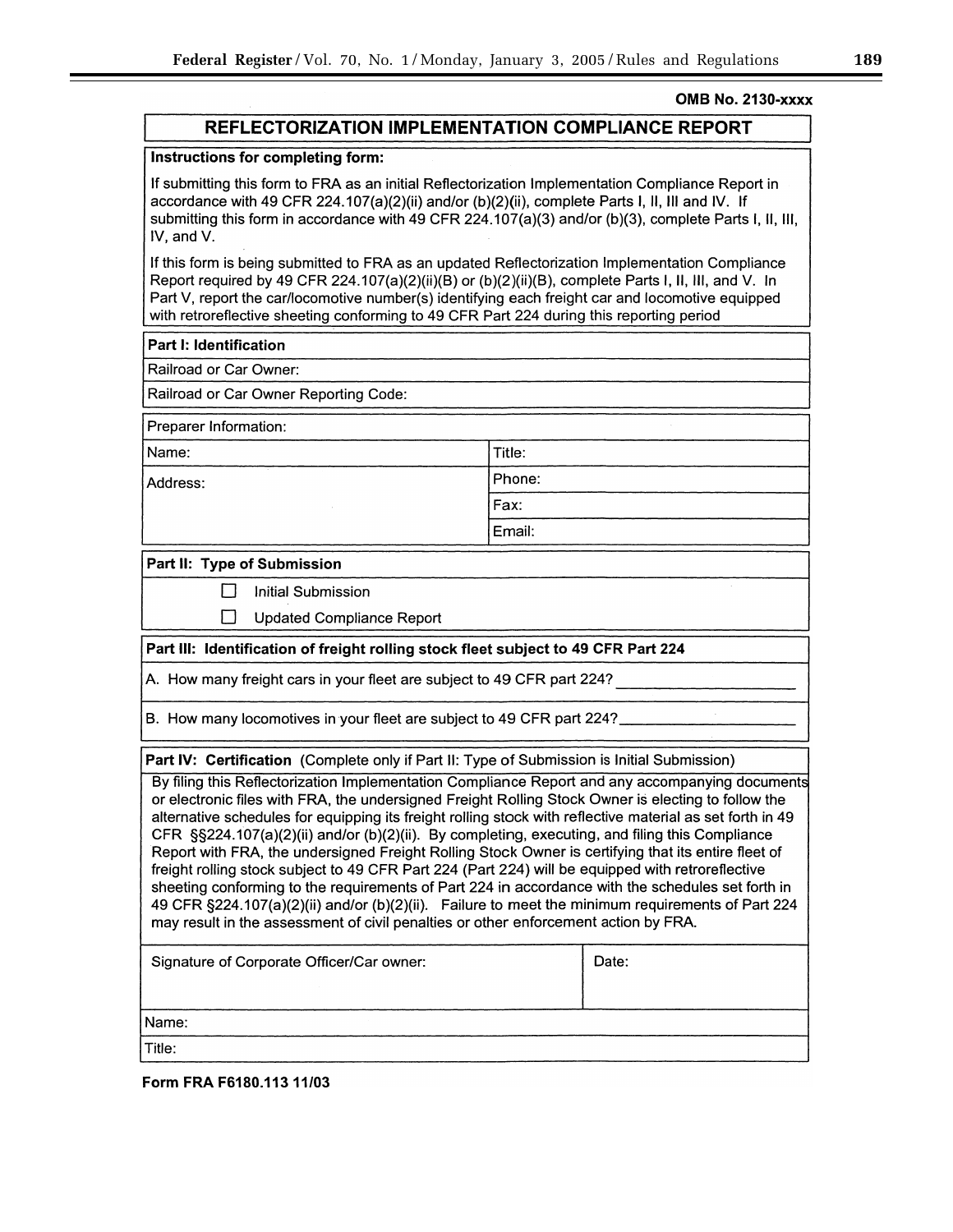**OMB No. 2130-xxxx** 

۰

| Part V: Identification of rail freight rolling stock conforming to 49 CFR Part 224                                                                                                                                                                                                                                                                                                                                                                                                                                                                                  |                                 |                          |                           |                               |                                 |                          |                           |
|---------------------------------------------------------------------------------------------------------------------------------------------------------------------------------------------------------------------------------------------------------------------------------------------------------------------------------------------------------------------------------------------------------------------------------------------------------------------------------------------------------------------------------------------------------------------|---------------------------------|--------------------------|---------------------------|-------------------------------|---------------------------------|--------------------------|---------------------------|
| <b>Reapplied</b> <sup>®</sup>                                                                                                                                                                                                                                                                                                                                                                                                                                                                                                                                       | Type (check one):<br>Locomotive | Freight<br><u>Car</u>    | Identification<br>Number: | <b>Reapplied</b> <sup>a</sup> | Type (check one):<br>Locomotive | Freight<br><u>Car</u>    | Identification<br>Number: |
|                                                                                                                                                                                                                                                                                                                                                                                                                                                                                                                                                                     | П                               |                          |                           |                               | $\overline{\phantom{a}}$        | $\Box$                   |                           |
|                                                                                                                                                                                                                                                                                                                                                                                                                                                                                                                                                                     | П                               | $\mathcal{L}$            |                           |                               | П                               | □                        |                           |
|                                                                                                                                                                                                                                                                                                                                                                                                                                                                                                                                                                     |                                 | $\Box$                   |                           | ┐                             |                                 | $\mathbf{I}$             |                           |
| $\mathbf{I}$                                                                                                                                                                                                                                                                                                                                                                                                                                                                                                                                                        |                                 |                          |                           |                               |                                 | L.                       |                           |
| П                                                                                                                                                                                                                                                                                                                                                                                                                                                                                                                                                                   |                                 | $\Box$                   |                           |                               |                                 |                          |                           |
|                                                                                                                                                                                                                                                                                                                                                                                                                                                                                                                                                                     |                                 | $\overline{\phantom{a}}$ |                           |                               |                                 |                          |                           |
|                                                                                                                                                                                                                                                                                                                                                                                                                                                                                                                                                                     |                                 |                          |                           | $\Box$                        |                                 | П                        |                           |
|                                                                                                                                                                                                                                                                                                                                                                                                                                                                                                                                                                     |                                 |                          |                           | П                             |                                 |                          |                           |
| П                                                                                                                                                                                                                                                                                                                                                                                                                                                                                                                                                                   |                                 |                          |                           | ┓                             |                                 | $\sim$                   |                           |
|                                                                                                                                                                                                                                                                                                                                                                                                                                                                                                                                                                     |                                 | $\mathsf{L}$             |                           | ┓                             |                                 |                          |                           |
|                                                                                                                                                                                                                                                                                                                                                                                                                                                                                                                                                                     |                                 |                          |                           |                               |                                 |                          |                           |
|                                                                                                                                                                                                                                                                                                                                                                                                                                                                                                                                                                     |                                 |                          |                           | П                             |                                 | l I                      |                           |
|                                                                                                                                                                                                                                                                                                                                                                                                                                                                                                                                                                     |                                 |                          |                           | П                             |                                 | $\blacksquare$           |                           |
| П                                                                                                                                                                                                                                                                                                                                                                                                                                                                                                                                                                   |                                 |                          |                           | $\overline{\phantom{a}}$      |                                 | $\mathcal{L}$            |                           |
|                                                                                                                                                                                                                                                                                                                                                                                                                                                                                                                                                                     |                                 |                          |                           | ┓                             |                                 | $\overline{\phantom{a}}$ |                           |
|                                                                                                                                                                                                                                                                                                                                                                                                                                                                                                                                                                     |                                 |                          |                           |                               |                                 |                          |                           |
|                                                                                                                                                                                                                                                                                                                                                                                                                                                                                                                                                                     |                                 |                          |                           | П                             |                                 | ΙI                       |                           |
|                                                                                                                                                                                                                                                                                                                                                                                                                                                                                                                                                                     |                                 |                          |                           | □                             |                                 | $\overline{\phantom{a}}$ |                           |
| $\mathbf{L}$                                                                                                                                                                                                                                                                                                                                                                                                                                                                                                                                                        |                                 |                          |                           | ٦                             |                                 | $\mathcal{L}$            |                           |
| $\Box$                                                                                                                                                                                                                                                                                                                                                                                                                                                                                                                                                              |                                 |                          |                           | ┐                             |                                 |                          |                           |
|                                                                                                                                                                                                                                                                                                                                                                                                                                                                                                                                                                     |                                 |                          |                           |                               |                                 |                          |                           |
|                                                                                                                                                                                                                                                                                                                                                                                                                                                                                                                                                                     |                                 |                          |                           | П                             |                                 |                          |                           |
|                                                                                                                                                                                                                                                                                                                                                                                                                                                                                                                                                                     |                                 |                          |                           | П                             |                                 | - 1                      |                           |
|                                                                                                                                                                                                                                                                                                                                                                                                                                                                                                                                                                     |                                 | U                        |                           | ⊣                             |                                 |                          |                           |
|                                                                                                                                                                                                                                                                                                                                                                                                                                                                                                                                                                     |                                 | - 1                      |                           |                               |                                 |                          |                           |
|                                                                                                                                                                                                                                                                                                                                                                                                                                                                                                                                                                     |                                 |                          |                           |                               |                                 |                          |                           |
|                                                                                                                                                                                                                                                                                                                                                                                                                                                                                                                                                                     |                                 | ΙI                       |                           | n.                            |                                 |                          |                           |
|                                                                                                                                                                                                                                                                                                                                                                                                                                                                                                                                                                     |                                 |                          |                           |                               |                                 |                          |                           |
|                                                                                                                                                                                                                                                                                                                                                                                                                                                                                                                                                                     |                                 |                          | $\cdot$                   |                               |                                 |                          |                           |
|                                                                                                                                                                                                                                                                                                                                                                                                                                                                                                                                                                     |                                 |                          |                           | $\mathcal{L}$                 |                                 |                          |                           |
| a. Check if freight car/locomotive was reported in Part V of a previous Reflectorization Implementation Compliance Report as conforming to 49<br>CFR Part 224, but 100% of the retroreflective sheeting on the car/locomotive was replaced with sheeting conforming to Part 224 in this reporting<br>period.                                                                                                                                                                                                                                                        |                                 |                          |                           |                               |                                 |                          |                           |
| Public reporting burden for this information collection is estimated to average eight hours per response. This estimate included time for reviewing<br>instructions, searching existing data sources, gathering and maintaining the data needed, and completing and reviewing the collection of<br>information. According to the Paperwork Reduction Act of 1995, no persons are required to respond to a collection of information unless it<br>displays a valid OMB control number. The valid OMB control number for this collection of information is 2130-XXXX. |                                 |                          |                           |                               |                                 |                          |                           |

Form FRA F6180.113 11/03